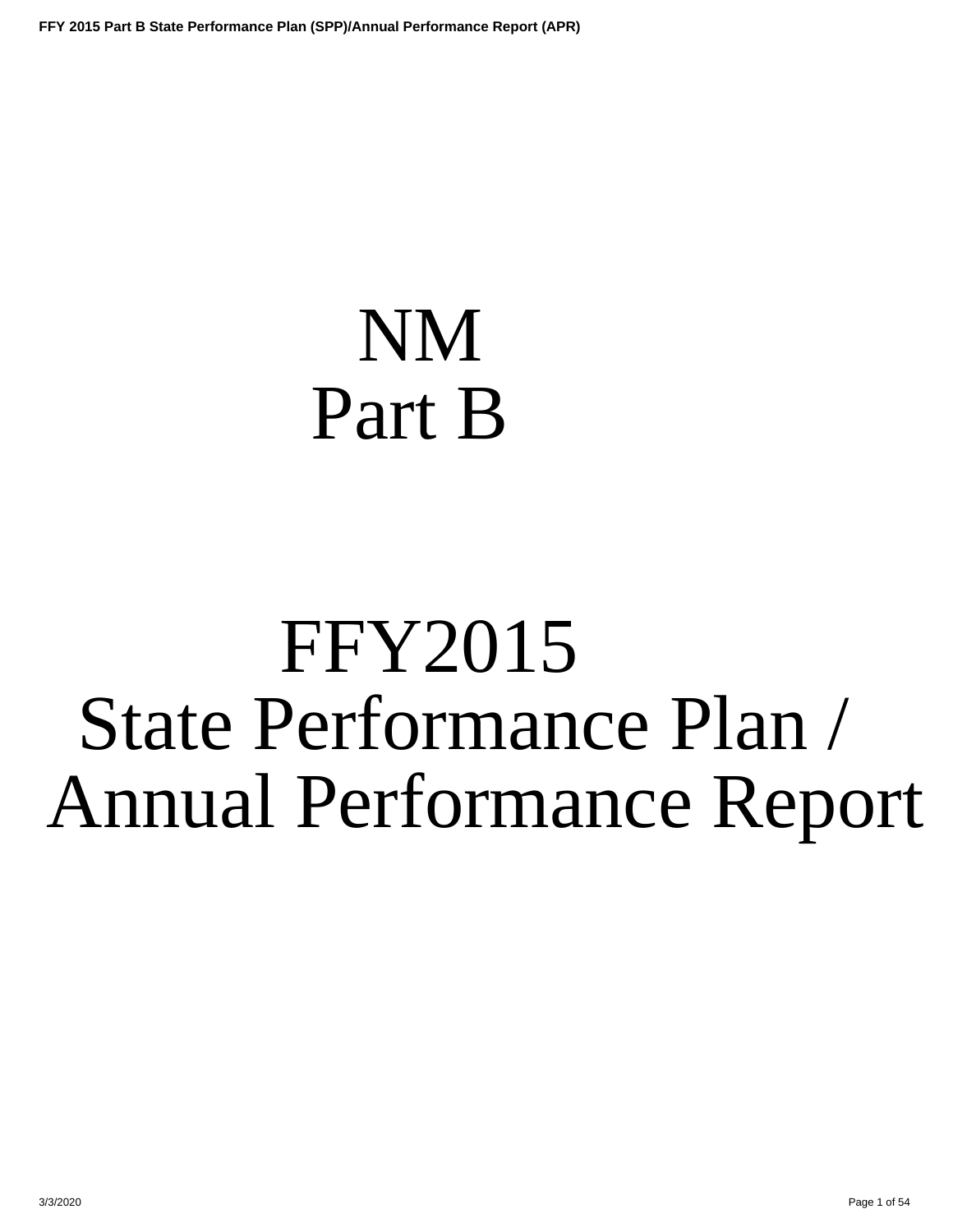# **Introduction to the State Performance Plan (SPP)/Annual Performance Report (APR) FFY 2015 Part B State Performance Plan (SPP)/Annual Performance Report (APR)**

On June 28, 2016 the Office of Special Education and Rehabilitation services (OSEP) notified New Mexico that we received a determination of needs assistance for the third consecutive year in implementing the requirements of Part B of the IDEA. According to the New Mexico Part B results-driven accountability matrix for the state's determination, New Mexico missed the following elements;

- Percentage of 4th grade children with disabilities scoring at basic or above on the National Assessment of Educational Progress in math and reading.
- Percentage of 8th grade children with disabilities scoring at basic or above on the National Assessment of Educational Progress in math and reading.
- Percentage of children with disabilities who dropped out.
- Percentage of children with a disability who graduated with a regular high school diploma.

New Mexico missed the following Part B compliance indicators:

Indicator 4B, 11, 12, and 13;

The State took specific actions against the LEAs identified with long-standing noncompliance on Indicators 11, 12 and 13 for FFY 2010, FFY 2011, FFY 2012 and FFY 2013 to assure that each LEA is correctly implementing all elements of the IDEA Part B. The State reviewed updated data subsequently collected through on-site monitoring or the state data system to make sure each LEA had developed and implemented the IEP unless the child is no longer within the jurisdiction of the LEA, consistent with OSEP memo 09-02.

The LEAs had to complete an updated root cause analyses to determine the causes of the continued noncompliance. The LEAs were placed on corrective action plans (CAP) with specific strategies to address areas found in the root cause analyses. The length of time the problem existed along with the LEA's response to the issue was considered in each of the LEA's annual determination. As part of the LEA's corrective action plan, technical assistance was determined based on the indicators missed and the length of time the problem existed. The LEAs received technical assistance from the SEB, the National Technical Assistance Center (NTACT) (formerly known as the National Secondary Transition Technical Assistance Center (NSTTAC) and the Technical Assistance for Excellence in Special Education (TAESE) in order to address their individual needs. The LEAs were monitored through desk audits and onsite visits by the Special Education Bureau (SEB) staff in order to provide each LEA with technical assistance and professional development

In addition, New Mexico sought technical assistance to address the state's determination as Needs Assistance for the second consecutive year from NTACT and TAESE. NTACT provided direct support to each LEA that missed Indicator 13 during the Special Education Directors' Academy in September of 2016. Additionally, in August-September 2016, OSEP, in conjunction with NTACT and NDTAC, conducted an on-site, differential monitoring and technical assistance visit with the Special Education Bureau and selected stakeholders. The State Director of Special Education, also has a monthly phone appointment with Marion Morton Crayton, Ed.D., Education Program Specialist, U.S. Department of Education; Office of Special Education Programs.

NTACT is providing direct support to the SEB and LEAs as needed. TAESE is providing technical assistance for each LEA that was placed on a CAP due to their annual determination. The length of time the problem existed along with the LEA's response to the issue was considered in the LEA's annual determination. LEAs continue to be monitored by SEB staff to provide them with technical assistance and professional development as needed. In addition, SEB staff conducted on-site visits for audit compliance as determined by each LEA's data.

The primary focus of the State's monitoring activities under 34 CFR § 300.600(b) must be on:

Results

Improving educational results and functional outcomes for all students with disabilities; and

**Compliance** 

Ensuring that public agencies meet the program requirements under Part B of the Act, with particular emphasis on those requirements that are most closely related to improving the educational results for students with disabilities.

New Mexico focuses on student performance outcomes and the compliance requirements of the IDEA. In addition, New Mexico takes into account the eight components of general supervision. New Mexico utilizes the ISEAS as an Accountability System Manual designed to provide the structure for the State and LEAs in the area of General Supervision. The ISEAS is the system that provides the assurances to OSEP that the State is carrying out it responsibilities, using quantifiable indicators in each of the priority areas listed below, and using such qualitative indicators as are needed to adequately measure performance and compliance in those areas which are listed below.

- 1. Provision of Free Appropriate Public Education (FAPE) in the Least Restrictive Environment (LRE).
- 2. State exercise of General Supervision including, but not limited to: 1. child find; effective monitoring; the use of resolution meetings mediation; and using these qualitative indicators to measure performance.
- Disproportionate representation of racial and ethnic groups in special education and related services, to the extent that the representation is the result of 3. inappropriate identification.

| <b>Attachments</b>    |                  |                    |                      |                  |
|-----------------------|------------------|--------------------|----------------------|------------------|
|                       | <b>File Name</b> | <b>Uploaded By</b> | <b>Uploaded Date</b> | Remove           |
|                       |                  |                    |                      | R                |
|                       |                  |                    |                      | e<br>m           |
| 32 non compliance.pdf |                  | Deborah Clark      |                      | $\circ$          |
|                       |                  |                    |                      | $\mathsf{V}$     |
|                       |                  |                    |                      | e                |
|                       |                  |                    |                      | $\mathsf R$<br>e |
|                       |                  |                    |                      | m                |
| 32 non compliance.pdf |                  | Deborah Clark      |                      | 0                |
|                       |                  |                    |                      | $\mathsf{V}$     |
|                       |                  |                    |                      | e                |
|                       |                  |                    |                      |                  |

In order to ensure consistent data across indicators, provide the number of districts in this field and the data will be loaded into the applicable indicator data tables.

151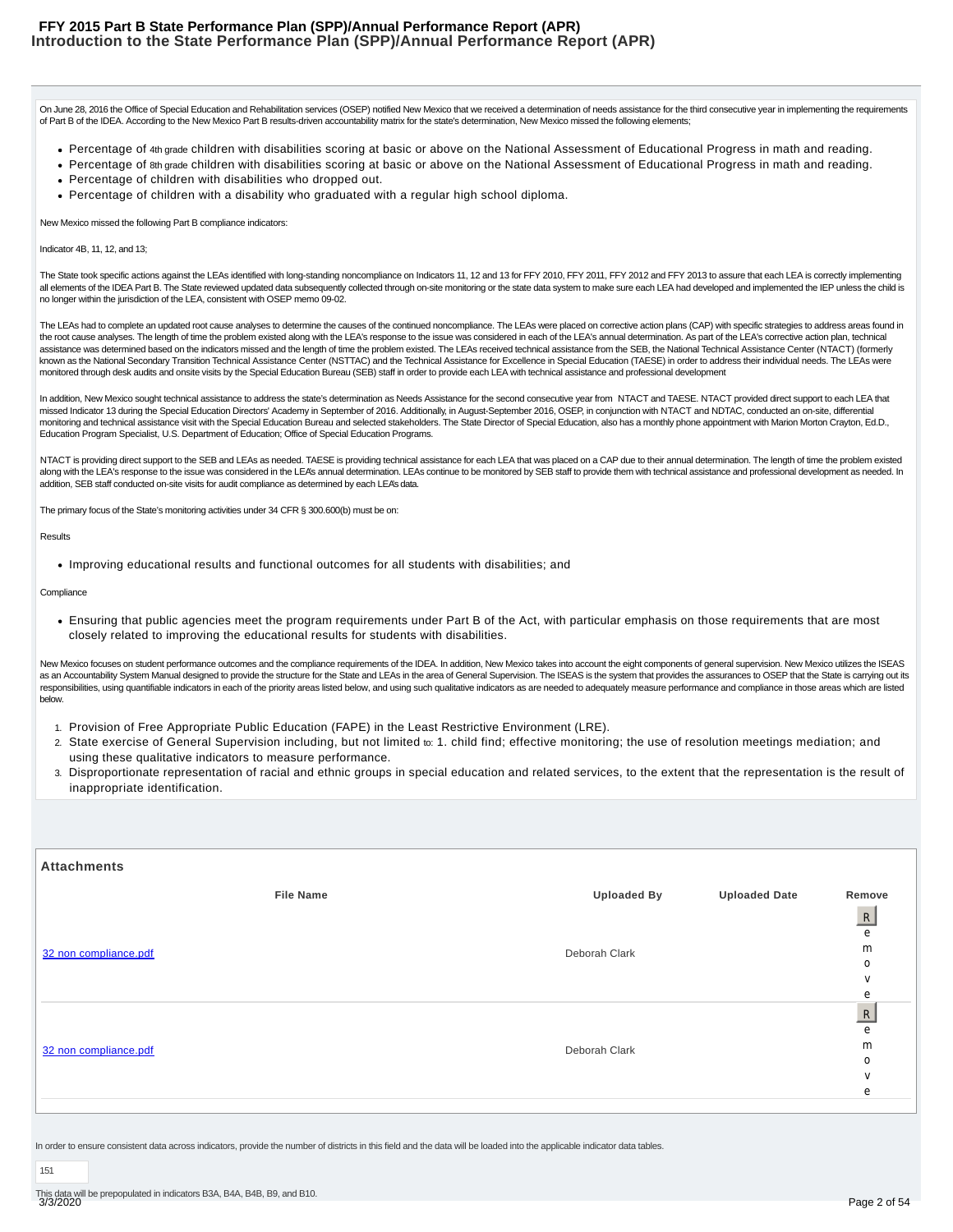**General Supervision System:**

The systems that are in place to ensure that IDEA Part B requirements are met, e.g., monitoring, dispute resolution, etc.

The State has a comprehensive guide on the provision of general supervision in accordance with the Individuals with Disabilities Education Act (IDEA). The State's system is entitled the Integrated Special Education Accountability System (ISEAS) and can be viewed at

http://ped.state.nm.us/ped/SEBdocuments/technical/ISEAS%20October%202016.pdf

The State's general supervision system consists of eight components:

- 1. State Performance Plan
- 2. Policies, Procedures, and the Effective Implementation
- 3. Data on Processes and Results
- 4. Targeted Technical Assistance and Professional Development
- 5. Effective Dispute Resolution
- 6. Integrated Monitoring Activities
- 7. Improvement, Corrections, Incentives and Sanctions
- 8. integrated Fiscal Accountability

The ISEAS describes in detail how the state implements the general supervision system that includes the eight components listed above.

According to the State's Integrated Special Education Accountability System (ISEAS), every LEA is monitored annually. All LEAs are desktop monitored through the Student Teacher Accountability Reporting System (STARS) data warehouse on the SPP indicators. The LEAs submit data on the second Wednesdays of October, December and February and at the end of year. Procedures on how to validate State Performance Plan (SPP) indicators are described in detail in the ISEAS appendices. Desktop monitoring also occurs for noncompliance identified through formal complaints and due process hearings. Staff follows up on mediation agreements and due process hearing resolution sessions are tracked and reviewed. SPP self-assessment tools are also used when monitoring LEAs.

SPP Indicator 13, secondary transition, requires additional student file data pertaining to the student's Individualized Education Program (IEP) to be reviewed by SEB staff utilizing the National Technical Assistance Cente Transition (NTACT) checklist. Initial indicator data are submitted into STARS and data are validated through a random selection of a reasonable sample of IEPs, for each LEA.

On-site monitoring occurs for LEAs assigned the determination of Needs Intervention. The State also completes on-site visits and monitoring when issues brought to the State's attention warrant it. LEAs' compliance were tracked and monitored through improvement plans or a Corrective Action Plan.

The Levels of Intervention are applied to LEAs based upon the annual determination assigned in accordance with 34 CFR Sec. 300.604. **The Levels of Intervention Matrix is attached to this section.**

| <b>Attachments</b>                    |                    |                      |                           |
|---------------------------------------|--------------------|----------------------|---------------------------|
| <b>File Name</b>                      | <b>Uploaded By</b> | <b>Uploaded Date</b> | Remove                    |
|                                       |                    |                      | $\ensuremath{\mathsf{R}}$ |
|                                       |                    |                      | e                         |
| levels of intervention rev 012016.pdf | Cathy Jones        |                      | m                         |
|                                       |                    |                      | $\circ$                   |
|                                       |                    |                      | $\mathsf{V}$              |
|                                       |                    |                      | e                         |
|                                       |                    |                      |                           |

#### **Technical Assistance System:**

The mechanisms that the State has in place to ensure the timely delivery of high quality, evidenced based technical assistance and support to LEAs.

#### Targeted Technical Assistance

Compliance Data

The Integrated Monitoring Activities section of the ISEAS highlights the various data systems and activities used for monitoring of the LEAs. Those data systems and activities are used in the following manner:

- Improvement of program and systems operations
- Improved/Sustained compliance and improved performance
- Inform technical assistance and new initiatives

The data gathered through the various systems (monitoring, self-assessment, STARS, due process hearings and State complaints) are used to improve programs at the State level and the LEA level. Data are examined over time in order to have an understanding of what is happening and to determine if there are isolated problems or systemic issues. Correlations are drawn with multiple data points at the State level and LEA level.

The data from the data systems are used to ensure improved and sustained compliance. This is done through the correction of the individual cases of noncompliance (prong one) the review of updated data and information to ensure the LEA is implementing the specific regulatory requirements (prong two). The LEAs participation in the Root Cause Analysis identifies issues at the systems level that are addressed through strategies in the improvement plan or CAP in order to sustain performance.

Data from the State's data system is used to inform targeted technical assistance and professional development at the State level and at the LEA level. Section 618 data, SPP indicator data, dispute and alternative dispute are used to provide the large scale professional development for the LEAs at the Directors' academies and the monthly webinars. This information is also used to develop technical assistance manuals or guidance documents.

LEA level data is examined by SEB staff to determine what type of targeted technical assistance is needed. The data examined includes the indicator data, self-assessments, root cause analysis and rubrics. The SEB staff works directly with the LEA on how to use data to inform decision-making and the development of improvement strategies to be included in the EPSS improvement plans or CAP. The level of collaboration and prescription depends on the LEA's annual determination.

Tiers of Interventions and Tiers of Sanctions are applied as part of the Targeted Technical Assistance system. **The Tiers are attached to this section**.

Although the majority of the targeted technical assistance focuses on compliance and the improvement of the State's and LEA's determination, the improvement of educational results and functional outcomes for all children with disabilities is also addressed.

Results Data

Graduation, drop-out, and post-school outcomes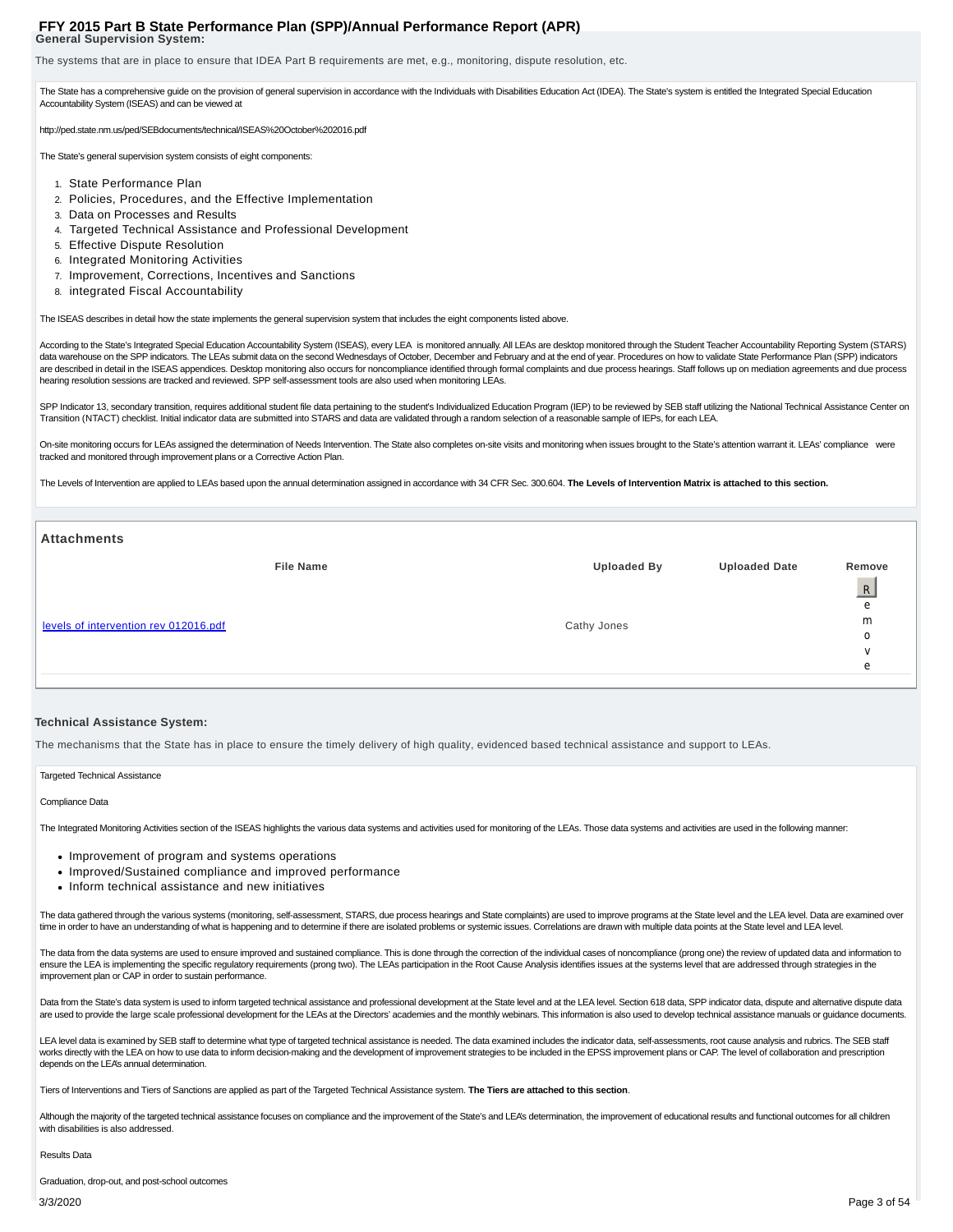# FFY 2015 Part B State Performance Plan (SPP)/Annual Performance Report (APR)<br>If LEAs miss the targets for these indicators, they must include strategies in their EPSS improvement plan or CAP. Targeted technical assistance

Cooperative and the Utah State University Technical Assistance for Excellence in Special Education center. LEAs are referred to the National Technical Assistance Center on Transition (NTACT) and the National Post School Outcomes Center (NPSO).

Least Restrictive Environment (students aged 6 – 21)

If the LEA misses the target for the LRE indicator for students aged 6 – 21, they must include it in their improvement plan or CAP. The LEA examines its data to determine why the target was missed. Data is reviewed by grad level, school, disability, and race and ethnicity. The LEA also reviews individual IEPs to glean what is written in the LRE statements.

The state recommends an IEP form to address the LRE consideration. The following three questions must be answered when considering the LRE continuum:

- Explain why supplementary aids and services are not adequate to meet the student's needs in the general education class [34 CFR §300.320 (a)(4), and 1. 34 CFR §300.114 (a)(2)(ii)]:
- 2. Explain how placement in a special education setting will be more advantageous in meeting student's needs [34 CFR §300.320 (a)(4)(iii)]:
- Explain why placement in a general education setting is reduced or limited and what is being done to reintegrate the student back to a general 3. education setting [34 CFR §300.320 (a)(5)]:

#### Preschool Least Restrictive Environment (students aged 3 – 5)

Preschool data is also reviewed annually. LEAs are encouraged to increase the number of typically developing peers in the regular preschool settings. If the LEA has one of the State funded Pre-Kindergarten programs, LEAs are encouraged to consider four-year-olds with disabilities when enrolling students in their programs. The LEAs must answer the three questions above when considering the preschool LRE environment. This area is also addressed in the EPSS or CAP.

eschool outcome data are collected on every student through a census data collection. The data is used to write IEP goals. The data is entered into STARS by the students' unique identification number, and can be accessed by the LEA for future use and planning.

LEAs are referred to the National Early Childhood Technical Assistance Center (NECTAC) for promising and evidence based practices.

| <b>Attachments</b>       |                  |                    |                      |        |
|--------------------------|------------------|--------------------|----------------------|--------|
|                          | <b>File Name</b> | <b>Uploaded By</b> | <b>Uploaded Date</b> | Remove |
|                          |                  |                    |                      | R      |
|                          |                  |                    |                      | е      |
| tiers revised 012016.pdf |                  | Cathy Jones        |                      | m      |
|                          |                  |                    |                      | 0      |
|                          |                  |                    |                      |        |
|                          |                  |                    |                      | е      |
|                          |                  |                    |                      |        |

#### **Professional Development System:**

The mechanisms the State has in place to ensure that service providers have the skills to effectively provide services that improve results for students with disabilities.

Data from the State's data system are used to inform targeted technical assistance and professional development at the State level and at the LEA level. Section 618 data, SPP indicator data, dispute and alternative dispute are used to provide the large-scale professional development for the LEAs at the Directors' academies and the monthly webinars. This information is also used to development technical assistance manuals or guidance documents.

Each year the LEA special education directors and coordinators are surveyed and asked to identify their professional development needs. Data from these surveys along with data from the State's monitoring system are utilize to develop the State's professional development system. Mandatory webinars or trainings are provided when updates are provided to federal and state laws. Two face-to-face and one virtual academy are provided annually with the assistance and support of the Regional Education Cooperative (REC) and the New Mexico Coalition of Administrators of Special Education (NMCASE). The special education bureau staff with the support of the REC presents monthly webinars. All webinars are archived for further use at the State or LEA level. On-line modules for teachers and principals that are funded by the state are provided on the REC's website. The Special Educat Bureau provides financial support to NMCASE to assist them with the mentoring program for new special education directors. Funding for professional development and technical assistance is provided in accordance with 34 CFR Sec. 300.704(b)(4)(ii). Full inclusion seminar for preschool staff was provided in December of 2015 to provide direct technical assistance to schools in order to assure that inclusion services are being offered. In addition the special education bureau has contracted with the University of New Mexico to provide coaching to schools throughout the state to provide direct support and mentor ship to teachers and administrators.

Individual LEAs can be provided additional professional development as needed in accordance with the Levels of Intervention, Tiers of Intervention and Tiers of Sanctions. This is determined by district's data from the indi root cause analysis, self-assessments, review of policies, procedures and practices, dispute resolution and alternative dispute resolution.

Section 616(a)(2) of the IDEA requires that the primary focus of IDEA monitoring be on improving educational results and functional outcomes for children with disabilities, and ensuring that States meet the IDEA program requirements.

Many of the indicators in the State Performance Plan (SPP) focus on compliance with the IDEA. Indicators 4B, 9, 10, 11, 12 and 13 measure the State's and LEA's compliance with specific IDEA regulations. As part of the Results Driven Accountability (RDA) Framework, Indicator 17, State Systemic Improvement Plan (SSIP) is related to SPP Indicator 3 and focuses on improving reading growth rates of students with disabilities in grades K-3. Detailed information and results about SSIP will be located under Indicator 17 of this report which is required to be submitted no later than April 1, 2017.

| <b>Attachments</b> |
|--------------------|
|--------------------|

No APR attachments found.

**File Name Uploaded By Uploaded Date**

# **Stakeholder Involvement:**  $\Box$  apply this to all Part B results indicators

The mechanism for soliciting broad stakeholder input on targets in the SPP, including revisions to targets.

On December 8 and 9, 2016 State Performance Plan and Annual Performance Report indicator data were presented to the State's Individuals with Disabilities Education Act State Advisory Panel. The panel members had the opportunity to review FFY 15 (July 1, 2015 – June 30, 2016) data and the State's progress or slippage by each indicator. After the FFY 15 data was reviewed, the advisory panel provided input and maintain target.

At the State's IDEA Advisory Panel on December 8 and 9, 2016, the panel gave input on the State Systemic Improvement Plan (SSIP) indicator 17. Further detail will be submitted with indicator 17 on April 1, 2017. The IDEA Panel again adopted "Improving Reading Growth Rates" as one of its goals for the 2016-2017 school year and required an annual report on the New Mexico Real Results program. 3/3/2020 Page 4 of 54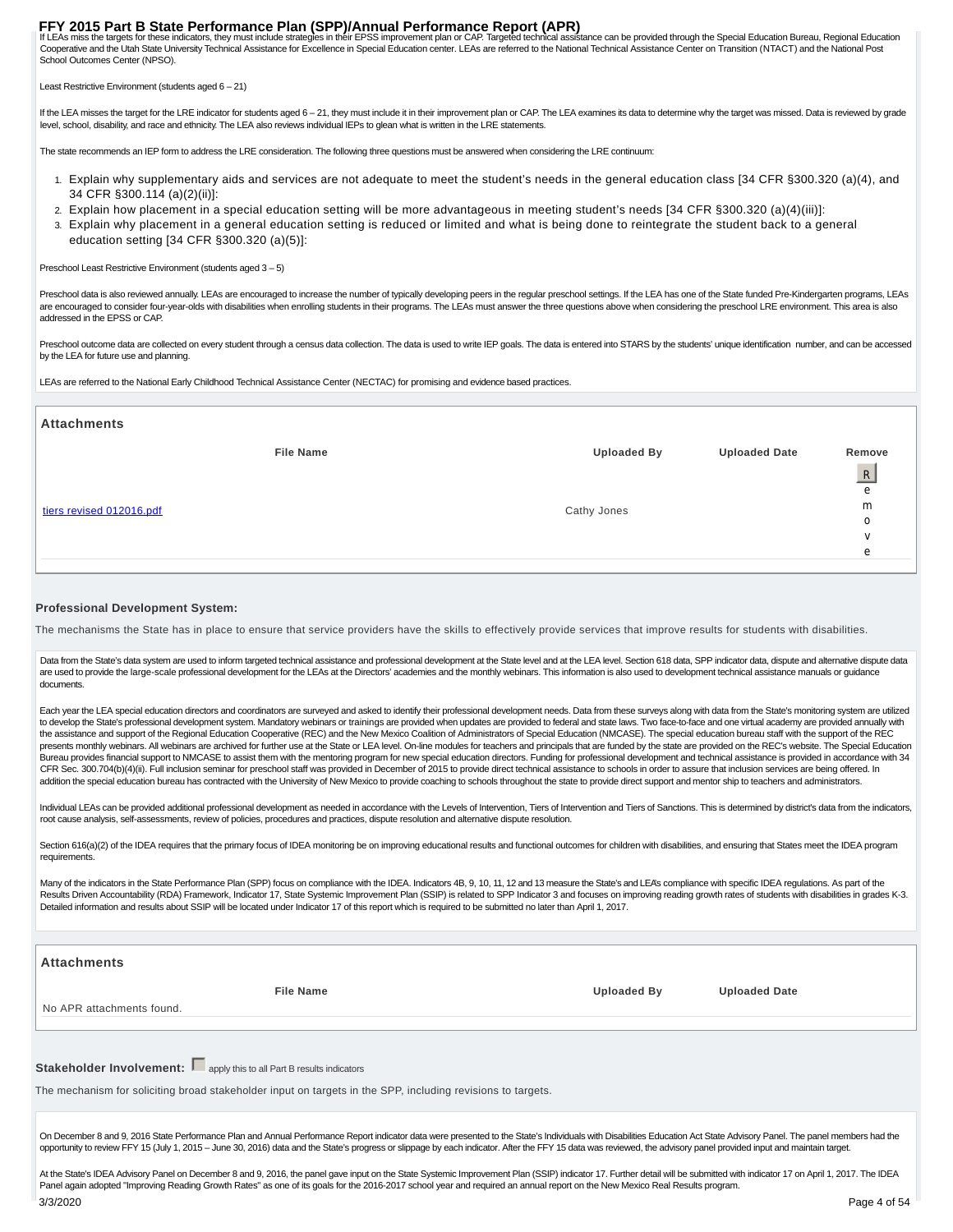<span id="page-4-0"></span>

| Attachments               |                  |                    |                      |
|---------------------------|------------------|--------------------|----------------------|
|                           | <b>File Name</b> | <b>Uploaded By</b> | <b>Uploaded Date</b> |
| No APR attachments found. |                  |                    |                      |
|                           |                  |                    |                      |

#### **Reporting to the Public:**

How and where the State reported to the public on the FFY 2014 performance of each LEA located in the State on the targets in the SPP/APR as soon as practicable, but no later than 120 days following the State's submission of its FFY 2014 APR, as required by 34 CFR §300.602(b)(1)(i)(A); and a description of where, on its Web site, a complete copy of the State's SPP, including any revision if the State has revised the SPP that it submitted with its FFY 2014 APR in 2016, is available.

A copy of the PDF version of the FFY 2015 State Performance Plan (SPP) and Annual Performance Report (APR) downloaded from the GRADS 360 site will be posted on the Special Education Bureau's homepage at http://ped.state.nm.us/SEB/index.html.

The individual LEA reports (DPRs) are at the following link: http://ped.state.nm.us/ped/SEB\_data.html under the heading of "District Profile Report for Students with Disabilities".

| <b>Attachments</b>        |                  |                    |                      |
|---------------------------|------------------|--------------------|----------------------|
|                           | <b>File Name</b> | <b>Uploaded By</b> | <b>Uploaded Date</b> |
| No APR attachments found. |                  |                    |                      |
|                           |                  |                    |                      |

## **Actions required in FFY 2014 response**

#### **OSEP Response**

OSEP notes that part of New Mexico's FFY 2014 exiting data that is used in the RDA Matrix was suppressed, based on Department-approved privacy protection methodology. Therefore, the "Percentage of Children with Disabilities who Graduated with a Regular High School Diploma" was scored as "N/A" on the Matrix.

#### **Required Actions**

The State's IDEA Part B determination for both 2016 and 2017 is Needs Assistance. In the State's 2017 determination letter, the Department advised the State of available sources of technical assistance, including OSEP-funded technical assistance centers, and required the State to work with appropriate entities. The Department directed the State to determine the results elements and/or compliance indicators, and improvement strategies, on which it will focus its use of available technical assistance, in order to improve its performance. The State must report, with its FFY 2016 SPP/APR submission, due February 1, 2018, on: (1) the technical assistance sources from which the State received assistance; and (2) the actions the State took as a result of that technical assistance.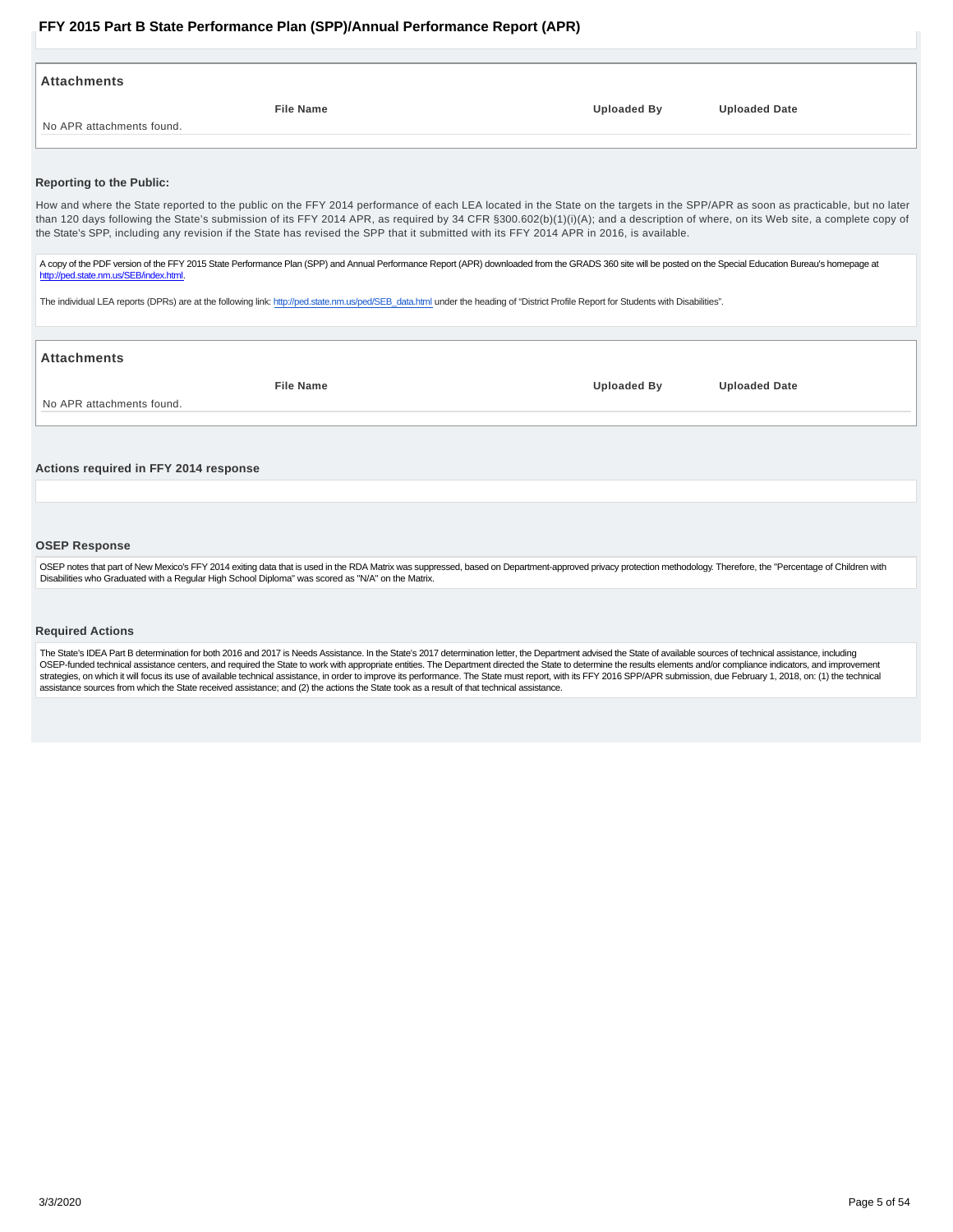# **Indicator 1: Graduation FFY 2015 Part B State Performance Plan (SPP)/Annual Performance Report (APR)**

#### Monitoring Priority: FAPE in the LRE

**Results indicator: Percent of youth with IEPs graduating from high school with a regular diploma. (20 U.S.C. 1416 (a)(3)(A))**

| <b>Historical Data</b>                                                           |      |        |        |        |        |        |        |        |        |        |        |
|----------------------------------------------------------------------------------|------|--------|--------|--------|--------|--------|--------|--------|--------|--------|--------|
| Baseline Data: 2011                                                              |      |        |        |        |        |        |        |        |        |        |        |
| <b>FFY</b>                                                                       | 2004 | 2005   | 2006   | 2007   | 2008   | 2009   | 2010   | 2011   | 2012   | 2013   | 2014   |
| Target $\geq$                                                                    |      |        | 70.00% | 78.00% |        | 57.00% | 67.00% | 69.00% | 71.80% | 71.80% | 73.70% |
| Data                                                                             |      | 58.00% | 52.10% | 53.60% | 53.10% | 57.60% | 36.40% | 50.50% | 56.00% | 60.08% | 56.49% |
| Gray - Data Prior to Baseline<br>Yellow - Baseline<br>Key:<br>Blue - Data Update |      |        |        |        |        |        |        |        |        |        |        |

## **FFY 2015 - FFY 2018 Targets**

| <b>FFY</b>    | 2015   | 2016   | 2017   | 2018   |
|---------------|--------|--------|--------|--------|
| Target $\geq$ | 75.60% | 77.40% | 79.30% | 81.20% |
|               |        | Kev:   |        |        |

#### **Explanation of Changes**

#### **Targets: Description of Stakeholder Input**

The indicator data were presented to the State's IDEA Advisory Panel on December 8-9, 2016. The information will also be presented to the Local Education Agency, State Charter Schools and Regional Education Cooperative Directors at the statewide meeting on February 2, 2017. The targets utilized through FFY 2014 are aligned with the Elementary and Secondary Education Act (ESEA) targets and cannot be changed.

#### **Prepopulated Data**

| <b>Source</b>                                                                                                       | <b>Date</b> | <b>Description</b>                                                 | <b>Data</b> | <b>Overwrite Data</b> |
|---------------------------------------------------------------------------------------------------------------------|-------------|--------------------------------------------------------------------|-------------|-----------------------|
| SY 2014-15 Cohorts for Regulatory<br>Adjusted-Cohort Graduation Rate<br>(EDFacts file spec C151; Data group<br>696) | 10/4/2016   | Number of youth with IEPs graduating with a regular diploma        | 1,915       |                       |
| SY 2014-15 Cohorts for Regulatory<br>Adjusted-Cohort Graduation Rate<br>(EDFacts file spec C151; Data group<br>696) | 10/4/2016   | Number of youth with IEPs eligible to graduate                     | 3.228       | null                  |
| SY 2014-15 Regulatory Adjusted Cohort<br>Graduation Rate (EDFacts file spec<br>C150; Data group 695)                | 10/4/2016   | 2014-15 Regulatory four-year adjusted-cohort graduation rate table | 59.32%      | Calculate             |

# **FFY 2015 SPP/APR Data**

| Number of youth with IEPs in the current year's<br>adjusted cohort graduating with a regular diploma | Number of youth with IEPs in the current<br>vear's adjusted cohort eligible to graduate | FFY 2014 Data | FFY 2015 Target | FFY 2015 Data |  |
|------------------------------------------------------------------------------------------------------|-----------------------------------------------------------------------------------------|---------------|-----------------|---------------|--|
| .915                                                                                                 | 3.228                                                                                   | 56.49%        | 75.60%          | 59.32%        |  |

## **Graduation Conditions Field**

Provide the four-year graduation cohort rate. The four-year graduation rate follows a cohort, or a group of students, who begin as first-time 9th graders in a particular school year and who graduate with a regular high school diploma in four years or less. An extended-year graduation rate follows the same cohort of students for an additional year or years. The cohort is "adjusted" by adding any students transferring into the cohort and by subtracting any students who transfer out, emigrate to another country, or die during the years covered by the rate.

Under 34 C.F.R. §200.19(b)(1)(iv), a "regular high school diploma" means the standard high school diploma awarded to students in a State that is fully aligned with the State's academic content standards and does not include a GED credential, certificate of attendance, or any alternative award. The term "regular high school diploma" also includes a "higher diploma" that is awarded to students who complete requirements above and beyond what is required for a regular diploma.

The four-year graduation rate follows a cohort, or a group of students, who begin as first-time 9th graders in a particular school year and who graduate with a regular high school diploma in four years or less. An extended-year graduation rate follows the same cohort of students for an additional year or years. The cohort is "adjusted" by adding any students transferring into the cohort and by subtracting any students who transfer o immigrate to another country, or die during the years covered by the rate.

Graduation requirements 23-13-1.1 NMSA 1978 (standard option) are:

A. At the end of grades eight through eleven, each student shall prepare an interim next-step plan that sets forth the coursework for the grades remaining until high school graduation. Each year's plan shall explain any 3/3/2020 Page 6 of 54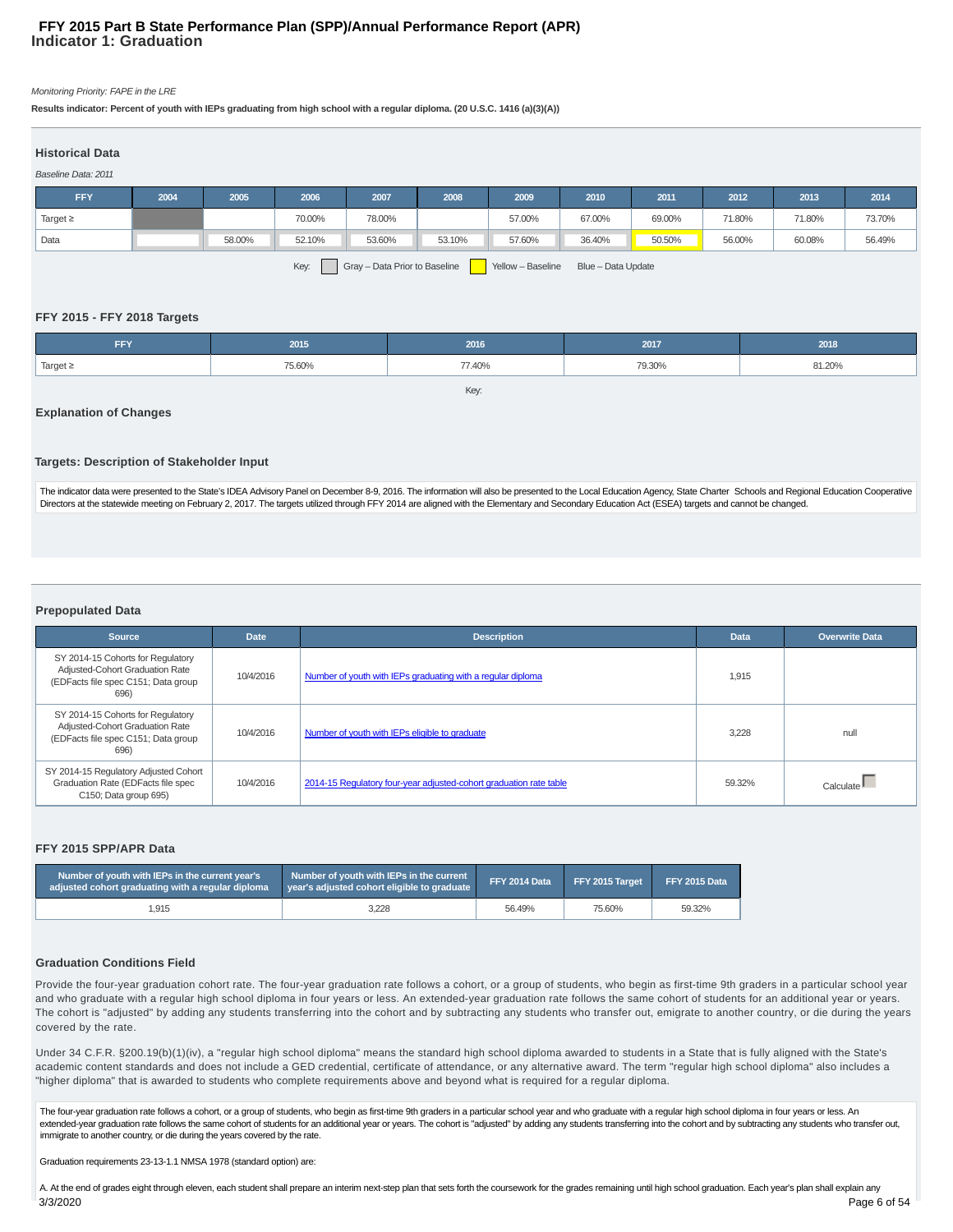# FFY 2015 Part B State Performance Plan (SPP)/Annual Performance Report (APR)<br>differences from previous interim next-step plans shall be filed with the principal of the student's high school and shall be signed by the stude

charged with coursework planning for the student.

B. Each student must complete a final next-step plan during the senior year and prior to graduation. The plan shall be filed with the principal of the student's high school and shall be signed by the student, the student's and the student's guidance counselor or other school official charged with coursework planning for the student.

C. An individualized education program that meets the requirements of Subsections A and B of this section and that meets all applicable transition and procedural requirements of the federal Individuals with Disabilities Education Act for a student with a disability shall satisfy the next-step plan requirements of this section for that student.

D. Local school board shall ensure that each high school student has the opportunity to develop a next-step plan based on reports of college and workplace readiness assessments, as available, and other factors and is reasonably informed about curricular and course options, including honors or advanced placement courses, dual-credit courses, distance learning courses, career clusters, pre-apprenticeship programs or remediation programs that the college and workplace readiness assessments indicate to be appropriate;

(1) opportunities available that lead to different post-high-school options; and

(2) alternative opportunities available if the student does not finish a planned curriculum.

E. The secretary shall:

(1) establish specific accountability standards for administrators, counselors, teachers and school district staff to ensure that every student has the opportunity to develop a next-step plan;

(2) promulgate rules for accredited private schools in order to ensure substantial compliance with the provisions of this section;

(3) monitor compliance with the requirements of this section; and

(4) compile such information as is necessary to evaluate the success of next-step plans and report annually, by December 15, to the legislative education study committee and the governor.

F. Once a student has entered ninth grade, the graduation requirements shall not be changed for that student from the requirements specified in the law at the time the student entered ninth grade.

G. Successful completion of a minimum of twenty-four units aligned to the state academic content and performance standards shall be required for graduation. These units shall be as follows:

(1) four units in English, with major emphasis on grammar and literature;

(2) three units in mathematics, at least one of which is equivalent to the algebra 1 level or higher;

(3) three units in science, two of which shall have a laboratory component;

(4) three units in social science, which shall include United States history and geography, world history and geography and government and economics;

(5) one unit in physical education;

(6) one unit in a career cluster course; workplace readiness or a language other than English;

(7) one-half unit in New Mexico history for students entering the ninth grade beginning in the 2005-2006 school year; and

(8) nine elective units and seven and one-half elective units for students entering the ninth grade in the 2005-2006 school year that meet department content and performance standards. Student service learning shall be off as an elective. Financial literacy shall be offered as an elective. Pre-apprenticeship programs may be offered as electives. Media literacy may be offered as an elective.

H. For students entering the ninth grade beginning in the 2009-2010 school year, at least one of the units required for graduation shall be earned as an advanced placement or honors course, a dual-credit course offered in cooperation with an institution of higher education or a distance learning course.

I. The department shall establish a procedure for students to be awarded credit through completion of specified career technical education courses for certain graduation requirements.

J. Successful completion of the requirements of the New Mexico diploma of excellence shall be required for graduation for students entering the ninth grade beginning in the 2009-2010 school year. Successful completion of a minimum of twenty-four units aligned to the state academic content and performance standards shall be required to earn a New Mexico diploma of excellence. These units shall be as follows:

(1) four units in English, with major emphasis on grammar, nonfiction writing and literature;

(2) four units in mathematics, of which one shall be the equivalent to or higher than the level of algebra 2, unless the parent submitted written, signed permission for the student to complete a lesser mathematics unit; an provided that a financial literacy course that meets state mathematics academic content and performance standards shall qualify as one of the four required mathematics units;

(3) three units in science, two of which shall have a laboratory component;

4) three and one-half units in social science, which shall include United States history and geography, world history and geography, government and economics and one-half unit of New Mexico history;

(5) one unit in physical education, as determined by each school district, which may include a physical education program that meets state content and performance standards or participation in marching band, junior reserve officers' training corps or interscholastic sports sanctioned by the New Mexico activities association or any other co-curricular physical activity;

(6) one unit in one of the following: a career cluster course, workplace readiness or a language other than English; and

(7) seven and one-half elective units that meet department content and performance standards. Student service learning shall be offered as an elective. Financial literacy shall be offered as an elective. Pre-apprenticeship programs may be offered as electives. Media literacy may be offered as an elective.

K. For students entering the eighth grade in the 2012-2013 school year, a course in health education is required prior to graduation. Health education may be required in either middle school or high school, as determined b the school district. Each school district shall submit to the department by the beginning of the 2011-2012 school year a health education implementation plan for the 2012-2013 and subsequent school years, including in which grade health education will be required and how the course aligns with department content and performance standards. Health education shall include age appropriate sexual abuse and assault awareness and prevention training that meet department standards developed in consultation with the federal centers for disease control and prevention that are based on evidence-based methods that have proven to be effective.

L. Final examinations shall be administered to all students in all classes offered for credit.

M. Until July 1, 2010, a student who has not passed a state graduation examination in the subject areas of reading, English, mathematics, writing, science and social science shall not receive a high school diploma. The state graduation examination on social science shall include a section on the constitution of the United States and the constitution of New Mexico. If a student exits from the school system at the end of grade twelve without hav passed a state graduation examination, the student shall receive an appropriate state certificate indicating the number of credits eamed and the grade completed. If within five years after a student exits from the school s the student takes and passes the state graduation examination, the student may receive a high school diploma. Any student passing the state graduation examination and completing all other requirements within five years of entering ninth grade, including a final summer session if completed by August 1, may be counted by the school system in which the student is enrolled as a high school graduate for the year in which completion and examination occur.

N. Beginning with the 2010-2011 school year, a student shall not receive a New Mexico diploma of excellence if the student has not demonstrated competence in the subject areas of mathematics, reading and language arts, writing, social studies and science, including a section on the constitution of the United States and the constitution of New Mexico, based on a standards-based assessment or assessments or a portfolio of standards-based indicators established by the department by rule. The standards-based assessments required in Section 22-2C-4 NMSA 1978 may also serve as the assessment required for high school graduation. If a student exits from the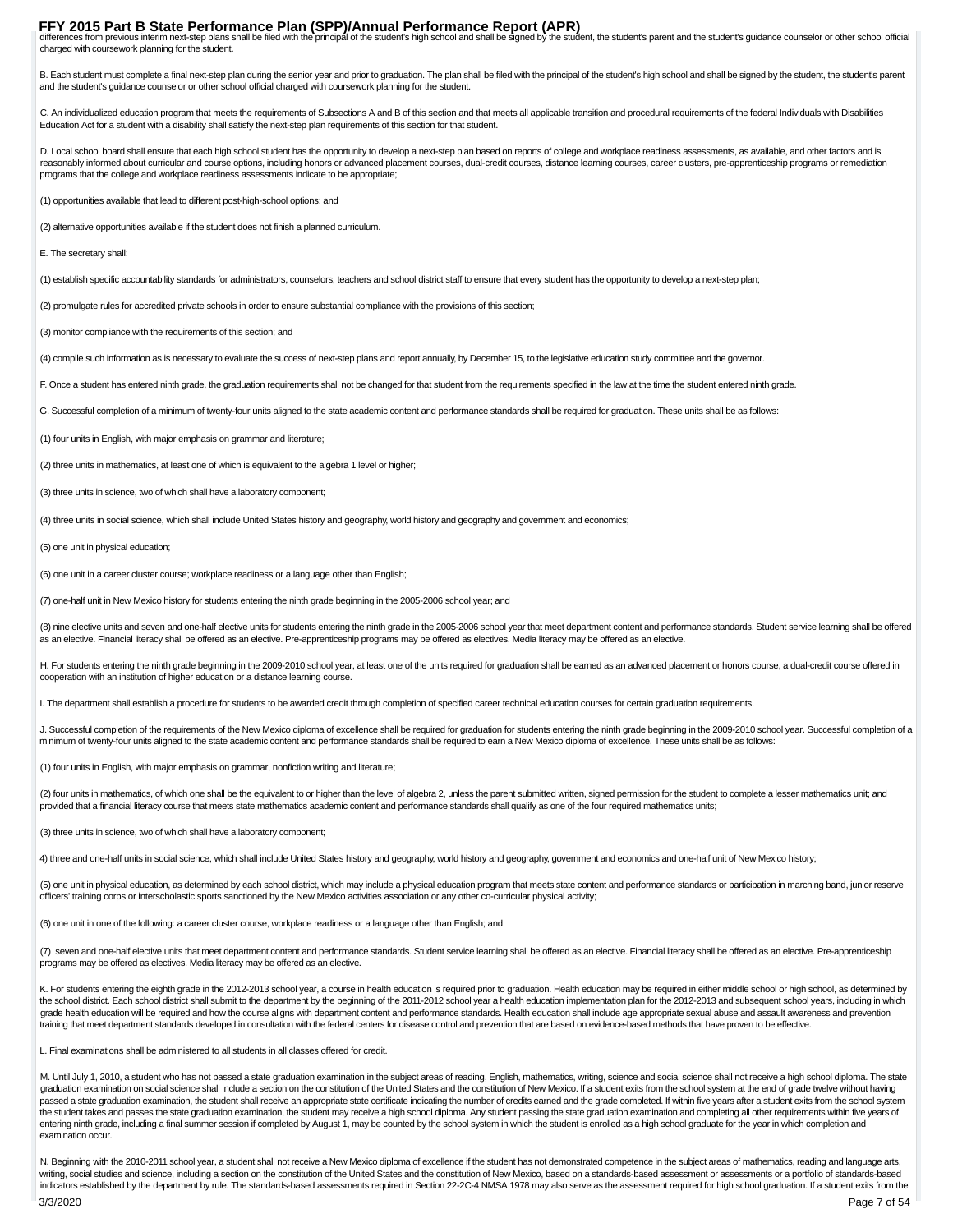# FFY 2015 Part B State Performance Plan (SPP)/Annual Performance Report (APR)<br>school system at the end of grade twelve without having satisfied the requirements of this subsection, the student shall receive an appropriate s

within five years after a student exits from the school system the student satisfies the requirement of this subsection, the student may receive a New Mexico diploma of excellence. Any student satisfying the requirements o subsection and completing all other requirements within five years of entering ninth grade, including a final summer session if completed by August 1, may be counted by the school system in which the student is enrolled as high school graduate for the year in which all requirements are satisfied.

#### O. As used in this section:

(1) "final next-step plan" means a next-step plan that shows that the student has committed or intends to commit in the near future to a four-year college or university, a two-year college, a trade or vocational program, a internship or apprenticeship, military service or a job;

(2) "interim next-step plan" means an annual next-step plan in which the student specifies post-high school goals and sets forth the coursework that will allow the student to achieve those goals; and

(3) "next-step plan" means an annual personal written plan of studies developed by a student in a public school or other state supported school or institution in consultation with the student's parent and school counselor other school official charged with coursework planning for the student that includes one or more of the following:

(a) advanced placement or honors courses;

(b) dual-credit courses offered in cooperation with an institution of higher education;

(c) distance learning courses;

(d) career-technical courses; and

(e) pre-apprenticeship programs.

P. The secretary may establish a policy to provide for administrative interpretations to clarify curricular and testing provisions of the Public School Code. Graduation Requirements under Subsection J(13) 6.29.1.9 NMAC (career and ability options) are:

Graduation requirements for issuance of a conditional certificate of transition for students with an IEP. The development of a program of study and the granting of a diploma, or use of a conditional certificate of transiti form of a continuing or transition individualized educational program (IEP) for students receiving special education services, includes the following governing principles:

(a) The IEP team is responsible for determining whether the student has completed a planned program of study based on the student's strengths, interests, preferences, identified educational and functional needs and long-term educational or occupational goals, making the student eligible to receive either a diploma or a conditional certificate of transition. A conditional certificate of transition allows the student to participate in activities. If a student receives a conditional certificate of transition, the student shall then return to the program specified in the IEP to complete the student's secondary program and meet the requirements for a diplo addition, all IEPs shall provide a description of how the student's progress toward meeting annual goals and graduation requirements will be measured, and at what intervals progress will be reported to parents or guardians A student shall be awarded a diploma upon completion of a planned program of study that meets the requirements of paragraph (b).

(b) A student may be awarded a diploma (Section 22-13-1.1 NMSA 1978) using any of the following programs of study described in (i) through (iii). All IEP team discussion points and decisions identified herein, including the identification of the student's program of study and any student or parent proposals accepted or rejected by the IEP team (if the student has not reached the age of majority), shall be documented on the student's IEP and i prior written notice (PWN) of proposed action.

(i) A standard program of study is based upon meeting or exceeding all requirements for graduation based on the New Mexico standards for excellence (Subsection J of 6.29.1.9 NMAC) with or without reasonable accommodations of delivery and assessment methods. In addition, a student shall pass all sections of the current state graduation examination(s) administered pursuant to Section 22-13-1.1(I) NMSA 1978 under standard administration or the state-approved accommodations, and shall meet all other standard graduation requirements of the district.

(ii) A career readiness alternative program of study is developed to provide relevance and is based on a student's career interest as it relates to one of the career clusters, with or without reasonable accommodations of delivery and assessment methods. In addition, a student shall take the current state graduation examination(s) administered pursuant to Section 22-13-1.1(K) NMSA 1978, under standard administration or with state-approved accommodations, and achieve a level of competency pre-determined by the student's IEP team; the student shall earn at least the minimum number of credits required by the district or charter school for graduation through standard or alternative courses that address the employability and career development standards with benchmarks and performance standards, as determined by the IEP team. Course work shall include a minimum of four units of career development opportunities and learning experiences that may include any of the following: career readiness and vocational course work, work experience, community-based instruction, student service learning, job shadowing, mentoring or entrepreneurships related to the student's occupational choices. Credits for work experience shall be related to the program of study that the school offers and specific to the district's ability to work experience or community-based instruction credits. The student shall achieve competency in all areas of the employability and career development standards with benchmarks and performance standards, as determined by the IEP team and the student's interest as it relates to the career clusters. The program of study shall address the New Mexico content standards with benchmarks and performance standards in other subject areas as appropriate.

(iii) An ability program of study was developed for students who have a significant cognitive disability or severe mental health issues. The IEP goals and functional curriculum course work shall be based on the New Mexico standards with benchmarks and performance standards and employability and career development standards with benchmarks and performance standards. Students in this program of study shall earn the minimum number of credits or be provided equivalent educational opportunities required by the district or charter school, with course work individualized to meet the unique needs of the student through support of the IEP. In addition, a stu shall take either the current state graduation examination(s) administered pursuant to Section 22-13-1.1(K) NMSA 1978, under standard administration or with state-approved accommodations, or the state- approved alternate assessment. The student shall achieve a level of competency pre-determined by the student's IEP team on the current graduation examination or the state- approved alternate assessment, and meet all other graduation requirements established by the IEP team.

(c) The new requirements for the career readiness and ability pathways become effective beginning with students graduating in 2009.

(d) By the end of the eighth grade, each student's IEP shall contain a proposed individual program of study for grades nine through twelve. The pfogram of study shall identify by name all course options the student may take and shall align with the student's long-range measurable post-secondary goals and transition services to facilitate a smooth transition to high school and beyond. This program of study shall be reviewed on an annual basis and adjusted to address the student's strengths, interests, preferences and areas of identified educational and functional needs. The IEP team shall document on the IEP the student's progress toward earning required graduation credits and passing the current graduation examination.

(e) A district or charter school shall provide each student, who has an IEP and who graduates or reaches the maximum age for special education services, a summary of the student's academic achievement and functional performance, which shall include recommendations on how to assist the student in meeting post-secondary goals.

(f) Students graduating on the standard program of study shall meet the state's minimum requirements on all sections of the graduation examination. IEP teams shall document a plan of action on the IEP and the PWN to be carried out by both the student and the district or charter school, to ensure that the student will pass all sections of the graduation examination.

(g) To establish a level of proficiency on the current graduation examination or the state-approved alternate assessment for students on a career readiness program of study or ability program of study, IEP teams shall revi the student's performance on the first attempt, and establish a targeted proficiency on all sections that are below the state's minimum requirement. For those students who meet participation criteria for the New Mexico alternate assessment, IEP teams shall set targeted levels of proficiency based upon previous performance on the test. If the student has previously been administered the New Mexico alternate assessment and has achieved an advanced level of overall performance, the IEP team shall arrange for the student to participate in the general graduation examination, and shall identify appropriate accommodations that the student may require. IEP teams shall document the targeted levels of proficiency on the IEP and the PWN, outlining the plan of action to be taken by both the student and the district or charter school to ensure that the student will meet the targeted le proficiency. Districts or charter schools may submit a written request for a waiver to the secretary in cases where a student has FFY 2013 Part B State Performance Plan (SPP)/Annual Performance Report (APR) 4/17/2015 Page 11 of 72 medical or mental health issues that may result in regression or that negatively influence the student's ability to achieve targeted levels of proficiency. The written request shall be signed by the superinte charter school administrator and shall include documentation of the medical or mental health issues.

#### (h) Changes in programs of study.

(i) Departures from the standard program of study for students receiving special education services and supports shall be considered in the order of the options listed in Subparagraph (b) of Paragraph (13) of Subsection J of 6.29.1.9 NMAC. Any modified program of study may depart from a standard program of study only so far as is necessary to meet an individual student's educational needs as determined by the IEP team. Districts and charter schools are obligated to meet the requirements of IDEA to provide students with IEPs on any one of the three programs of study, and access to the general curriculum in the least restrictive environment. When an alternative program of study is developed, a building administrator or designee who has knowledge about the student shall be a member of the IEP team

(ii) Districts and charter schools shall document changes from the standard program of study on the PWN. IEP teams shall identify the reasons for changing the student's program of study, shall provide parents with clear concise explanations of the career readiness or ability programs of study, shall notify parents and students of the potential consequences that may limit the student's post-secondary options, and shall make required change 3/3/2020 Page 8 of 54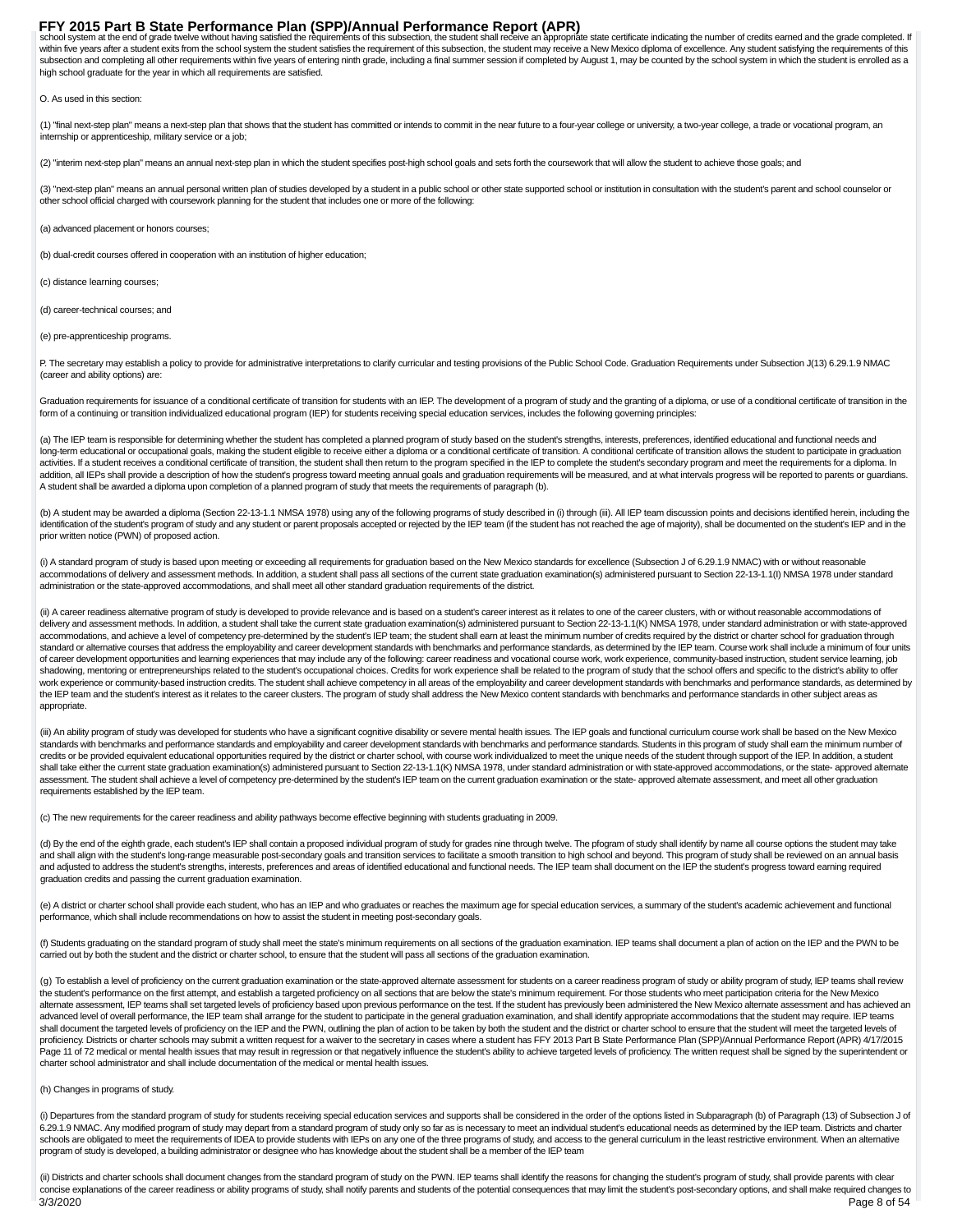# <span id="page-8-0"></span>**FFY 2015 Part B State Performance Plan (SPP)/Annual Performance Report (APR)**<br>the IEP and course of study, to ensure that the student meets the requirements of that program of study.

(iii) The IEP team shall not change the program of study for a student entering the final year of high school from the standard program of study to the career readiness program of study, nor from the career readiness progr of study to the ability program of study, after the 20th school day of the final year of high school. IEP teams may change a student's program of study from the ability program of study to the career readiness program of s from the career readiness program of study to the standard program of study, if the student meets the graduation requirements of that program of study and if the change is made and documented appropriately in a revised IEP and PWN by a properly constituted IEP team in a properly convened meeting.

(iv) Beginning with students entering the 10th grade, districts and charter schools shall maintain an accurate accounting of graduation programs of study for students with IEPs.

Districts and charter schools shall ensure that 80% or more of students with IEPs are in the standard program of study, no more than 10 - 15% of students with IEPs shall graduate in the career readiness program of study, and no more than 1-3% of students with IEPs shall graduate in the ability program of study. Districts or charter schools exceeding the above maximum percentages shall submit a request for a waiver regarding each student affected. The request for waiver shall include the district name, the high school name, a list of all students on the alternate program of study exceeding the maximum percentage (including student demographics, unique student identifiers and the justification for changing each student's program of study). The waiver request shall be signed and submitted by the superintendent or charter school administrator to the secretary.

(i) A student who receives special education services may be granted a conditional certificate of transition in the form of a continuing or transition IEP when: (i) the IEP team provides sufficient documentation and justif that the issuance of a conditional certificate of transition for an individual student is warranted;

(ii) prior to the student's projected graduation date, the IEP team provides a PWN stating that the student will receive a conditional certificate of transition;

(iii) the district or charter school ensures that a conditional certificate of transition is not a program of study and does not end the student's right to a FAPE:

(iv) the district or charter school ensures that a conditional certificate of transition entitles a student who has attended four years or more of high school to participate in graduation activities, and requires that the continue receiving special education supports and services needed to obtain the high school diploma; (v) the district or charter school ensures that, prior to receiving a conditional certificate of transition, the student continuing or transition IEP; (vi) the student's continuing or transition IEP outlines measures, resources and specific responsibilities for both the student and the district or charter school to ensure that the student re diploma.

(i) A student who does not return to complete the program of study as outlined in the continuing or transition IEP will be FFY 2013 Part B State Performance Plan (SPP)/Annual Performance Report (APR) 4/17/2015 Page 12 of 72 considered as a dropout.

(k) A student who receives a conditional certificate of transition is eligible to continue receiving special education services until receipt of a diploma or until the end of the academic year in which the student becomes of age.

(l) graduation plans shall be a part of all IEPs:

(i) by the end of eighth grade, or by the time the student turns 14 years of age, and concurrent with the development of the student's transition plan in accordance with federal regulations at 34 CFR 300.320;

(ii) when a student returns to a school after an extended absence, and if an IEP program of study may have been developed but needs to be reviewed; or (iii) when evaluations warrant the need for a modified program of study any time after development of an initial graduation plan.

(m) Graduation plans shall be a part of all of all IEPs and annual reviews, and shall follow the student in all educational settings. Receiving institutions that fall under the department's jurisdiction will recognize these graduation plans, subject to revision by new IEP teams, if appropriate to meet a student's changing needs.

(n) At the exit IEP meeting, the team shall review the student's transition plan, and shall confirm and document that all state and district requirements for graduation under the final IEP have been satisfied. A building administrator who has knowledge about the student shall be a member of this team, and shall sign specifically to verify and accept completed graduation plans, goals and objectives pursuant to (i) - (iii) of Subparagraph (b Paragraph (13) of Subsection J of 6.29.1.9 NMAC, or plans for a conditional certificate of transition with a continuing or transition IEP, pursuant to Subparagraph (i) of Paragraph (13) of Subsection J of 6.29.1.9 NMAC. Th IEP team shall ensure that the student has current and relevant evaluations, reports or other documentation necessary to support a smooth and effective transition to post-secondary services for a student who will graduate one of the three programs of study. The school shall arrange for any necessary information to be provided at no cost to the students or parents. The school shall submit a list of students who will receive the diploma throu career readiness or ability program of study to the local superintendent or charter school administrator, using the students' identification numbers. This list shall be totaled and submitted to the local school board or go body of a charter school. This information shall be treated as confidential in accordance with the FERPA.

(o) Students eligible for special education services are entitled to a FAPE through age 21. If a student turns 22 during the school year, the student shall be allowed to complete the school year. If a student becomes 22 pr the first day of the school year, the student is no longer eligible to receive special education services

# **Provide additional information about this indicator (optional)**

The State did not meet the target for FFY 15, but did demonstrate an increase of 2.83% from FFY 14 (56.49%) to FFY 15 (59.32%) for Indicator 1.

Over the last six years, the State has invested more in education than ever before, including investments to keep students in school and on track to graduate. For example, teachers and principals have received improved support and professional development through mentorship programs and other resources, and dropout coaches and social workers are in more schools to keep students on track to graduate. Additionally, reading coaches have been added to improve students' foundational skills in earlier grades as an investment in improving graduation rates in the future.

Differentiated monitoring will support and implement Results Driven Accountability (RDA) at targeted middle-school sites. RDA provides technical assistance, instructional support and student intervention in Math and ELA, along with Positive Behavior Intervention Supports (PBIS). By focusing these activities at the middle-school level, the State will review data following the implementation.

**Actions required in FFY 2014 response**

none

**OSEP Response**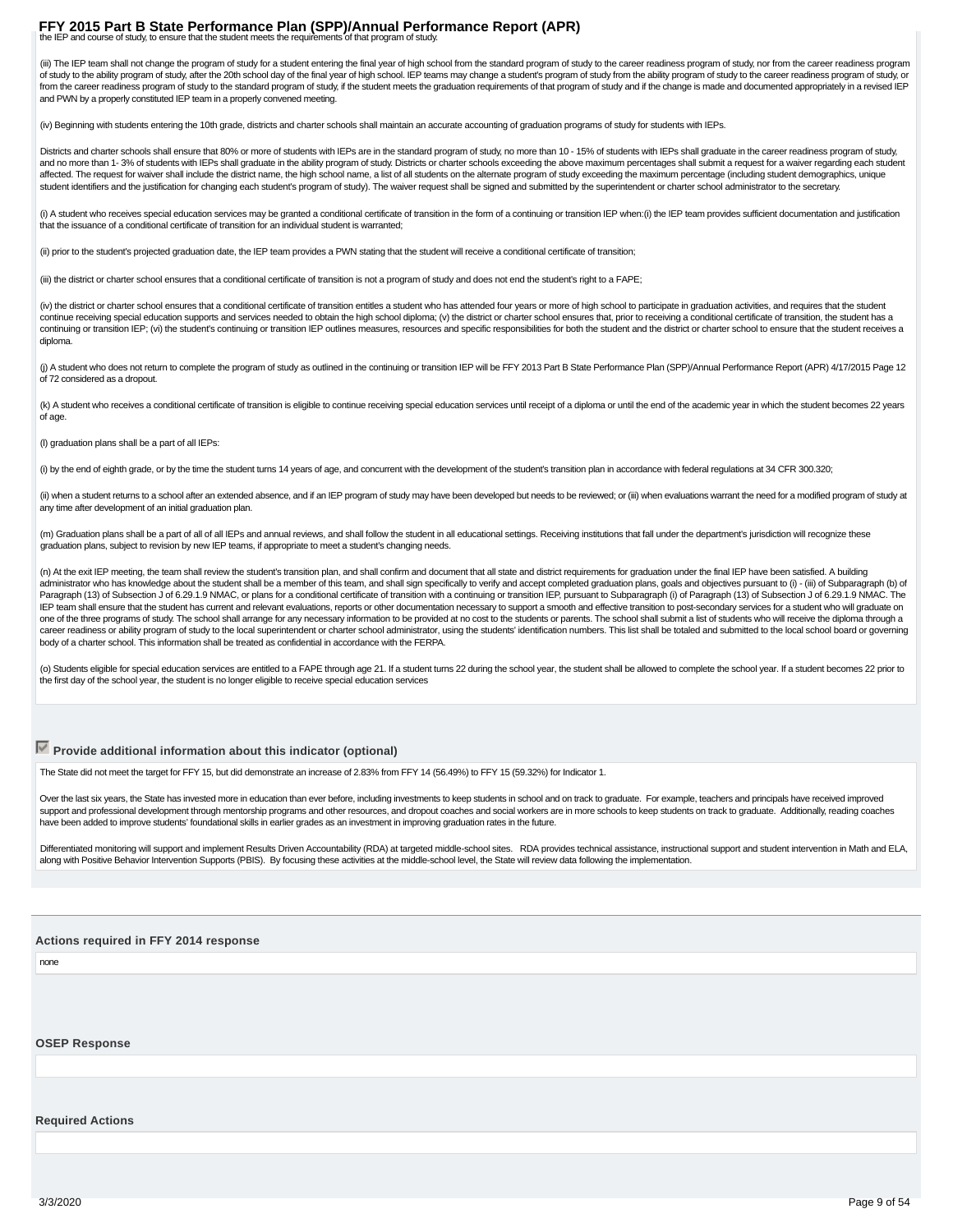# **Indicator 2: Drop Out FFY 2015 Part B State Performance Plan (SPP)/Annual Performance Report (APR)**

#### Monitoring Priority: FAPE in the LRE

**Results indicator: Percent of youth with IEPs dropping out of high school. (20 U.S.C. 1416 (a)(3)(A))**

| <b>Historical Data</b>                                                           |      |       |       |       |       |       |       |       |       |        |        |
|----------------------------------------------------------------------------------|------|-------|-------|-------|-------|-------|-------|-------|-------|--------|--------|
| Baseline Data: 2013                                                              |      |       |       |       |       |       |       |       |       |        |        |
| <b>FFY</b>                                                                       | 2004 | 2005  | 2006  | 2007  | 2008  | 2009  | 2010  | 2011  | 2012  | 2013   | 2014   |
| Target $\leq$                                                                    |      |       | 0.68% | 0.68% | 0.77% | 0.76% | 6.15% | 6.13% | 6.11% | 24.75% | 23.72% |
| Data                                                                             |      | 0.69% | 0.90% | 0.87% | 6.98% | 6.15% | 7.51% | 6.51% | 5.70% | 24.75% | 23.73% |
| Gray - Data Prior to Baseline<br>Key:<br>Yellow - Baseline<br>Blue - Data Update |      |       |       |       |       |       |       |       |       |        |        |

# **FFY 2015 - FFY 2018 Targets**

| <b>FFY</b>    | 2015   | 2016   | 2017   | 2018   |
|---------------|--------|--------|--------|--------|
| Target $\leq$ | 23.22% | 22.97% | 22.72% | 22.47% |
|               |        | Key    |        |        |

#### **Explanation of Changes**

#### **Targets: Description of Stakeholder Input**

The State used the baseline measurement established in the FFY 2013 APR for measurement of Percent of youth with IEPs dropping out of high school, in accordance with regulatory requirement (20 U.S.C. 1416 (a)(3)(A)). The state adopted Option 1. Option 1 uses the same data as used for reporting to the Department under IDEA section 618.

In the FFY 2014 APR, data was provided for those students who dropped out of school using Option 1. In FFY 2014, using 13-14 data, 23.73% of students with IEPs dropped out of school; In FFY 2015, using 14-15 data, 26.30% of students with IEPs (excluding gifted education). Comparing these two rates, the State experienced slippage as the dropout rate decreased by 2.57% and did not meet the target for FFY 15 at 23.22%.

The indicator data were presented to the State's IDEA Advisory Panel on December 8-9, 2016. The information will also be presented to the Local Education Agency, State Charter Schools and Regional Education Cooperative Directors at the statewide meeting on February 2, 2017.

# **Prepopulated Data**

| <b>Source</b>                                                             | <b>Date</b> | <b>Description</b>                                                                                                          | <b>Data</b> | <b>Overwrite Data</b> |
|---------------------------------------------------------------------------|-------------|-----------------------------------------------------------------------------------------------------------------------------|-------------|-----------------------|
| SY 2014-15 Exiting Data Groups<br>(EDFacts file spec C009; Data Group 85) | 6/7/2016    | Number of youth with IEPs (ages 14-21) who exited special education by graduating with a regular<br>high school diploma (a) | 1,909       | null                  |
| SY 2014-15 Exiting Data Groups<br>(EDFacts file spec C009; Data Group 85) | 6/7/2016    | Number of youth with IEPs (ages 14-21) who exited special education by receiving a certificate (b)                          | n           | null                  |
| SY 2014-15 Exiting Data Groups<br>(EDFacts file spec C009; Data Group 85) | 6/7/2016    | Number of youth with IEPs (ages 14-21) who exited special education by reaching maximum age<br>(c)                          | 33          | null                  |
| SY 2014-15 Exiting Data Groups<br>(EDFacts file spec C009; Data Group 85) | 6/7/2016    | Number of youth with IEPs (ages 14-21) who exited special education due to dropping out (d)                                 | 697         | null                  |
| SY 2014-15 Exiting Data Groups<br>(EDFacts file spec C009; Data Group 85) | 6/7/2016    | Number of youth with IEPs (ages 14-21) who exited special education as a result of death (e)                                |             | null                  |

# **FFY 2015 SPP/APR Data**

| Number of youth with IEPs who exited special<br>education due to dropping out | Total number of high school students with IEPs |        | FFY 2014 Data* FFY 2015 Target* FFY 2015 Data |        |
|-------------------------------------------------------------------------------|------------------------------------------------|--------|-----------------------------------------------|--------|
| 697                                                                           | 2.650                                          | 23.73% | 23.22%                                        | 26.30% |

#### **Explanation of Slippage**

In the FFY 2014 APR, data was provided for those students who dropped out of school using Option 1. In FFY 2014, using 13-14 data, 23.73% of students with IEPs (excluding gifted education) dropped out of school; In FFY 2015, using 14-15 data, 26.30% of students with IEPs (excluding gifted education) dropped out of school. Comparing these two rates, the State experienced slippage as the dropout rate decreased by 2.57%. The State did not meet its target of 23.22%.

To improve State performance on this indicator, the State will provide differentiated monitoring and technical assistance.

Additionally, the State has hired dropout prevention coaches and truancy coaches to work with students at risk. In the future, we intend to provide more supports and alternative options in order to keep students in school graduation.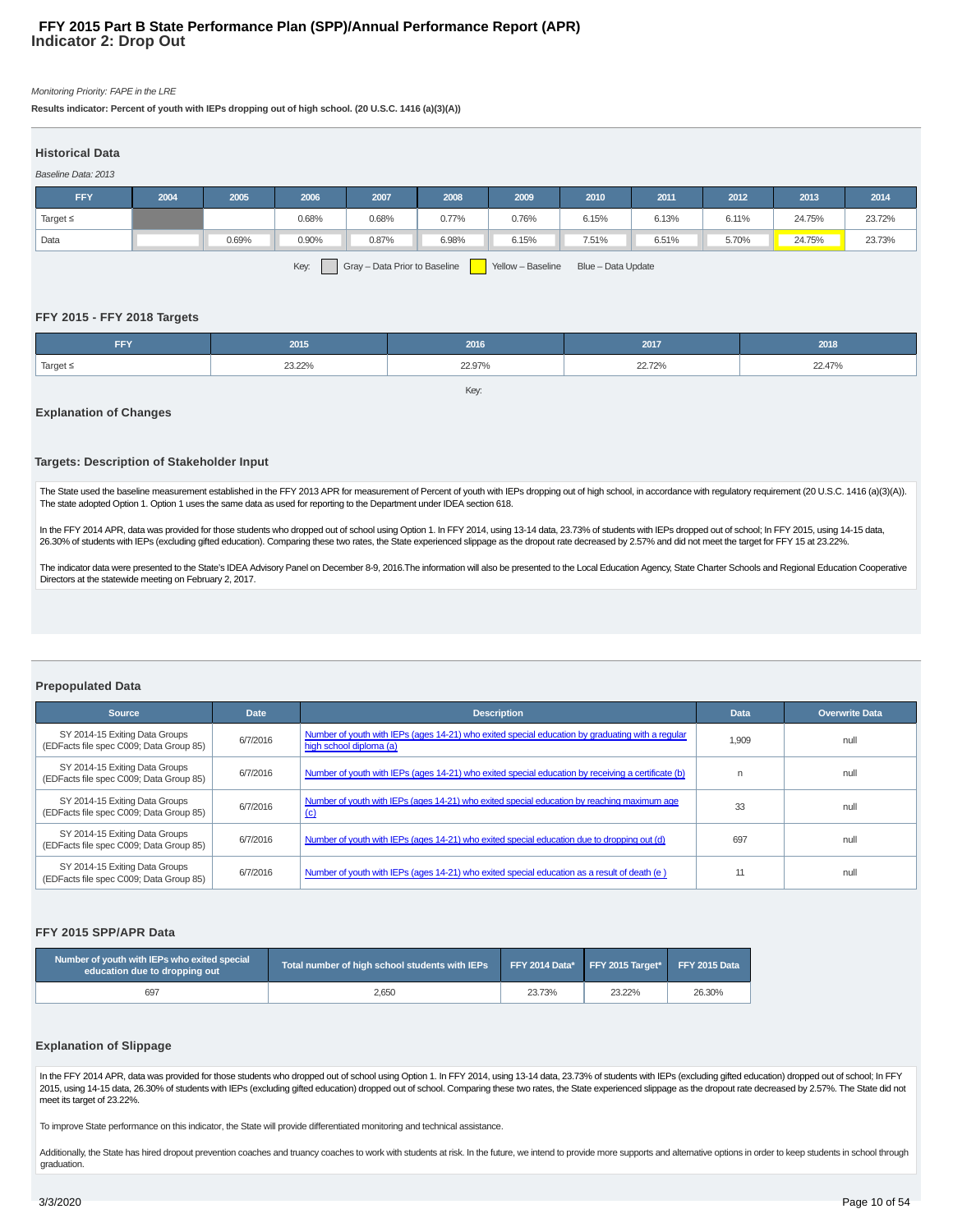<span id="page-10-0"></span>**Actions required in FFY 2014 response**

none

**OSEP Response**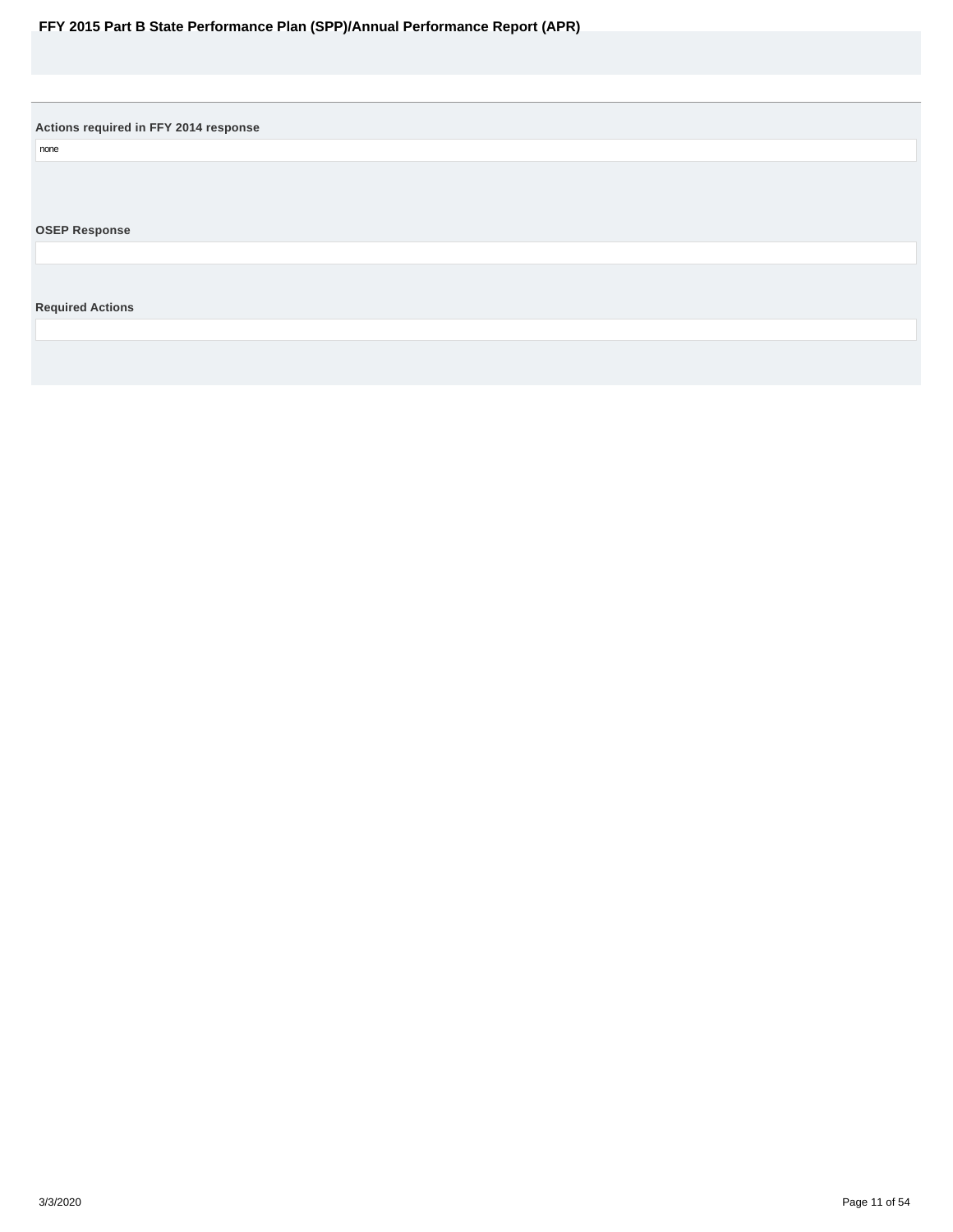# **Indicator 3A: Districts Meeting AYP/AMO for Disability Subgroup FFY 2015 Part B State Performance Plan (SPP)/Annual Performance Report (APR)**

# **Explanation of why this indicator is not applicable**

With the reauthorization of the Elementary and Secondary Education Act (ESEA) also known as the Every Student Succeeds Act (ESSA), states are not required to report on this indicator for FFY 2015.

Monitoring Priority: FAPE in the LRE

**Results indicator: Participation and performance of children with IEPs on Statewide assessments:**

- **A. Percent of the districts with a disability subgroup that meets the State's minimum "n" size that meet the State's AYP/AMO targets for the disability subgroup.**
- **B. Participation rate for children with IEPs.**
- **C. Proficiency rate for children with IEPs against grade level, modified and alternate academic achievement standards.**

**(20 U.S.C. 1416 (a)(3)(A))**

#### **Historical Data**

#### Baseline Data: 2012

| FFY           | 2004 | 2005 | 2006 | 2007 | 2008   | 2009   | 2010   | 2011  | 2012  | 2013   | 2014  |
|---------------|------|------|------|------|--------|--------|--------|-------|-------|--------|-------|
| Target $\geq$ |      |      |      |      |        | 50.00% | 55.50% |       |       | 60.50% | 3.00% |
| Data          |      |      |      |      | 44.40% | 1.69%  | 0%     | 1.64% | 0.92% | 0.95%  |       |

Key: Gray – Data Prior to Baseline Yellow – Baseline Blue – Data Update

# **FFY 2015 - FFY 2018 Targets**

| <b>FFY</b> | 2015  | 2016  | 2017   | 2018   |
|------------|-------|-------|--------|--------|
| Target ≥   | 5.00% | 8.00% | 12.00% | 20.00% |
|            |       | Key:  |        |        |

# **Explanation of Changes**

**Targets: Description of Stakeholder Input**

With the reauthorization of the Elementary and Secondary Education Act (ESEA) also known as the Every Student Succeeds Act (ESSA), states are not required to report on this indicator for FFY 2015.

## **Explanation of why this indicator is not applicable**

With the reauthorization of the Elementary and Secondary Education Act (ESEA) also known as the Every Student Succeeds Act (ESSA), states are not required to report on this indicator for FFY 2015.

# **FFY 2015 SPP/APR Data**

**Does your State have an ESEA Flexibility Waiver of determining AYP? Yes No Are you reporting AYP or AMO? AYP AMO**

| State | $\mathop{\widetilde{\mathsf{minimum}}}$ "n" size | Number of districts in the $\blacksquare$ Number of districts that met the $\blacksquare$ Number of districts that meet the<br>minimum "n" size AND met AMO | FFY 2014 Data* FFY 2015 Target* FFY 2015 Data |  |
|-------|--------------------------------------------------|-------------------------------------------------------------------------------------------------------------------------------------------------------------|-----------------------------------------------|--|
| 151   | null                                             | null                                                                                                                                                        | 5.00%                                         |  |

**Actions required in FFY 2014 response** none

# **OSEP Response**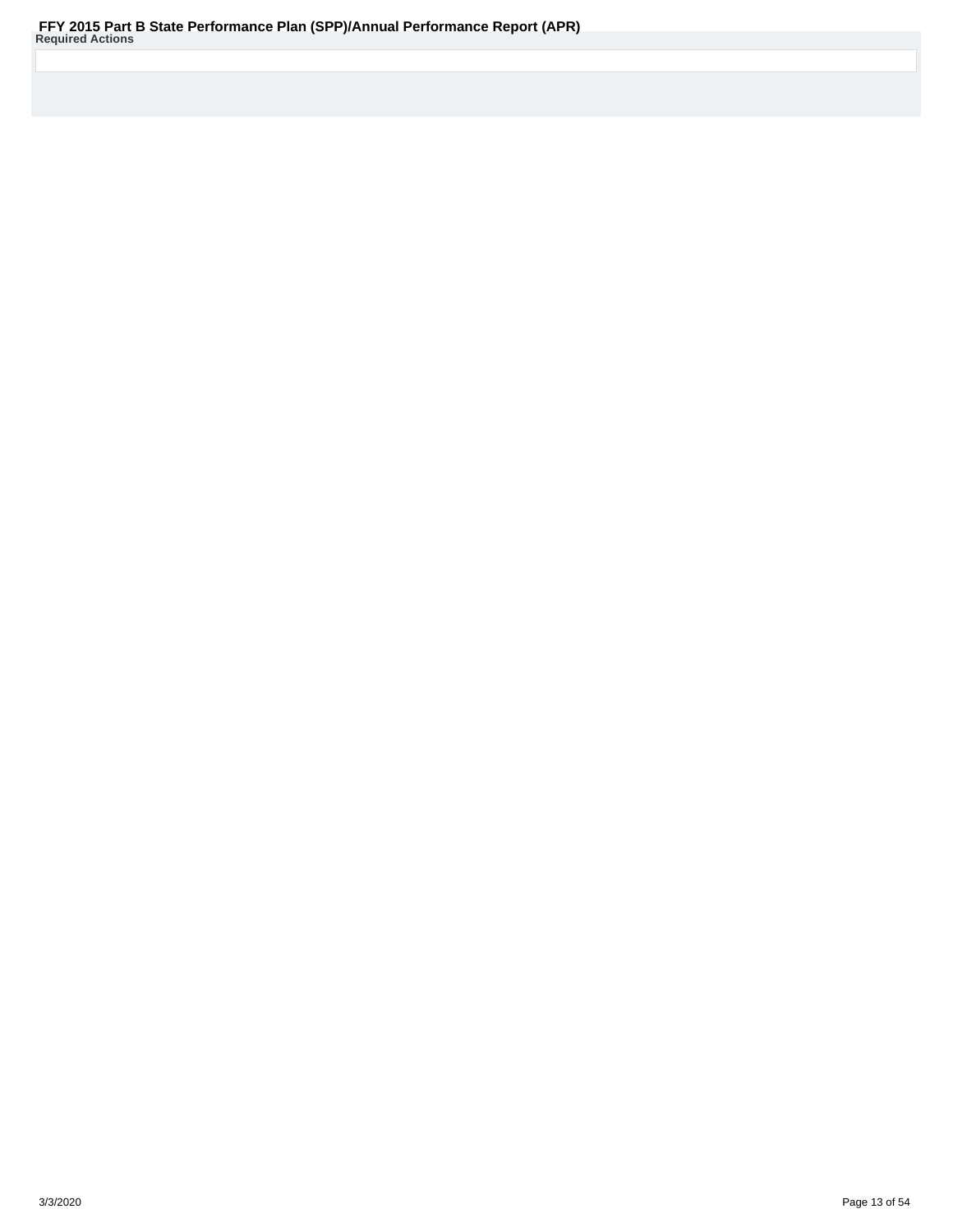# **Indicator 3B: Participation for Students with IEPs FFY 2015 Part B State Performance Plan (SPP)/Annual Performance Report (APR)**

#### Monitoring Priority: FAPE in the LRE

**Results indicator: Participation and performance of children with IEPs on Statewide assessments:**

- **A. Percent of the districts with a disability subgroup that meets the State's minimum "n" size that meet the State's AYP/AMO targets for the disability subgroup.**
- **B. Participation rate for children with IEPs. C. Proficiency rate for children with IEPs against grade level, modified and alternate academic achievement standards.**

#### **(20 U.S.C. 1416 (a)(3)(A))**

#### **Historical Data**

## Baseline Data:

| <b>FFY</b> | 2004                                                                                                                                                                                                                                                                                                                                                                                                                                                               | 2005 | 2006 | 2007 | 2008 | 2009 | 2010 | 2011 | 2012 | 2013 | 2014 |
|------------|--------------------------------------------------------------------------------------------------------------------------------------------------------------------------------------------------------------------------------------------------------------------------------------------------------------------------------------------------------------------------------------------------------------------------------------------------------------------|------|------|------|------|------|------|------|------|------|------|
| Target     |                                                                                                                                                                                                                                                                                                                                                                                                                                                                    |      |      |      |      |      |      |      |      |      |      |
| Data       |                                                                                                                                                                                                                                                                                                                                                                                                                                                                    |      |      |      |      |      |      |      |      |      |      |
|            | $\sqrt{\frac{1}{1-\frac{1}{1-\frac{1}{1-\frac{1}{1-\frac{1}{1-\frac{1}{1-\frac{1}{1-\frac{1}{1-\frac{1}{1-\frac{1}{1-\frac{1}{1-\frac{1}{1-\frac{1}{1-\frac{1}{1-\frac{1}{1-\frac{1}{1-\frac{1}{1-\frac{1}{1-\frac{1}{1-\frac{1}{1-\frac{1}{1-\frac{1}{1-\frac{1}{1-\frac{1}{1-\frac{1}{1-\frac{1}{1-\frac{1}{1-\frac{1}{1-\frac{1}{1-\frac{1}{1-\frac{1}{1-\frac{1}{1-\frac{1}{1-\frac{1}{1-\frac{1}{1-\frac{1}{1-\frac$<br>Gray - Data Prior to Baseline<br>Key: |      |      |      |      |      |      |      |      |      |      |

# **FFY 2015 - FFY 2018 Targets**

**Explanation of Changes**

# **Description of Measure**

**Overview**

# **FFY 2015 SPP/APR Data: Reading Assessment**

| <b>Group Name</b> | Number of Children with<br><b>IEPs</b> | Number of Children with IEPs<br><b>Participating</b> | FFY 2014 Data* | FFY 2015 Target* | FFY 2015 Data |
|-------------------|----------------------------------------|------------------------------------------------------|----------------|------------------|---------------|
| Overall           | 33.319                                 | 31.911                                               | 97.75%         | 95.00%           | 95.77%        |

# **FFY 2015 SPP/APR Data: Math Assessment**

| Group Name | Number of Children with<br><b>IEPs</b> | Number of Children with IEPs<br><b>Participating</b> | FFY 2014 Data* | FFY 2015 Target* | FFY 2015 Data |
|------------|----------------------------------------|------------------------------------------------------|----------------|------------------|---------------|
| Overall    | 33.241                                 | 31.716                                               | 97.82%         | 95.00%           | 95.41%        |

## **Public Reporting Information**

Provide links to the page(s) where you provide public reports of assessment results.

The FFY 2015 performance data along with data from previous years can be viewed at

http://ped.state.nm.us/ped/SEB\_data.html

The IDEA at 34 CFR 300.160(f) requires States to report assessment data, for participation rates of students with disabilities and the proficiency rates of students with disabilities at the State, district and/or school le

http://ped.state.nm.us/SEB/data/index.html.

# **Actions required in FFY 2014 response**

none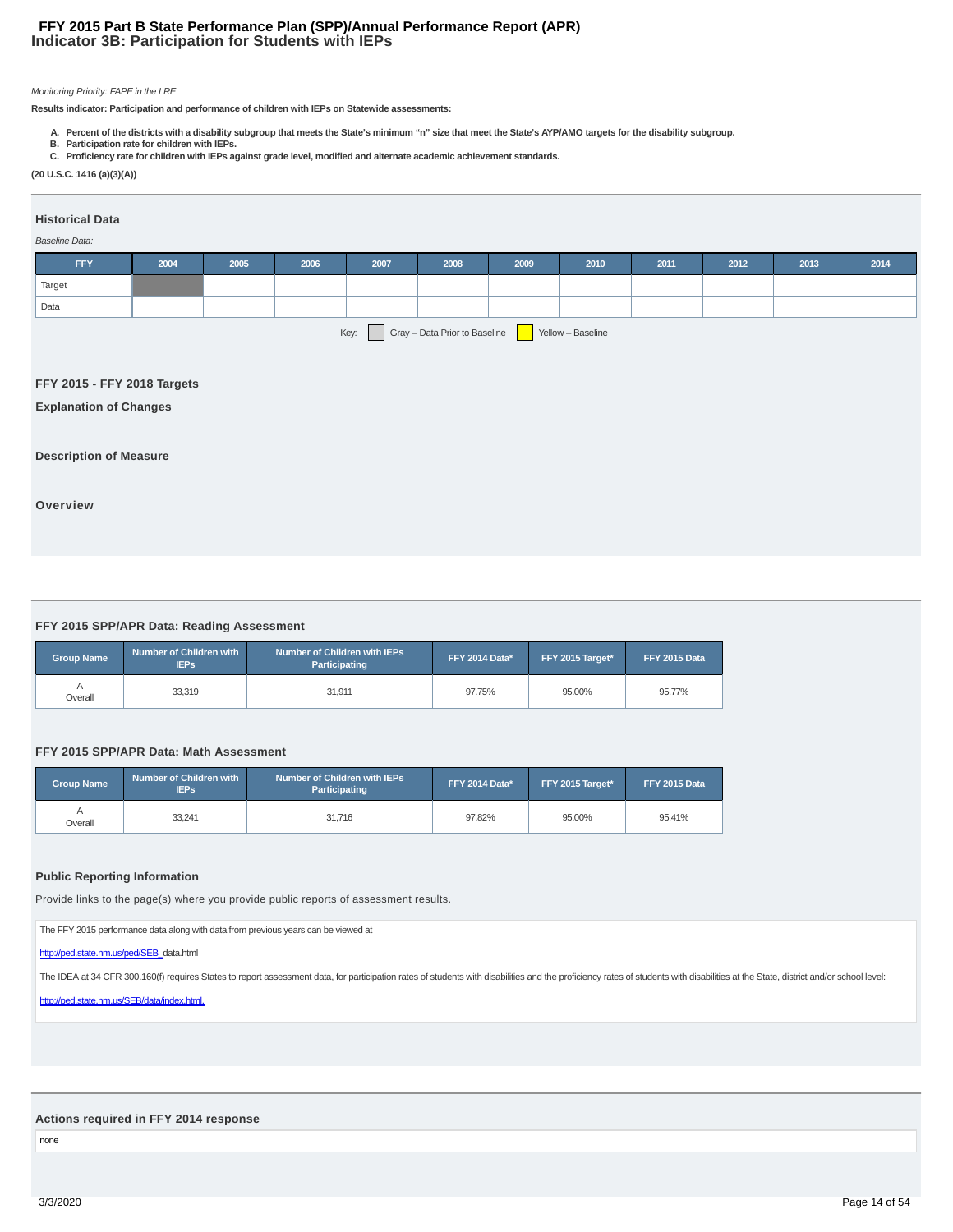<span id="page-14-0"></span>

| <b>OSEP Response</b> |  |
|----------------------|--|
|----------------------|--|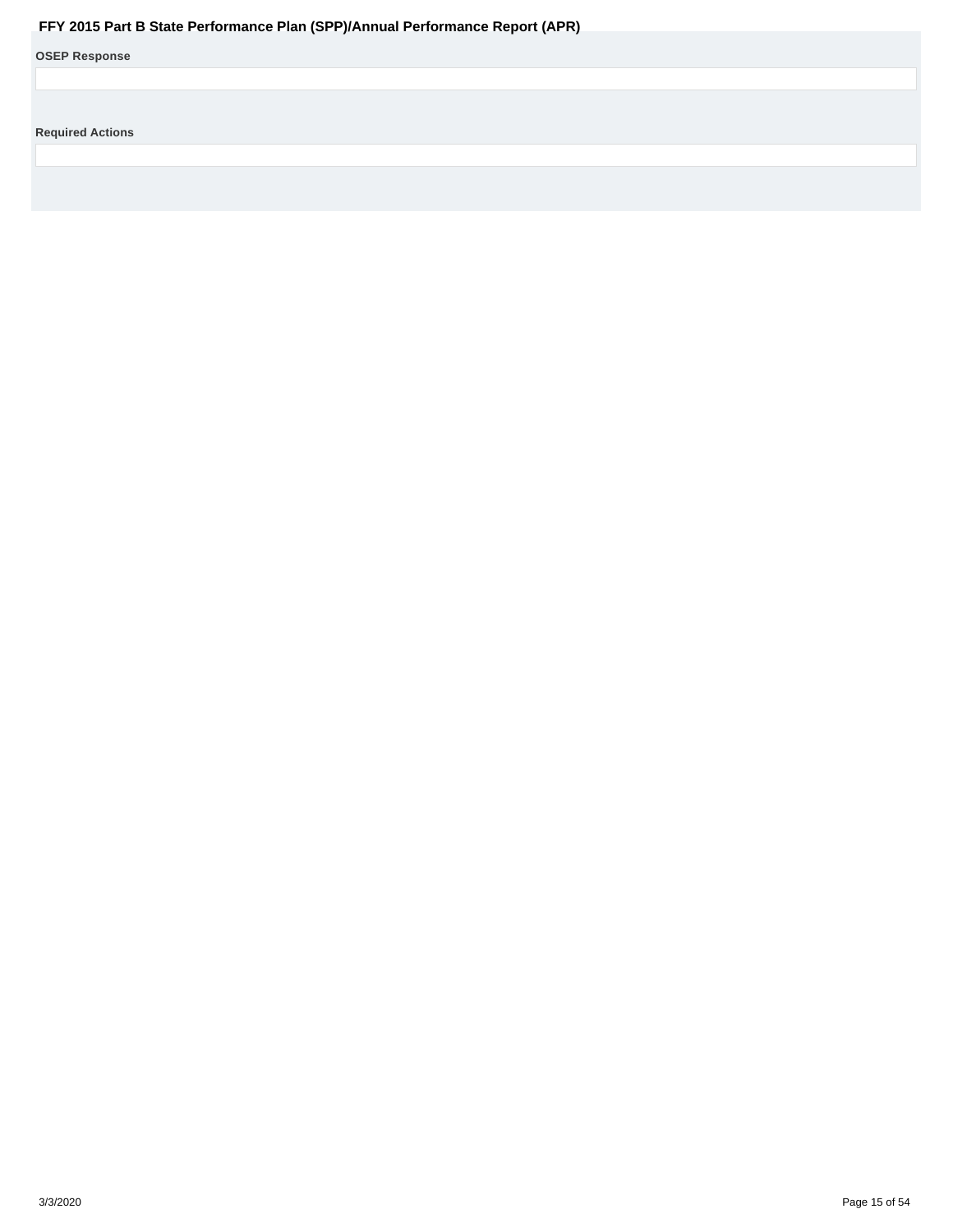# **Indicator 3C: Proficiency for Students with IEPs FFY 2015 Part B State Performance Plan (SPP)/Annual Performance Report (APR)**

#### Monitoring Priority: FAPE in the LRE

**Results indicator: Participation and performance of children with IEPs on Statewide assessments:**

- **A. Percent of the districts with a disability subgroup that meets the State's minimum "n" size that meet the State's AYP/AMO targets for the disability subgroup.**
- **B. Participation rate for children with IEPs. C. Proficiency rate for children with IEPs against grade level, modified and alternate academic achievement standards.**

#### **(20 U.S.C. 1416 (a)(3)(A))**

#### **Historical Data**

#### Baseline Data:

| FFY.   | 2004                                                                          | 2005 | 2006 | 2007 | 2008 | 2009 | 2010 | 2011 | 2012 | 2013 | 2014 |
|--------|-------------------------------------------------------------------------------|------|------|------|------|------|------|------|------|------|------|
| Target |                                                                               |      |      |      |      |      |      |      |      |      |      |
| Data   |                                                                               |      |      |      |      |      |      |      |      |      |      |
|        | Yellow - Baseline Blue - Data Update<br>Gray - Data Prior to Baseline<br>Key: |      |      |      |      |      |      |      |      |      |      |

## **FFY 2015 - FFY 2018 Targets**

| <b>FFY</b>          | 2015 | 2016 | 2017 | 2018 |
|---------------------|------|------|------|------|
| <sup>1</sup> Target |      |      |      |      |

Key:

# **Explanation of Changes**

# **Targets: Description of Stakeholder Input**

During FFY 2015 (July 1, 2015 through June 30, 2016) the State administered the Partnership for Assessment of Readiness for College and Careers (PARCC) in reading/language arts and math. A new baseline was established for this indicator using FFY 2014 data. The states data can be accessed on the link below.

#### http://ped.state.nm.us/ped/SEB\_data.html

A waiver application for ESSA is pending submission by the State. Targets will be revised upon review and approval of the waiver application by the Department of Education.

# **FFY 2015 SPP/APR Data: Reading Assessment**

| <b>Group Name</b> | <b>Children with IEPs who</b><br>a proficiency was assigned | received a valid score and Number of Children with IEPs Proficient | FFY 2014 Data* | FFY 2015 Target* | FFY 2015 Data |
|-------------------|-------------------------------------------------------------|--------------------------------------------------------------------|----------------|------------------|---------------|
| Overall           | 30.702                                                      | 1.967                                                              | 5.13%          | 65.30%           | 6.41%         |

# **FFY 2015 SPP/APR Data: Math Assessment**

| <b>Group Name</b> | <b>Children with IEPs who</b><br>a proficiency was assigned | received a valid score and Number of Children with IEPs Proficient | <b>FFY 2014 Data*</b> | FFY 2015 Target* | FFY 2015 Data |
|-------------------|-------------------------------------------------------------|--------------------------------------------------------------------|-----------------------|------------------|---------------|
| Overall           | 30.399                                                      | 2.095                                                              | 5.66%                 | 60.00%           | 6.89%         |

#### **Public Reporting Information**

Provide links to the page(s) where you provide public reports of assessment results.

The FFY 2015 performance data along with data from previous years can be viewed at http://www.ped.state.nm.us/SEB/data/index.html.

The IDEA at 34 CFR 300.160(f) requires States to report assessment data, for participation rates of students with disabilities and the proficiency rates of students with disabilities at the State, district and/or school le Mexico's data is available at

http://ped.state.nm.us/SEB/data/index.html. At the bottom of the webpage, click on 2015-2016 New Mexico Standards Based Assessment and Alternate Reports."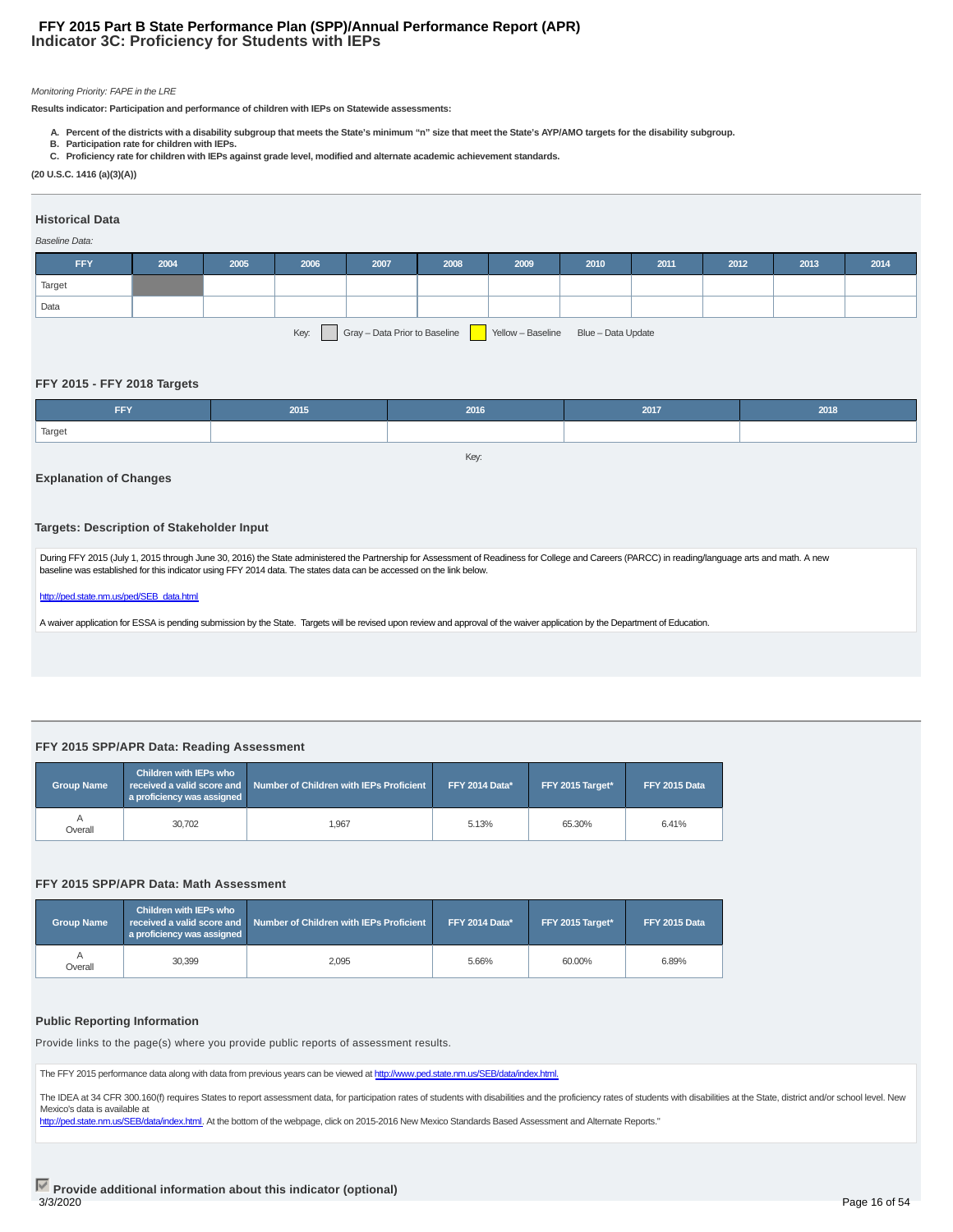<span id="page-16-0"></span>A new state plan application for ESSA is pending submission by the State. Targets will be revised upon review and approval of the state plan application by the Department of Education.

**Actions required in FFY 2014 response**

none

**OSEP Response**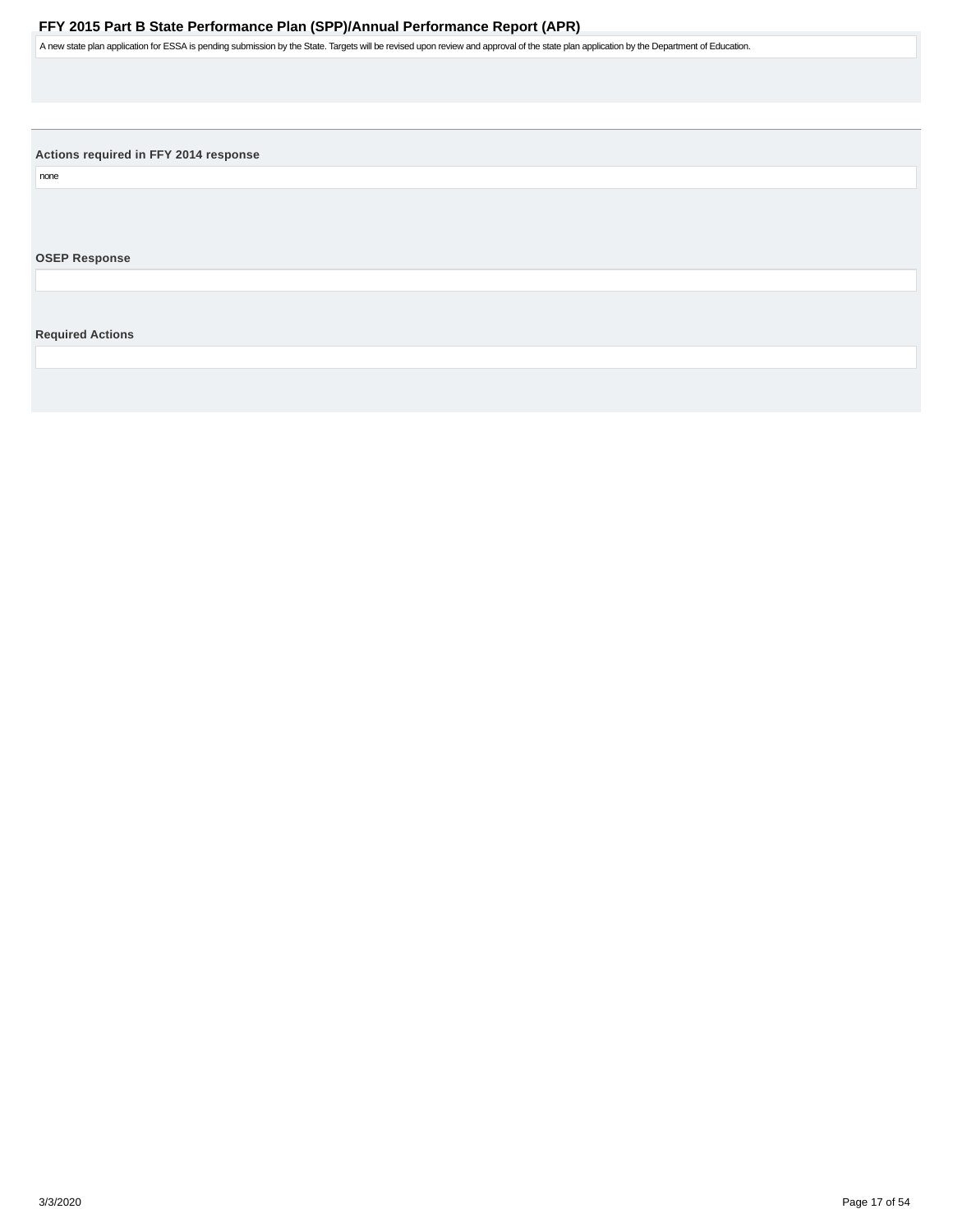# **Indicator 4A: Suspension/Expulsion FFY 2015 Part B State Performance Plan (SPP)/Annual Performance Report (APR)**

#### Monitoring Priority: FAPE in the LRE

**Results indicator: Rates of suspension and expulsion:**

**A. Percent of districts that have a significant discrepancy in the rate of suspensions and expulsions of greater than 10 days in a school year for children with IEPs; and Percent of districts that have: (a) a significant discrepancy, by race or ethnicity, in the rate of suspensions and expulsions of greater than 10 days in a school year for children with IEPs; and (b) B. policies, procedures or practices that contribute to the significant discrepancy and do not comply with requirements relating to the development and implementation of IEPs, the use of positive behavioral interventions and supports, and procedural safeguards.**

#### **(20 U.S.C. 1416(a)(3)(A); 1412(a)(22))**

# **Historical Data**

#### Baseline Data: 2005

| <b>FFY</b>                                                                       | 2004 | 2005  | 2006  | 2007  | 2008  | 2009 | 2010  | 2011  | 2012  | 2013  | 2014  |
|----------------------------------------------------------------------------------|------|-------|-------|-------|-------|------|-------|-------|-------|-------|-------|
| Target $\leq$                                                                    |      |       | 6.20% | 2.20% | 2.20% | 0%   | 1.96% | 1.96% | 1.96% | 1.96% | 1.93% |
| Data                                                                             |      | 5.60% | 4.50% | 0%    | 0%    | 0%   | 1.96% | 0%    | 0%    | 0%    | 1.37% |
| Key:<br>Gray - Data Prior to Baseline<br>Yellow - Baseline<br>Blue - Data Update |      |       |       |       |       |      |       |       |       |       |       |

#### **FFY 2015 - FFY 2018 Targets**

| <b>FFY</b>    | 2015  | 2016  | 2017  | 2018  |
|---------------|-------|-------|-------|-------|
| Target $\leq$ | 1.90% | 1.87% | 1.84% | 1.81% |

Key:

#### **Explanation of Changes**

#### **Targets: Description of Stakeholder Input**

The indicator data were presented to the State's IDEA Advisory Panel on December 8-9, 2016. The information will also be presented to the Local Education Agency, State Charter Schools and Regional Education Cooperative Directors at the statewide meeting on February 2, 2017. Both groups had the opportunity to provide input on the measurable improvement activities.

#### **FFY 2015 SPP/APR Data**

Please indicate the type of denominator provided

**Number of districts in the State** 

Number of districts that met the State's minimum n-size

| Number of districts that have a significant discrepancy | Number of districts in the State | <b>FFY 2014</b><br>Data* | <b>FFY 2015</b><br>Target* | <b>FFY 2015</b><br><b>Data</b> |
|---------------------------------------------------------|----------------------------------|--------------------------|----------------------------|--------------------------------|
|                                                         | 146                              | .37%                     | 1.90%                      | 0.68%                          |

**Choose one of the following comparison methodologies to determine whether significant discrepancies are occurring (34 CFR §300.170(a)):** Compare the rates of suspensions and expulsions of greater than 10 days in a school year for children with IEPs among LEAs in the State

The rates of suspensions and expulsions of greater than 10 days in a school year for children with IEPs in each LEA compared to the rates for nondisabled children in the same LEA

#### **State's definition of "significant discrepancy" and methodology**

Data on the suspensions and expulsions of children with disabilities was derived from the IDEA Section 618 data submitted by the LEAs via the STARS data warehouse as part of the annual End-of-Year data collection. The information was submitted by the student's unique identification number. The data was verified through the checks and balances of STARS and validated by SEB staff.

This data was used to populate the Information Collection 1820-0621 (Report of Children with Disabilities Unilaterally Removed or Suspended/Expelled for More than 10 Days) for the school year 2014-2015 due in November 2015. Information Collection 1820-0621 (Report of Children with Disabilities Unilaterally Removed or Suspended/Expelled for More than 10 Days) was used to determine significant discrepancy. The State defines a significant discrepancy in the rates of suspension and expulsions of greater than 10 days in a school year for students with IEPs (disabilities) among LEAs in the State if the following criteria are met:

The LEA must have an "n" size of greater than 10 suspensions and expulsions of students with disabilities greater than 10 days in a school year; and

The rate of suspensions/expulsions for students with IEPs is more than 1% higher than the average rate of suspensions and expulsions greater than 10 days among LEAs in the State.

The rates of suspensions and expulsions of greater than 10 days in a school year for students with IEPs were compared among LEAs in the State. If the LEA had an "n" size of greater than 10 students with disabilities suspended or expelled greater than 10 days and a long term suspension and expulsion rate for students with IEPs that was 1% or higher than the State average (1.2% or above), they were considered to have a significant discrepancy in the rates of suspensions and expulsions.

Out of 146 LEAs, 144 were excluded from the calculation because the district did not meet the minimum "n" size.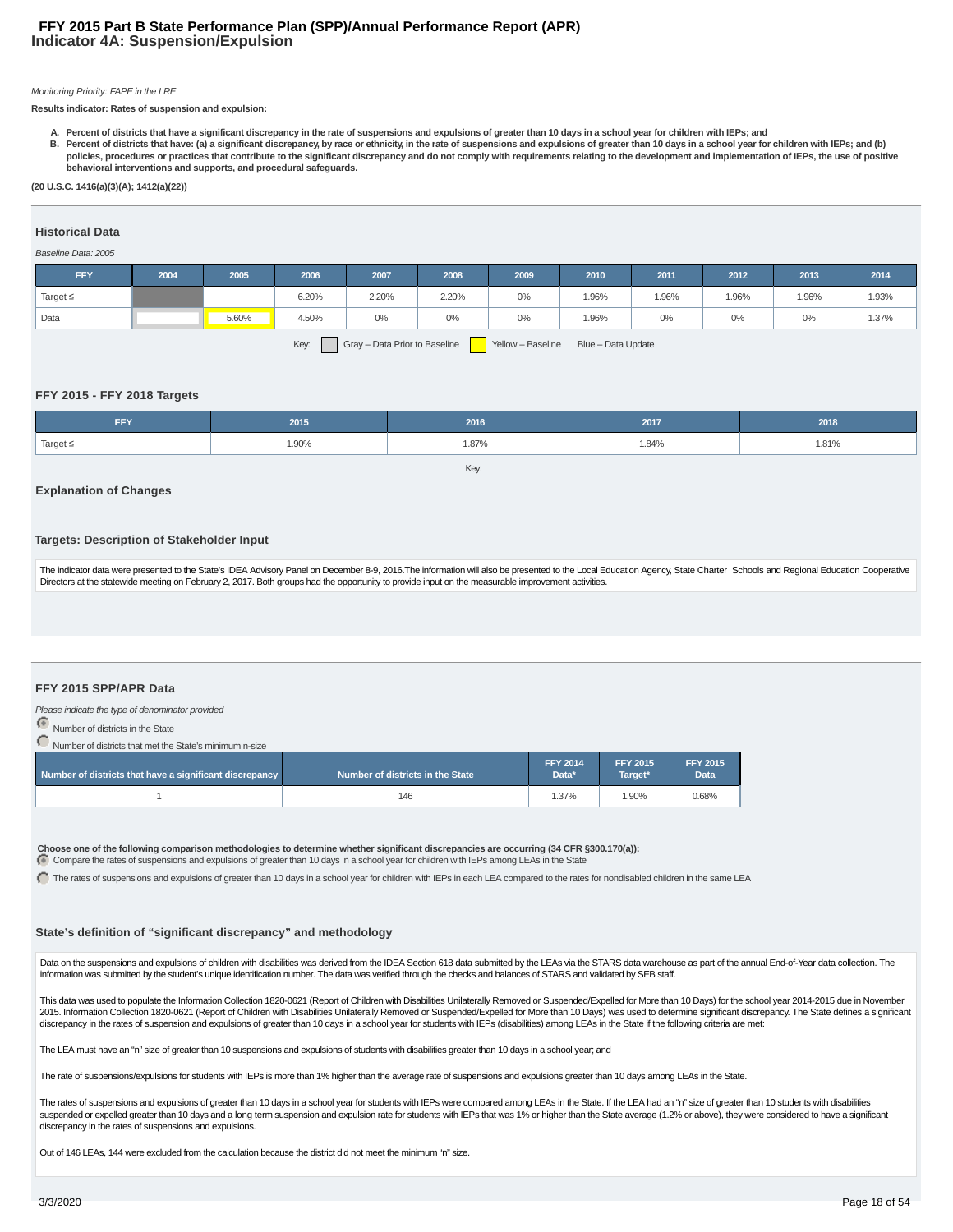#### **Actions required in FFY 2014 response**

#### none

Note: Any actions required in last year's response that are related to correction of findings should be responded to on the "Correction of Previous Findings of Noncompliance" page of this indicator. If your State's only actions required in last year's response are related to findings of noncompliance, a text field will not be displayed on this page.

#### **FFY 2014 Identification of Noncompliance**

**Review of Policies, Procedures, and Practices** (completed in FFY 2015 using 2014-2015 data) Description of review

The rates of suspensions and expulsions of greater than 10 days in a school year for students with IEPs were compared among LEAs in the state. If the LEA had an "n" size of greater than 10 students with disabilities suspended or expelled greater than 10 days and a long term suspension and expulsion rate for students with IEPs that was 1% or higher than the average rate of suspensions and expulsions greater than 10 days among LEAs in the State, they were considered to have a significant discrepancy in the rates of suspensions and expulsions.

Two LEAs out of 146 met the "n" size of greater than 10 suspensions and expulsions of students with disabilities for greater than 10 days in a school year. One hundred forty-four LEAs did not meet the "n"size of greater th suspensions and expulsions of students with disabilities for greater than 10 days in a school year.

During FFY 2015 (using 2014-2015 data), one LEA in the State was considered to have a significant discrepancy in the rates of suspensions and expulsions of greater than 10 days in a school year of students with IEPs in which the policies, procedures, or practices contributed to the significant discrepancy.

The IEPs were reviewed for all students who were suspended or expelled for greater than 10 days through a desk audit completed by Special Education Bureau. The IEP checklist is attached to this indicator.

Based upon the review of the policies, procedures, and practices along with the student's IEPs, the State determined the one LEA was not meeting the requirements of 34 CFR §170(b). The one LEA was notified in writing of the non-compliance in accordance with the Integrated Special Education Accountability System (ISEAS).

One LEA was found noncompliant. The LEA's policies, procedures and practices were reviewed in the fall of 2015.

Prior to the State considering a LEA compliant with this indicator, the State completes a subsequent review of an updated set of data in accordance with the OSEP 09-02 Memorandum (dated October 17, 2008). Based upon this review of data and the correction of the LEA's practices, it would be determined that the LEA is correctly implementing the specific regulatory requirements.

The State DID NOT identify noncompliance with Part B requirements as a result of the review required by 34 CFR §300.170(b)

The State DID identify noncompliance with Part B requirements as a result of the review required by 34 CFR §300.170(b). If YES, select one of the following:

The State DID ensure that such policies, procedures, and practices were revised to comply with applicable requirements consistent with OSEP Memorandum 09-02, dated October 17, 2008.

Describe how the State ensured that such policies, procedures, and practices were revised to comply with applicable requirements consistent with OSEP Memorandum 09-02, dated October 17, 2008.

Based upon the review of the policies, procedures, and practices along with the student's IEPs, the State determined one LEA was not meeting the requirements of 34 CFR §300.170(b). The one LEA was notified in writing of the non-compliance in accordance with the Integrated Special Education Accountability System (ISEAS).

The one LEA was required to revise policies, procedures, and practices. The one LEA was required to review all areas of noncompliance including the development of IEPs, implementation of IEPs, use of positive behavioral interventions and supports, procedural safeguards, and adequate data submission that were identified through the self-assessment and were verified by the State through a review of the policies, procedures and practices. In addition, the IEPs were reviewed by the State for all students who were suspended or expelled for greater than 10 days. The LEA also had an on-site review of the IEPs for all students .<br>who were suspended or expelled for greater than 10 days, led by the former State Director of Special Education Bureau. The on-site IEP review also included a review of the updated FFY 16 data. In addition, the former State Director of Special Education Bureau conducted training sessions with all special education teams from the LEA's middle school on correct procedures for implementing disciplinary actions.

The one LEA was placed on corrective action plans developed by the State, which included technical assistance in each area identified by the self-assessment, policies, procedures and practices reviews, IEP reviews and on-site review.

The State did NOT ensure that such policies, procedures, and practices were revised to comply with applicable requirements consistent with OSEP Memorandum 09-02, dated October 17, 2008.

#### **Correction of Findings of Noncompliance Identified in FFY 2014**

| Findings of Noncompliance Identified | Findings of Noncompliance Verified as<br><b>Corrected Within One Year</b> | <b>Findings of Noncompliance Subsequently</b><br>Corrected | Findings Not Yet Verified as Corrected |  |
|--------------------------------------|---------------------------------------------------------------------------|------------------------------------------------------------|----------------------------------------|--|
|                                      |                                                                           | nuli                                                       |                                        |  |

#### **FFY 2014 Findings of Noncompliance Verified as Corrected**

Describe how the State verified that the source of noncompliance is correctly implementing the regulatory requirements

On page 38 of last year's FFY 2014 APR, the state reported that two LEAs missed the indicator in FFY 2014 (initial findings).

The two LEAs were found to be non-compliant with Part B requirements. Each LEA was required to complete a self-assessment. All areas of non-compliance were reviewed including the development of IEPs, implementation of IEPs, use of positive behavioral interventions and supports, procedural safeguards, and adequate data submission. The self-assessment was reviewed by the SEB through an examination of the policies, procedures and practices. In addition, the State Special Education Director conducted an on-site review of student IEP's identified with more than 10 days of suspension to include a review of the FFY16 data. In each case the LEA's were required by the SEB to develop a corrective action plan that included technical assistance in each area identified. Lastly, the SEB has identified that technical assistance is needed in this area and is in the process of developing training modules including data collection, development of functional behavioral assessments, implementation of behavior intervention plans, and progress monitoring of behavior plans.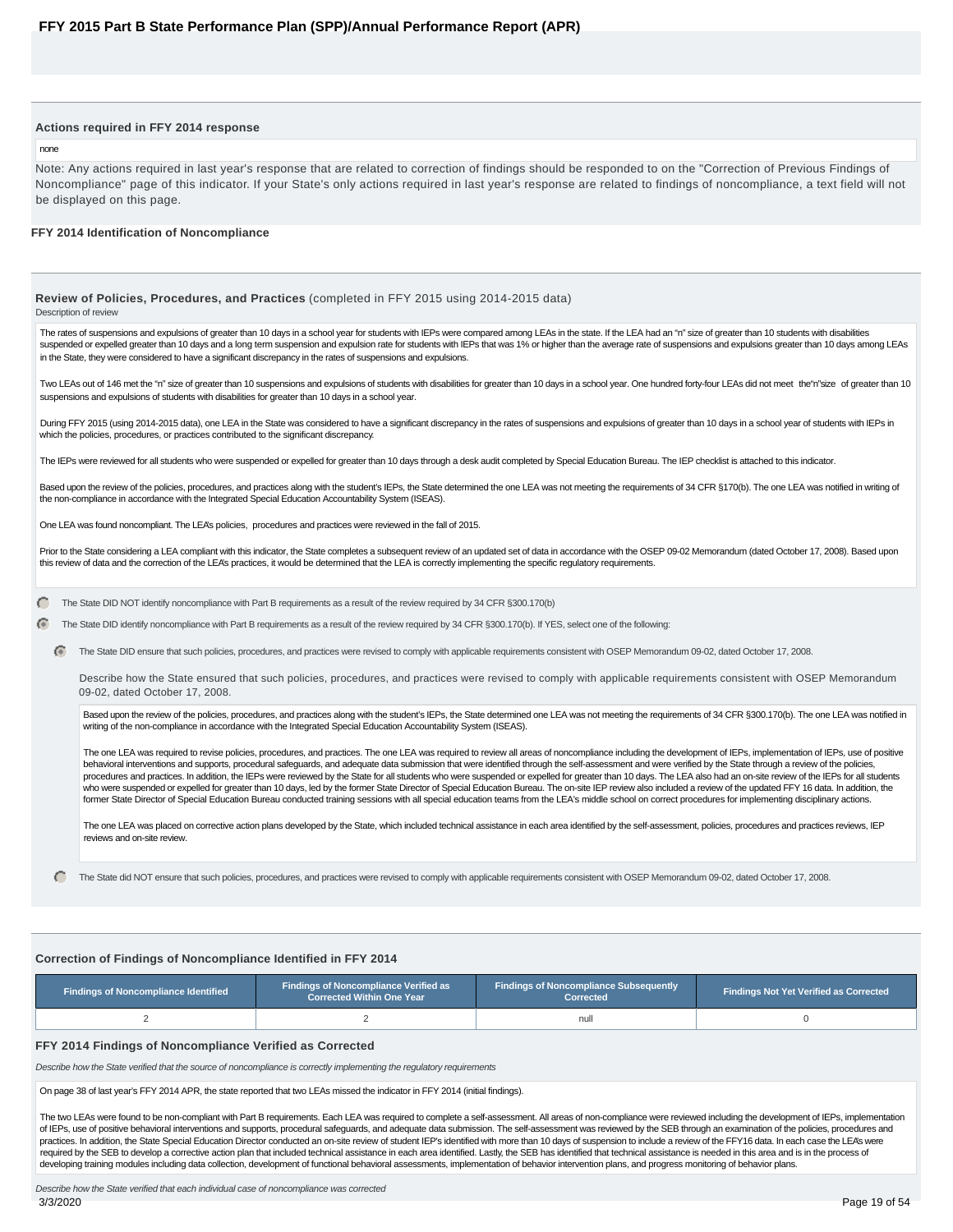<span id="page-19-0"></span>The State completed a subsequent review of the end-of-the-year data for FFY 2016 (discipline data from the 2015-2016 school year submitted June 2016), consistent with the OSEP 09-02 memo, for the two LEAs identified with non-compliance. Based on the subsequent review of data submitted by the LEAs for FFY 2016, it was determined that both of the LEAs did not have a finding having corrected the non-compliance. In addition to the subsequent data review, the SEB has reviewed all IEP's that exceeded 10 days of suspension to determine if polices, procedures and practices were corrected. It was determined that both LEAs met the target with 100%.

# **OSEP Response**

The State must report, in the FFY 2016 SPP/APR, on the correction of noncompliance that the State identified in FFY 2015 as a result of the review it conducted pursuant to 34 CFR §300.170(b). When reporting on the correction of this noncompliance, the State must report that it has verified that each district with noncompliance identified by the State: (1) is correctly implementing the specific regulatory requirements (i.e., achieved compliance) based on a review of updated data such as data subsequently collected through on-site monitoring or a State data system; and (2) has corrected each individual case of noncompliance, unless the child is no longer within the jurisdiction of the district, consistent with OSEP Memo 09-02. In the FFY 2016 SPP/APR, the State must describe the specific actions that were taken to verify the correction.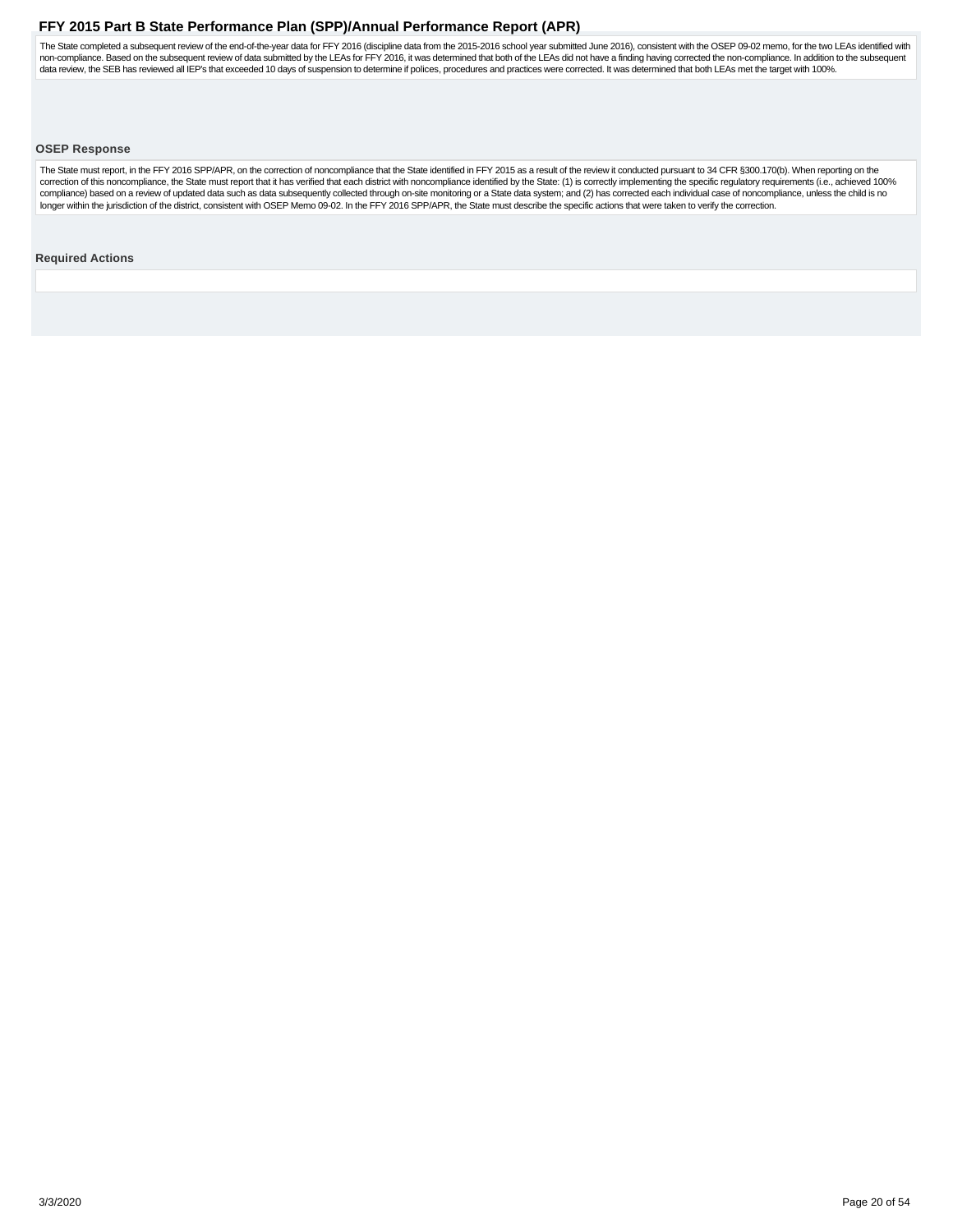# **Indicator 4B: Suspension/Expulsion FFY 2015 Part B State Performance Plan (SPP)/Annual Performance Report (APR)**

# Monitoring Priority: FAPE in the LRE

**Compliance indicator: Rates of suspension and expulsion:**

A. Percent of districts that have a significant discrepancy in the rate of suspensions and expulsions of greater than 10 days in a school year for children with IEPs; and<br>B. Percent of districts that have: (a) a significan **behavioral interventions and supports, and procedural safeguards.**

# **(20 U.S.C. 1416(a)(3)(A); 1412(a)(22))**

# **Historical Data**

#### Baseline Data: 2009

| Target<br>0%<br>0%<br>0%<br>0%<br>0%<br>0%<br>0%<br>0% | FFY | 2004 | 2005 | 2006 | 2007 | 2008 | 2009 | 2010 | 2011 | 2012 | 2013 | 2014  |
|--------------------------------------------------------|-----|------|------|------|------|------|------|------|------|------|------|-------|
|                                                        |     |      |      |      |      |      |      |      |      |      |      | $0\%$ |
| Data<br>0%<br>0%<br>0%<br>0%<br>0%                     |     |      |      |      |      |      |      |      |      |      |      | 1.37% |

Key: Gray – Data Prior to Baseline Yellow – Baseline

# **FFY 2015 - FFY 2018 Targets**

| FFV<br>. | 2015  | 2016 | 2017 | 2018  |
|----------|-------|------|------|-------|
| Target   | $0\%$ | U%   | U%   | $0\%$ |

# **Explanation of Changes**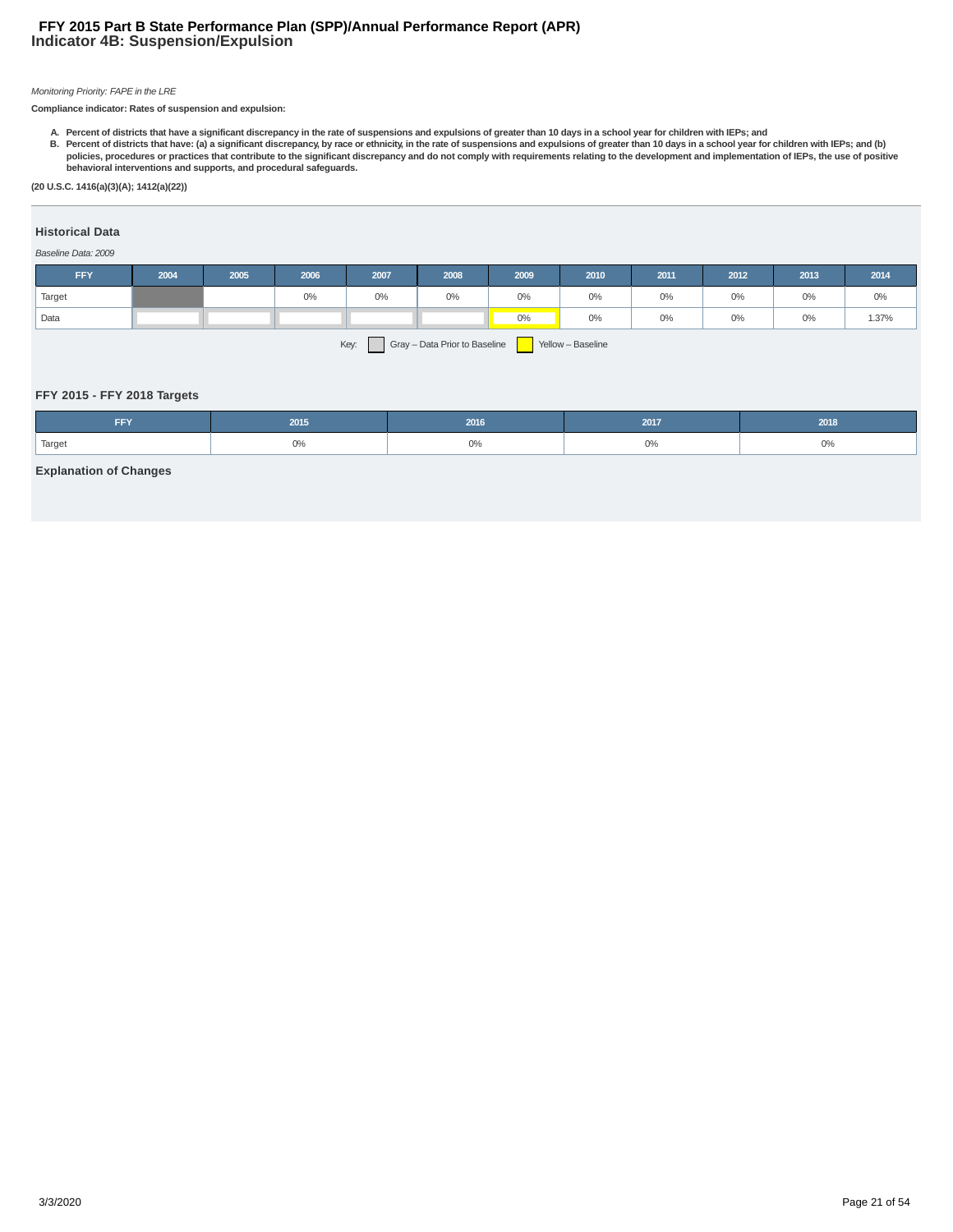#### **FFY 2015 SPP/APR Data**

Please indicate the type of denominator provided

| T.<br>Number of districts in the State<br>Number of districts that met the State's minimum n-size |                                                                                                                                                                       |                                  |                          |                            |                                |
|---------------------------------------------------------------------------------------------------|-----------------------------------------------------------------------------------------------------------------------------------------------------------------------|----------------------------------|--------------------------|----------------------------|--------------------------------|
| Number of districts that have a<br>significant discrepancy, by race or<br>ethnicity               | Number of those districts that have<br>policies, procedures, or practices<br>that contribute to the significant<br>discrepancy and do not comply with<br>requirements | Number of districts in the State | <b>FFY 2014</b><br>Data* | <b>FFY 2015</b><br>Target* | <b>FFY 2015</b><br><b>Data</b> |
|                                                                                                   |                                                                                                                                                                       | 146                              | 1.37%                    | $0\%$                      | 0.68%                          |

**All races and ethnicities were included in the review**

# **State's definition of "significant discrepancy" and methodology**

Data for Indicator 4B were gathered from the Information Collection 1820-0621 (Report of Children with Disabilities Subject to Disciplinary Removal) submitted to OSEP in November 2015 (discipline data from the 2014-2015 school year). The LEAs were required to submit their discipline data during the End- Of-Year (EOY) data collection period, which was submitted to the State on June 30, 2015. The suspension and expulsion data was disaggregated by LEA and race and ethnicity to determine if the LEA had a significant discrepancy, by race and ethnicity, in the rate of suspensions and expulsions of greater than 10 days in a school year for children with IEP's.

In order for a LEA to be flagged for possible significant discrepancy, by race and ethnicity, in the rate of suspensions and expulsions of greater than 10 days in a school year for children with IEP's, the LEA must meet th following criteria:

- An "n" size of greater than 10 students or more suspended or expelled for greater than 10 days in a school year; and
- An "n" size of greater than 10 students in any race or ethnicity category; and
- The rate of suspension/expulsions, by race and ethnicity, for children with IEPs is more than 1% greater than the average rate of suspension/expulsions greater than 10 days in a school year for students with IEPs among LEAs in the State.

This represents the first stage (flagging) in the significant discrepancy determination process. In order to determine if the LEA had significant discrepancy by race and ethnicity in the rates of suspensions and expulsions greater than 10 days in a school year for children with IEPs, and to determine if the LEA's policies, procedures, or practices contributed to the significant discrepancy and do not comply with requirements relating to the development and implementation of IEPs, use of positive behavioral interventions and supports, and procedural safeguards, the LEA is required to complete the Indicator 4 self-assessment attached to this indicator. The Stat reviews the self-assessment along with the LEAs policies, procedures and practices, including student data. After that review, it is determined if the deficient or noncompliant policies, procedures, and practices contribut the significant discrepancy in the rates of suspension and expulsions by race and ethnicity for children with IEPs.

The state has established a minimum "n" size of greater than 10 students with IEPs in any of the race or ethnicity categories who have suspensions and expulsions of greater than 10 days in a school year.

If the LEA had an "n" size of greater than 10 students with disabilities with suspensions or expulsions greater than 10 days and a long term suspension and expulsion rate for students with IEPs that was 1% or higher than t State average, they were considered to have a significant discrepancy in the rates of suspensions and expulsions.

Two LEAs out of 146 met the "n" size of greater than 10 suspensions and expulsions in any of the race or ethnicity categories of greater than 10 days in a school year. One hundred forty-four LEAs did not meet the "n" size greater than 10 suspensions and expulsions of students in the race or ethnicity categories of greater than 10 days in a school year.

#### **Actions required in FFY 2014 response**

#### none

Note: Any actions required in last year's response that are related to correction of findings should be responded to on the "Correction of Previous Findings of Noncompliance" page of this indicator. If your State's only actions required in last year's response are related to findings of noncompliance, a text field will not be displayed on this page.

#### **FFY 2014 Identification of Noncompliance**

**Review of Policies, Procedures, and Practices** (completed in FFY 2015 using 2014-2015 data) Description of review

During FFY 2015 (using 2014-2015 data), two of the LEAs in the State were considered to have a significant discrepancy by race and ethnicity in the rates of suspensions and expulsions of greater than 10 days in a school year of students with IEPs in which the policies, procedures, or practices contributed to the significant discrepancy. The two LEAs identified were required to complete the Indicator 4 self-assessment located in Appendix. self-assessment includes the LEA's use of positive behavioral interventions and supports and the implementation of the procedural safeguards. The State also used the self-assessment to review the LEAs policies, procedures, and practices relating to the development and implementation of IEPs. In addition, the IEPs were reviewed by the State for all students who were suspended or expelled for greater than 10 days. In addition, one of the LEAs had an on-site review of the IEPs by the Special Education Bureau. The IEP checklist is attached to this indicator.

Based upon the review of the policies, procedures, and practices along with the student's IEPs, the State determined the two LEAs were not meeting the requirements of 34 CFR §300.170(b). The two LEAs were notified in writing of the non-compliance in accordance with the Integrated Special Education Accountability System (ISEAS).

Two LEAs were found noncompliant. The LEA's policies, procedures and practices were reviewed in the fall of 2016.

The State completed a subsequent review of the end-of-the-year data for FFY 2016 (discipline data from the 2015-2016 school year submitted June 2016), consistent with the OSEP 09-02 memo, for the two LEAs identified with non-compliance. Based on the subsequent review of data submitted by the LEAs for FFY 2016, it was determined that one of the LEAs did not have a finding having corrected the non-compliance. In addition to the subsequent data review, the SEB has reviewed all IEP's that exceeded 10 days of suspension to determine if polices, procedures and practices were corrected. It was determined that the LEA has met the target with 100%.

One LEA was identifed to have a continued finding of non-compliance according to the LEA's STARS data. In addition to the subsequent data review, the SEB has requested all IEP's that exceeded 10 days of suspension to determine if policies, procedures and practices are consistent with the initial finding. An additional subsequent data review, consistent with the OSEP 09-02 memo, will be completed with a review of the LEA's data for the 2016-2017 school year for all students with IEP's having over 10 days of suspension from the first day of school until the 120th day. The State will update the status on the one LEA with remaining non-compliance during the open submission of the Annual Performance Report in April 2017.

When reporting on the correction of noncompliance, the State must report, in its FFY 2015 APR, that it has verified that each LEA with noncompliance identified in FFY 2014 for this indicator: (1) is correctly implementing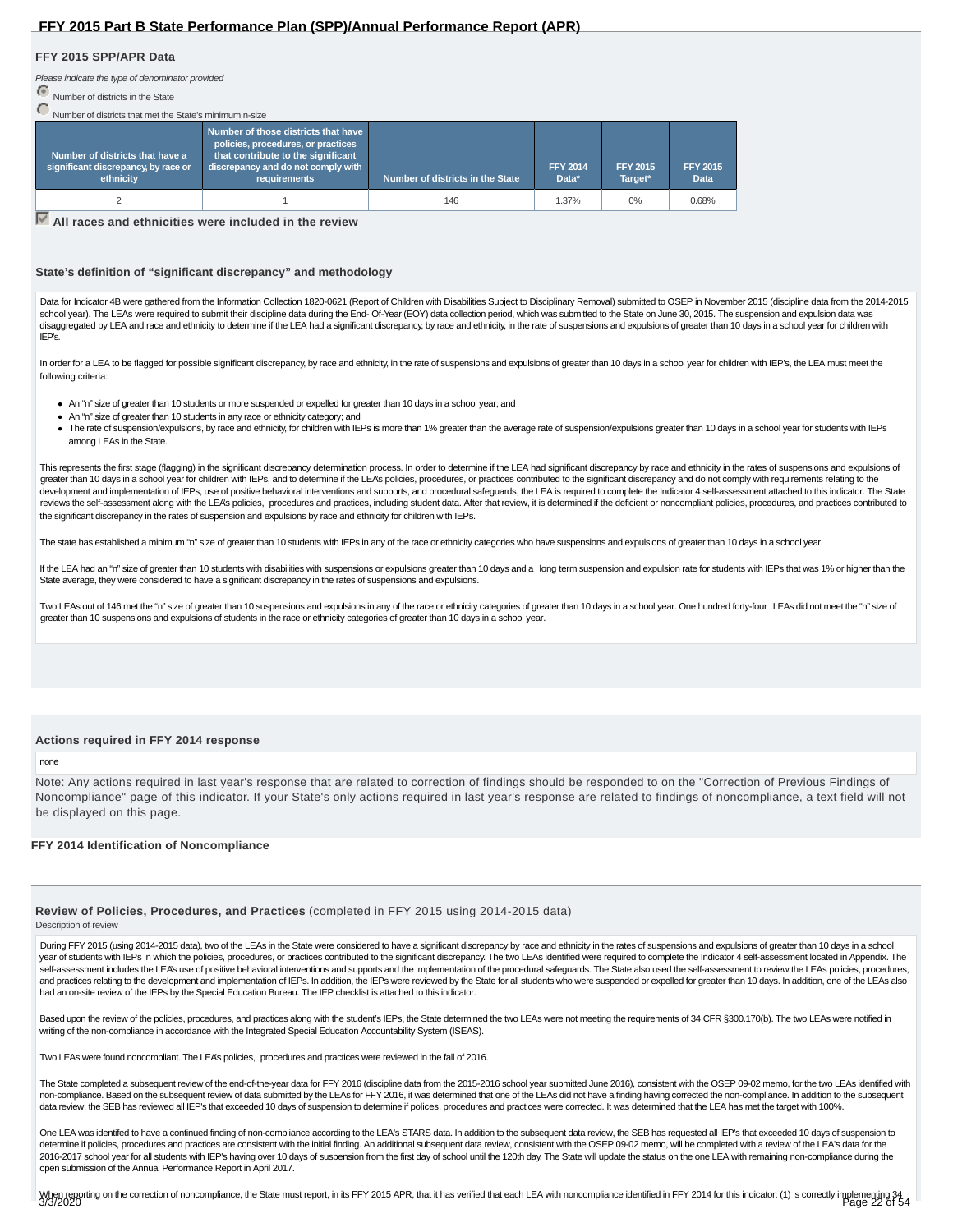FFY 2015 Part B State Performance Plan (SPP)/Annual Performance Report (APR)<br>CFR §300.124(b) (i.e., achieved 100% compliance) based on a review of updated data such as data subsequently collected through on-site monitoring although late, for any child for whom implementation of the IEP was not timely, unless the child is no longer within the jurisdiction of the LEA, consistent with OSEP Memo 09-02. In the FFY 2015 APR, the State must describe the specific actions that were taken to verify the correction.

One LEA was identified with continuing noncompliance. When the State identifies noncompliance with Part B requirements, the LEA is required to revise policies, procedures, and practices. The revision includes any areas of noncompliance (development of) IEPs, implementation of IEPs, use of positive behavioral interventions and supports, procedural safeguards), which are identified through the self-assessment and are verified by the State through a review of the policies, procedures, and practices. Based upon the self-assessment, an LEA is required to develop a corrective action plan. The corrective action plan is monitored by the Special Education Bureau (SEB). The LEA must meet all the conditions of the corrective action plan in a timely manner. All individual cases of noncompliance must be corrected.

The one LEA was notified in writing of the non-compliance in accordance with the Integrated Special Education Accountability System (ISEAS).

Prior to the State considering an LEA compliant with this indicator, the State completes a subsequent review of an updated set of data. Based upon this review of data and the correction of the LEA's practices, it would be determined that the LEA is correctly implementing the specific regulatory requirements.

- The State DID NOT identify noncompliance with Part B requirements as a result of the review required by 34 CFR §300.170(b)
- The State DID identify noncompliance with Part B requirements as a result of the review required by 34 CFR §300.170(b).

Describe how the State ensured that such policies, procedures, and practices were revised to comply with applicable requirements consistent with OSEP Memorandum 09-02, dated October 17, 2008.

Two LEAs were found to be non-compliant with Part B requirements. Each LEA was required to complete a self-assessment. All areas of non-compliance were reviewed including the development of IEPs, implementation of IEPs, use of positive behavioral interventions and supports, procedural safeguards, and adequate data submission. The self-assessment was reviewed by the SEB through an examination of the policies, procedures and practices. In addition, the State Special Education Director conducted an on-site review of student IEP's identified with more than 10 days of suspension to include a review of the FFY16 data. In each case the LEA's were required by the SEB to develop a corrective action plan that included technical assistance in each area identified. Lastly, the SEB has identified that technical assistance is needed in this area and is in the process of developing training modules including data collection, development of functional behavioral assessments, implementation of behavior intervention plans, and progress monitoring of behavior plans.

The State provided/will provide the following technical assistance to the non-complaint LEA:

1. On-site support to the LEA including consultation services to support behavior strategies. The on-site support included observations, recommendations, consultations, and follow up. Behavior coaches were hired to support the LEA to implement the behavior strategies by assisting teachers and other service providers. LEA-wide professional development and delivering training was provided to assist the LEA in implementing appropriate behavior support skils including analyzing of behavioral data.

2. Online behavior modules are in production. These behavior modules focus on student behavior strategies, in alignment with the SEB document "Addressing Student Behavior: A guide for educators". This asynchronous training will be made available to all LEAs statewide including the one non-compliant LEA.

3. The LEA received a technical support visit from the State Director of Special Education.

The State completed a subsequent review of the end-of-the-year data for FFY 2016 (discipline data from the 2015-2016 school year submitted June 2016), consistent with the OSEP 09-02 memo, for the two LEAs identified with non-compliance. Based on the subsequent review of data submitted by the LEAs for FFY 2016, it was determined that one of the LEAs did not have a finding having corrected the non-compliance. In addition to the subsequent data review, the SEB has reviewed all IEP's that exceeded 10 days of suspension to determine if polices, procedures and practices were corrected. It was determined that the LEA has met the target with 100%.

Based on the subsequent data review, consistent with OSEP Memo 09-02, one LEA was identifed to have a continued finding of non-compliance according to the LEA's STARS data. In addition to the subsequent data review, the SEB has requested all IEP's that exceeded 10 days of suspension to determine if policies, procedures and practices are consistent with the initial finding. The State determined that the one LEA was not meeting the requirements of 34 CFR §300.124(b)iseas Manual...., the one non-compliant LEA was placed on a corrective action plan.

An additional subsequent data review, consistent with the OSEP 09-02 memo, will be completed with a review of the LEA's data for the 2015-2016 school year for all students with IEP's having over 10 days of suspension from the first day of school until the 120th day. The State will update the status on the one LEA with remaining non-compliance during the open submission of the Annual Performance Report in April 2017.

When reporting on the correction of noncompliance, the State must report, in its FFY 2015 APR, that it has verified that each LEA with noncompliance identified in FFY 2014 for this indicator: (1) is correctly implementing 34 CFR §300.124(b) (i.e., achieved 100% compliance) based on a review of updated data such as data subsequently collected through on-site monitoring or a State data system; and (2) has developed and implemented the IEP, although late, for any child for whom implementation of the IEP was not timely, unless the child is no longer within the jurisdiction of the LEA, consistent with OSEP Memo 09-02. In the FFY 2015 APR, the State must describe the specific actions that were taken to verify the correction.

#### **Correction of Findings of Noncompliance Identified in FFY 2014**

| Findings of Noncompliance Identified | <b>Findings of Noncompliance Verified as</b><br>Corrected Within One Year | <b>Findings of Noncompliance Subsequently</b><br><b>Corrected</b> | <b>Findings Not Yet Verified as Corrected</b> |  |
|--------------------------------------|---------------------------------------------------------------------------|-------------------------------------------------------------------|-----------------------------------------------|--|
|                                      |                                                                           |                                                                   |                                               |  |

#### **FFY 2014 Findings of Noncompliance Verified as Corrected**

Describe how the State verified that the source of noncompliance is correctly implementing the regulatory requirements

On page 42 of last year's FFY 2013 APR, the state reported that two LEAs missed the indicator in FFY 2013 (initial findings).

The two LEAs were found to be non-compliant with Part B requirements. Each LEA was required to complete a self-assessment. All areas of non-compliance were reviewed including the development of IEPs, implementation of IEPs, use of positive behavioral interventions and supports, procedural safeguards, and adequate data submission. The self-assessment was reviewed by the SEB through an examination of the policies, procedures and practices. In addition, the State Special Education Director conducted an on-site review of student IEP's identified with more than 10 days of suspension to include a review of the FFY16 data. In each case the LEA's were required by the SEB to develop a corrective action plan that included technical assistance in each area identified. Lastly, the SEB has identified that technical assistance is needed in this area and is in the process of developing training modules including data collection, development of functional behavioral assessments, implementation of behavior intervention plans, and progress monitoring of behavior plans.

Describe how the State verified that each individual case of noncompliance was corrected

The State completed a subsequent review of the end-of-the-year data for FFY 2016 (discipline data from the 2015-2016 school year submitted June 2016), consistent with the OSEP 09-02 memo, for the two LEAs identified with non-compliance. Based on the subsequent review of data submitted by the LEAs for FFY 2016, it was determined that one of the LEAs did not have a finding having corrected the non-compliance. In addition to the subsequent data review, the SEB has reviewed all IEP's that exceeded 10 days of suspension to determine if polices, procedures and practices were corrected. It was determined that the LEA has met the target with 100%.

#### **FFY 2014 Findings Not Yet Verified as Corrected**

Actions taken if noncompliance not corrected

For the one non-compliant LEA, in addition to the above-described procedures, additional data points were reviewed to assist with the validation. The STARS templates built by the State allowed the LEAs to monitor their progress throughout the year. In addition, the noncompliant LEA was required to complete a Root Cause Analysis to assist with determining the cause of the continued noncompliance. The LEA was placed on corrective action plan. The LEA is being monitored by SEB staff.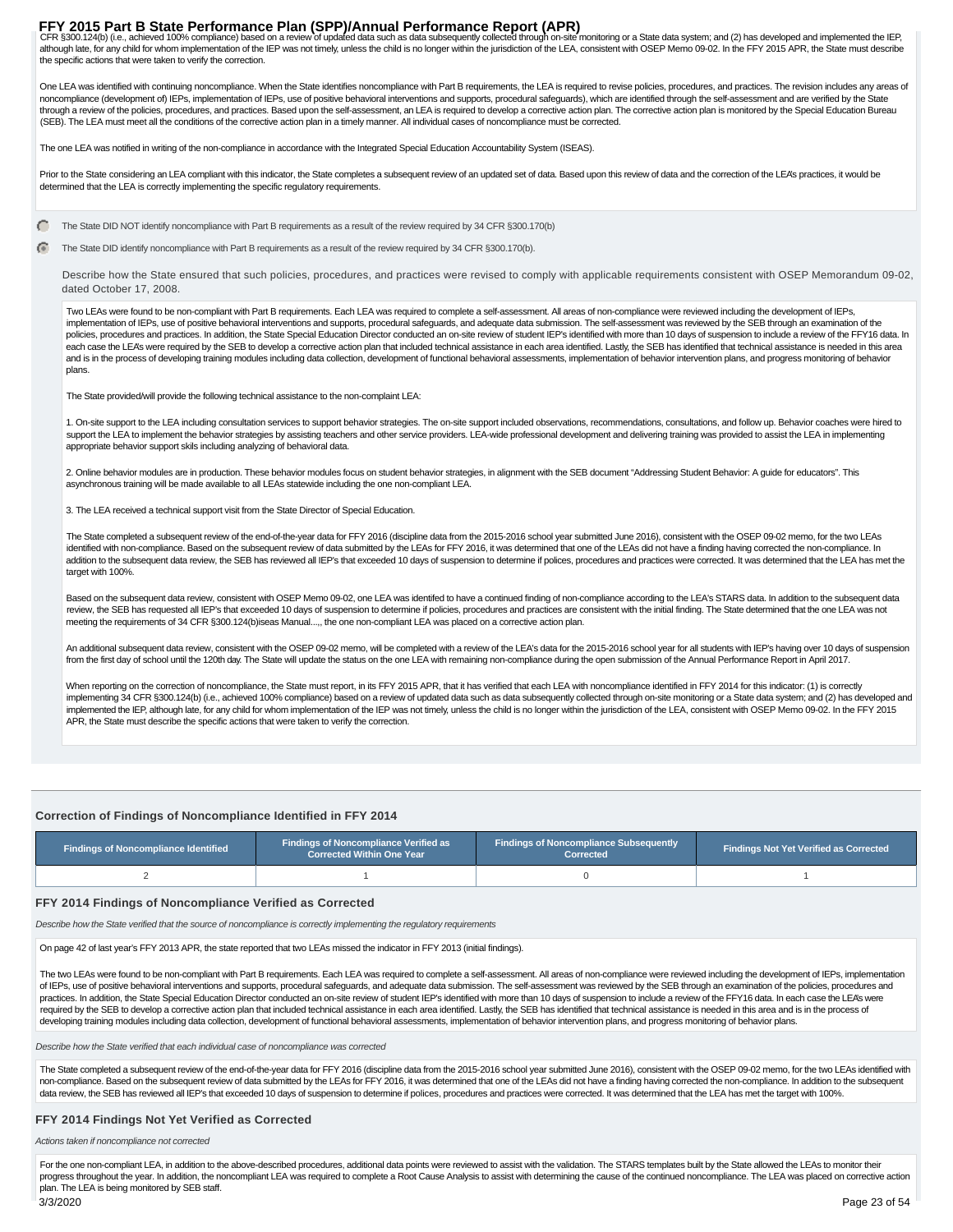# <span id="page-23-0"></span>**OSEP Response**

Because the State reported less than 100% compliance (greater than 0% actual target data for this indicator) for FFY 2015, the State must report on the status of correction of noncompliance identified in FFY 2015 for this indicator. The State must demonstrate, in the FFY 2016 SPP/APR, that the districts identified with noncompliance in FFY 2015 have corrected the noncompliance, including that the State verified that each district with noncompliance: (1) is correctly implementing the specific regulatory requirement(s) (i.e., achieved 100% compliance) based on a review of updated data, such as data subsequently collected through on-site monitoring or a State data system; and (2) has corrected each individual case of noncompliance, unless the child is no longer within the jurisdiction of the district, consistent with OSEP Memo 09-02. In the FFY 2016 SPP/APR, the State mus actual target data for this indicator), provide an explanation of why the State did not identify any findings of noncompliance in FFY 2015.

The State reported that noncompliance identified in FFY 2014 as a result of the review it conducted pursuant to 34 CFR §300.170(b) was partially corrected. When reporting on the correction of noncompliance, the State must demonstrate, in the FFY 2016 APR, that it has verified that each district with remaining noncompliance identified in FFY 2014: (1) is correctly implementing the specific regulatory requirement(s) (i.e., achieved 100% compliance) based on a review of updated data such as data subsequently collected through on-site monitoring or a State data system; and (2) has corrected each individual case of noncompliance, unless the child is no<br>longe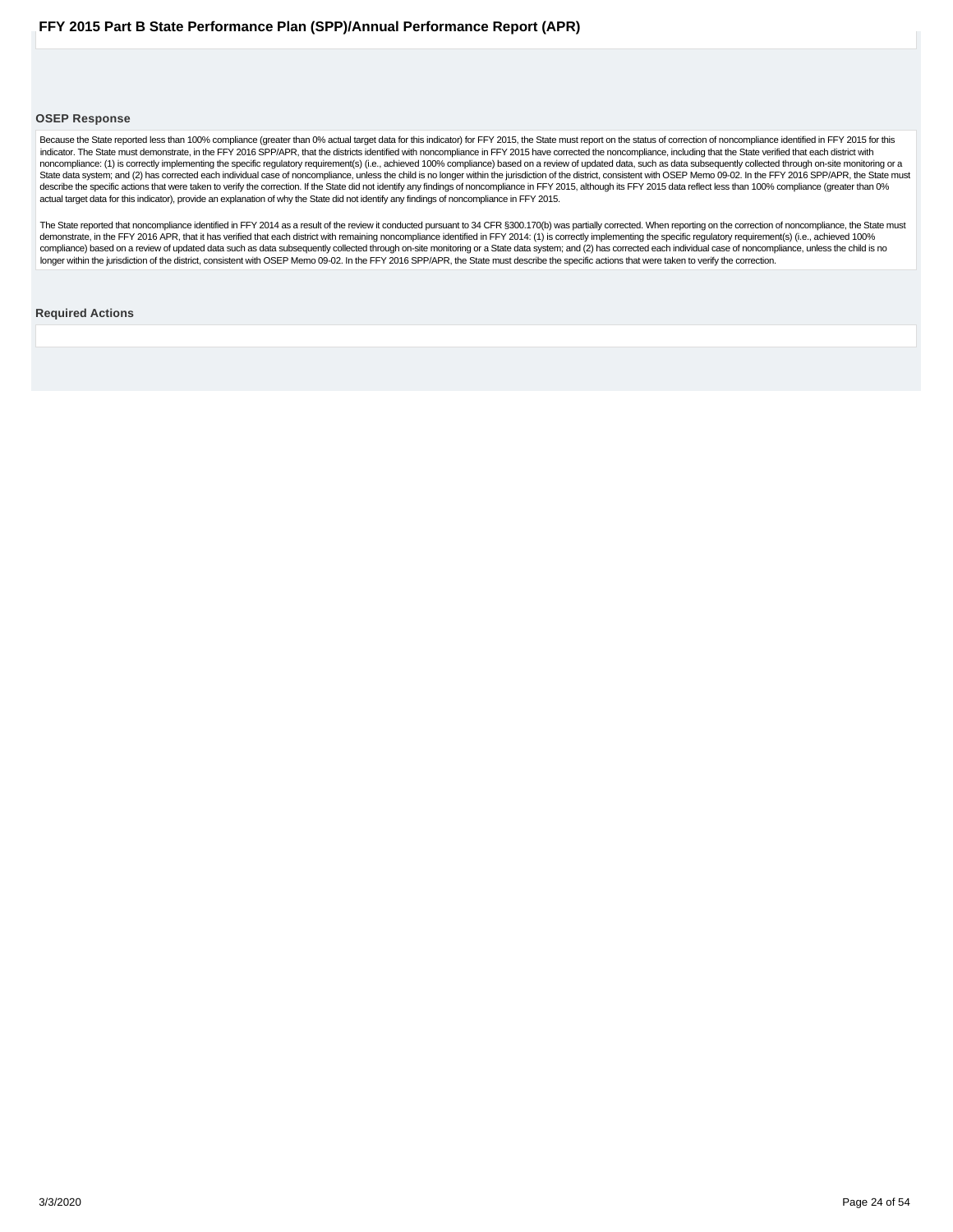# **Indicator 5: Education Environments (children 6-21) FFY 2015 Part B State Performance Plan (SPP)/Annual Performance Report (APR)**

#### Monitoring Priority: FAPE in the LRE

**Results indicator: Percent of children with IEPs aged 6 through 21 served:**

- **A. Inside the regular class 80% or more of the day;**
- **B. Inside the regular class less than 40% of the day; and**
- **C. In separate schools, residential facilities, or homebound/hospital placements.**

**(20 U.S.C. 1416(a)(3)(A))**

#### **Historical Data**

|   | <b>Baseline</b><br>Year | <b>FFY</b>    | 2004 | 2005   | 2006                     | 2007   | 2008                     | 2009   | 2010   | 2011   | 2012   | 2013   | 2014   |
|---|-------------------------|---------------|------|--------|--------------------------|--------|--------------------------|--------|--------|--------|--------|--------|--------|
|   | 2005                    | Target $\geq$ |      |        | 54.00%                   | 58.00% | 62.00%                   | 66.00% | 60.00% | 60.00% | 60.00% | 60.00% | 50.00% |
| A |                         | Data          |      | 50.00% | 51.00%                   | 52.48% | 53.10%                   | 54.89% | 53.84% | 52.35% | 50.40% | 49.74% | 50.61% |
|   |                         | Target $\leq$ |      |        | 18.50%                   | 17.00% | 15.50%                   | 14.00% | 15.00% | 17.00% | 11.00% | 11.00% | 20.00% |
| в | 2005                    | Data          |      | 19.00% | 19.00%                   | 18.80% | 19.50%                   | 20.19% | 20.26% | 20.63% | 20.60% | 20.68% | 19.64% |
|   |                         | Target $\leq$ |      |        | 2.01%                    | 2.00%  | 1.99%                    | 1.98%  | 1.97%  | 1.96%  | 1.95%  | 1.95%  | 1.95%  |
| с | 2005                    | Data          |      | 1.60%  | 2.02%                    | 1.34%  | 1.50%                    | 1.36%  | 1.15%  | 1.10%  | 1.09%  | 0.93%  | 0.91%  |
|   |                         |               |      |        | $\overline{\phantom{0}}$ |        | $\overline{\phantom{a}}$ |        |        |        |        |        |        |

Key: Gray – Data Prior to Baseline Yellow – Baseline Blue – Data Update

# **FFY 2015 - FFY 2018 Targets**

| <b>FFY</b>      | 2015   | 2016   | 2017   | 2018   |
|-----------------|--------|--------|--------|--------|
| Target $A \geq$ | 50.00% | 53.00% | 57.00% | 60.00% |
| Target $B \leq$ | 19.00% | 18.00% | 17.00% | 15.00% |
| Target C ≤      | 1.90%  | 1.85%  | 1.80%  | 1.75%  |

#### Key:

# **Targets: Description of Stakeholder Input**

#### **Actual Target Data for FFY 2015:**

Indicator 5 A - Target Not Met. The State did not meet its target of 50% of students with IEPs aged 6 - 21 served inside the regular class 80% or more of the day. Actual data for FFY 2015 was 49.80%.

Indicator 5 B - Target Not Met. The State did not meet its target of 19% of students with IEPs aged 6 - 21 served inside the regular class less than 40% of the day. Actual data for FFY 2015 was 19.19%.

Indicator 5 C- Target Met. The State exceeded its target of 1.9% of students with IEPs aged 6 - 21 served in separate schools, residential facilities, or homebound/hospital placements. Actual data for FFY 2015 was 0.92%.

The State did not meet its target for Indicator 5A by 0.2% and showed a decrease from FFY14 of 0.81%. The State did not meet its target for Indicator 5B 0.19% and showed a decrease from FFY14 of 0.45%. The State exceeded its target for 5C.

The indicator data were presented to the State's IDEA Advisory Panel on December 8-9, 2016. The information will also be presented to the Local Education Agency, State Charter Schools and Regional Education Cooperative Directors at the statewide meeting on February 2, 2017.

# **Prepopulated Data**

| <b>Source</b>                                                                                            | <b>Date</b> | <b>Description</b>                                                                                     | <b>Data</b> | <b>Overwrite Data</b> |
|----------------------------------------------------------------------------------------------------------|-------------|--------------------------------------------------------------------------------------------------------|-------------|-----------------------|
| SY 2015-16 Child Count/Educational<br>Environment Data Groups (EDFacts file<br>spec C002; Data group 74) | 7/14/2016   | Total number of children with IEPs aged 6 through 21                                                   | 45.422      | null                  |
| SY 2015-16 Child Count/Educational<br>Environment Data Groups (EDFacts file<br>spec C002; Data group 74) | 7/14/2016   | A. Number of children with IEPs aged 6 through 21 inside the regular class 80% or more of the day      | 22.620      | null                  |
| SY 2015-16 Child Count/Educational<br>Environment Data Groups (EDFacts file<br>spec C002; Data group 74) | 7/14/2016   | B. Number of children with IEPs aged 6 through 21 inside the regular class less than 40% of the<br>day | 8.718       | null                  |
| SY 2015-16 Child Count/Educational<br>Environment Data Groups (EDFacts file<br>spec C002; Data group 74) | 7/14/2016   | c1. Number of children with IEPs aged 6 through 21 in separate schools                                 | 241         | null                  |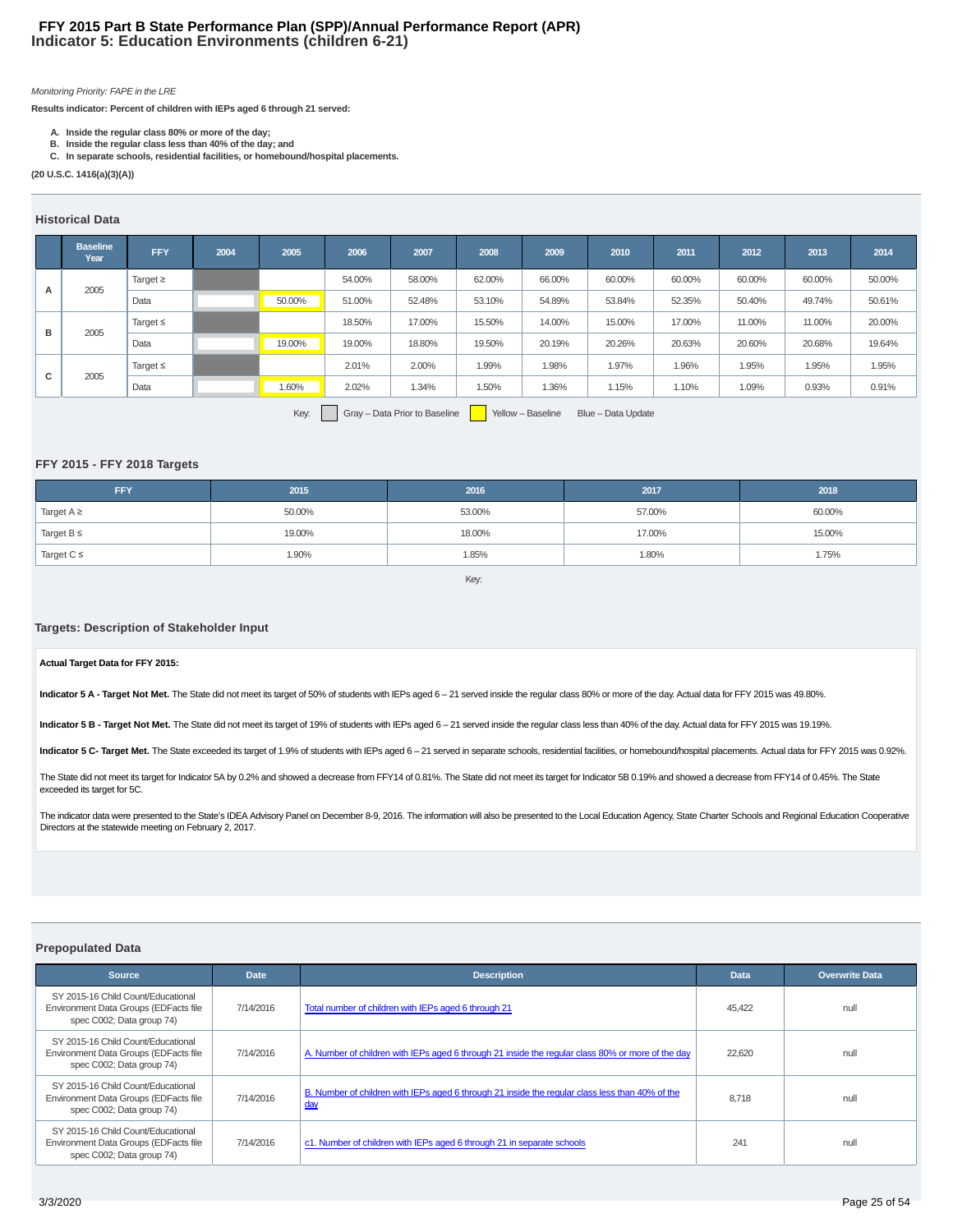<span id="page-25-0"></span>

| <b>Source</b>                                                                                            | <b>Date</b> | <b>Description</b>                                                                  | <b>Data</b> | <b>Overwrite Data</b> |
|----------------------------------------------------------------------------------------------------------|-------------|-------------------------------------------------------------------------------------|-------------|-----------------------|
| SY 2015-16 Child Count/Educational<br>Environment Data Groups (EDFacts file<br>spec C002; Data group 74) | 7/14/2016   | c2. Number of children with IEPs aged 6 through 21 in residential facilities        | 101         | nuli                  |
| SY 2015-16 Child Count/Educational<br>Environment Data Groups (EDFacts file<br>spec C002; Data group 74) | 7/14/2016   | c3. Number of children with IEPs aged 6 through 21 in homebound/hospital placements | 74          | nuli                  |

# **FFY 2015 SPP/APR Data**

|                                                                                                                                                                                                                   | Number of children with IEPs<br>aged 6 through 21 served | Total number of children with IEPs<br>aged 6 through 21 | <b>FFY 2014</b><br>Data* | <b>FFY 2015</b><br>Target* | <b>FFY 2015</b><br><b>Data</b> |
|-------------------------------------------------------------------------------------------------------------------------------------------------------------------------------------------------------------------|----------------------------------------------------------|---------------------------------------------------------|--------------------------|----------------------------|--------------------------------|
| A. Number of children with IEPs aged 6<br>through 21 inside the regular class 80%<br>or more of the day                                                                                                           | 22,620                                                   | 45.422                                                  | 50.61%                   | 50.00%                     | 49.80%                         |
| B. Number of children with IEPs aged 6<br>through 21 inside the regular class less<br>than 40% of the day                                                                                                         | 8.718                                                    | 45.422                                                  | 19.64%                   | 19.00%                     | 19.19%                         |
| C. Number of children with IEPs aged 6<br>through 21 inside separate schools,<br>residential facilities, or<br>homebound/hospital placements<br>$\begin{bmatrix} \text{C1} + \text{C2} + \text{C3} \end{bmatrix}$ | 416                                                      | 45.422                                                  | 0.91%                    | 1.90%                      | 0.92%                          |

# **Actions required in FFY 2014 response**

none

# **OSEP Response**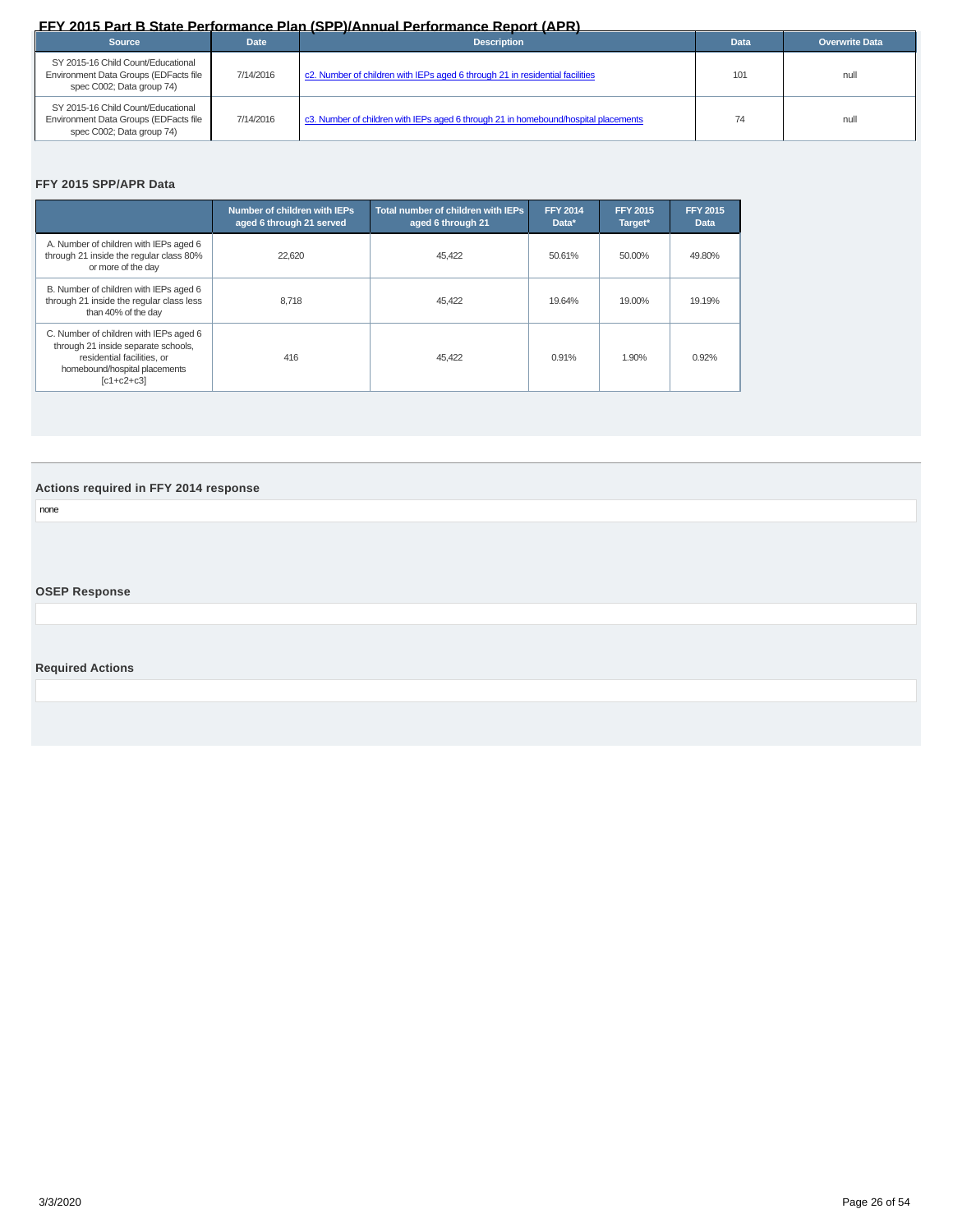# **Indicator 6: Preschool Environments FFY 2015 Part B State Performance Plan (SPP)/Annual Performance Report (APR)**

## Monitoring Priority: FAPE in the LRE

**Results indicator: Percent of children aged 3 through 5 with IEPs attending a:**

- A. Regular early childhood program and receiving the majority of special education and related services in the regular early childhood program; and<br>B. Separate special education class, separate school or residential facil
- 

**(20 U.S.C. 1416(a)(3)(A))**

# **Historical Data**

|   | <b>Baseline</b><br>Year                                                          | FFY           | 2004 | 2005 | 2006 | 2007 | 2008 | 2009 | 2010 | 2011   | 2012   | 2013   | 2014   |
|---|----------------------------------------------------------------------------------|---------------|------|------|------|------|------|------|------|--------|--------|--------|--------|
|   | 2011                                                                             | Target $\geq$ |      |      |      |      |      |      |      |        | 48.80% | 48.80% | 50.00% |
| A |                                                                                  | Data          |      |      |      |      |      |      |      | 47.70% | 44.70% | 43.20% | 44.90% |
| в |                                                                                  | Target $\leq$ |      |      |      |      |      |      |      |        | 32.00% | 32.00% | 30.00% |
|   | 2011                                                                             | Data          |      |      |      |      |      |      |      | 33.50% | 36.90% | 40.30% | 41.73% |
|   | Gray - Data Prior to Baseline<br>Key:<br>Yellow - Baseline<br>Blue - Data Update |               |      |      |      |      |      |      |      |        |        |        |        |

# **FFY 2015 - FFY 2018 Targets**

| <b>FFY</b>      | 2015   | 2016   | 2017   | 2018   |  |  |  |  |
|-----------------|--------|--------|--------|--------|--|--|--|--|
| Target $A \geq$ | 50.00% | 52.00% | 55.00% | 60.00% |  |  |  |  |
| Target $B \leq$ | 28.00% | 26.00% | 25.00% | 25.00% |  |  |  |  |
| Key.            |        |        |        |        |  |  |  |  |

# **Targets: Description of Stakeholder Input**

The indicator data were presented to the State's IDEA Advisory Panel on December 8-9, 2016.The information will also be presented to the Local Education Agency, State Charter Schools and Regional Education Cooperative Directors at the statewide meeting on February 2, 2017.

# **Prepopulated Data**

| <b>Source</b>                                                                                             | <b>Date</b> | <b>Description</b>                                                                                                                                                                | <b>Data</b> | <b>Overwrite Data</b> |
|-----------------------------------------------------------------------------------------------------------|-------------|-----------------------------------------------------------------------------------------------------------------------------------------------------------------------------------|-------------|-----------------------|
| SY 2015-16 Child Count/Educational<br>Environment Data Groups (EDFacts file<br>spec C089; Data group 613) | 7/14/2016   | Total number of children with IEPs aged 3 through 5                                                                                                                               | 4.245       | null                  |
| SY 2015-16 Child Count/Educational<br>Environment Data Groups (EDFacts file<br>spec C089; Data group 613) | 7/14/2016   | a1. Number of children attending a regular early childhood program and receiving the majority of<br>special education and related services in the regular early childhood program | 1.862       | null                  |
| SY 2015-16 Child Count/Educational<br>Environment Data Groups (EDFacts file<br>spec C089; Data group 613) | 7/14/2016   | b1. Number of children attending separate special education class                                                                                                                 | 1.500       | null                  |
| SY 2015-16 Child Count/Educational<br>Environment Data Groups (EDFacts file<br>spec C089; Data group 613) | 7/14/2016   | b2. Number of children attending separate school                                                                                                                                  | 294         | null                  |
| SY 2015-16 Child Count/Educational<br>Environment Data Groups (EDFacts file<br>spec C089; Data group 613) | 7/14/2016   | b3. Number of children attending residential facility                                                                                                                             | n           | null                  |

# **FFY 2015 SPP/APR Data**

|                                                                                                                                                           | Number of children with IEPs<br>aged 3 through 5 attending | Total number of children with IEPs<br>aged 3 through 5 | <b>FFY 2014</b><br>Data* | <b>FFY 2015</b><br>Target* | <b>FFY 2015</b><br>Data |
|-----------------------------------------------------------------------------------------------------------------------------------------------------------|------------------------------------------------------------|--------------------------------------------------------|--------------------------|----------------------------|-------------------------|
| A. A regular early childhood program and<br>receiving the majority of special education<br>and related services in the regular early<br>childhood program | .862                                                       | 4.245                                                  | 44.90%                   | 50.00%                     | 43.86%                  |
| B. Separate special education class,<br>separate school or residential facility                                                                           | 1.794                                                      | 4.245                                                  | 41.73%                   | 28.00%                     | 42.26%                  |

# **Explanation of A Slippage**

The State did not meet its target for Indicator 6 A. The State showed 1.04% slippage in Indicator 6 A from FFY 2014. The overall number of students enrolled in preschool decreased from FFY 2014 to FFY 2015 (-40 students) therefore having an impact on the indicator calculations due to a lesser denominator.<br>3/3/2020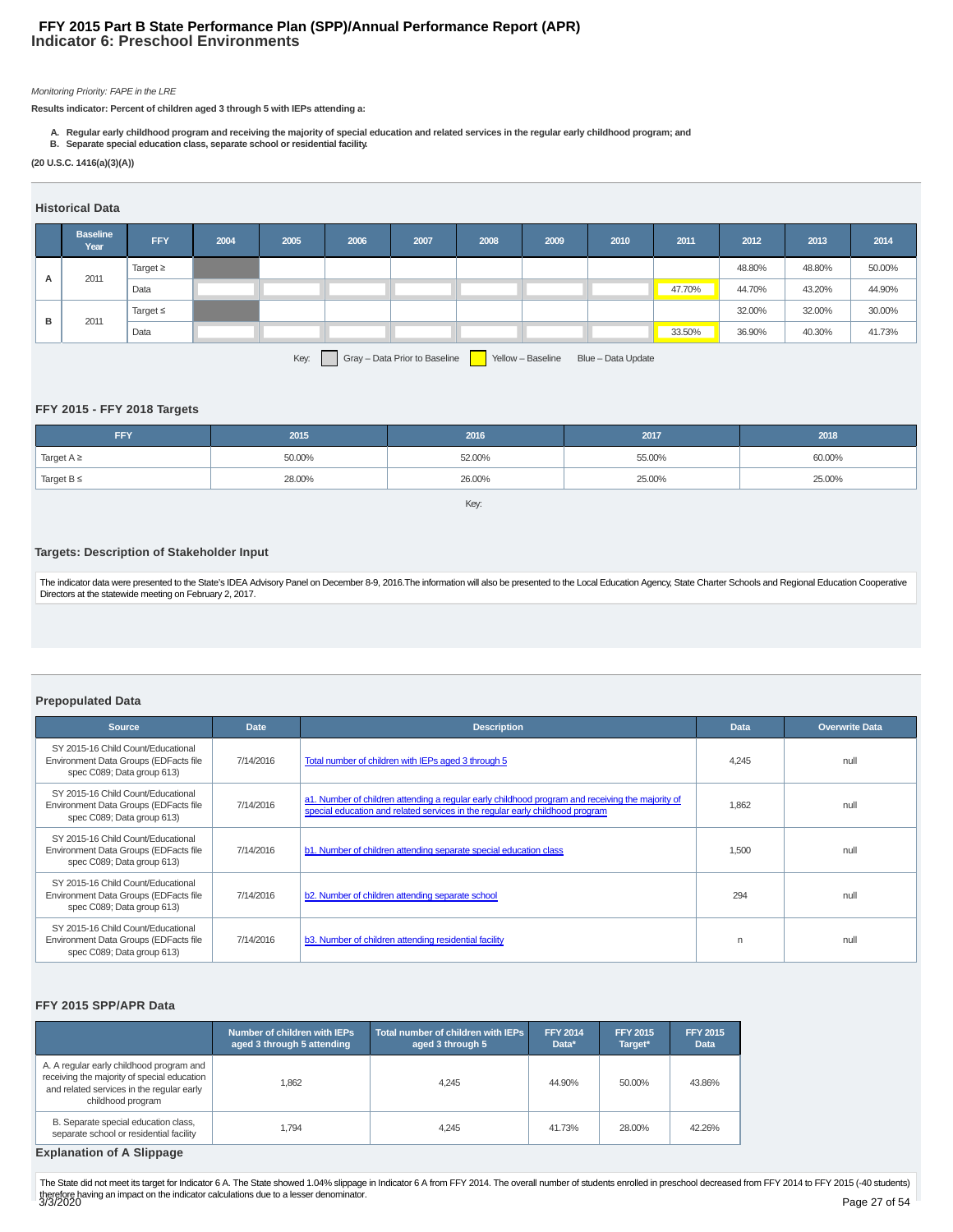# <span id="page-27-0"></span>**FFY 2015 Part B State Performance Plan (SPP)/Annual Performance Report (APR)**<br>The State has provided substantial professional development at a statwide level to support this indicator:

1. The State's Pre-K Bureau has conducted professional development in order to increase supports for children with disabilities in the Least Restrictive Envirment including effective strategies for constructing an inclusive environment for preschoolers.

2. The State has provided webinar-based professional development for all LEAs to suport appropriate inclusionary practices for preschool students including training on IEP development and implementation, addressing barriers to inclusion (OSEP's webinar by Dr. Strain), awareness of the benefits of inclusion. Training was also provided specifically for administrators and eleven LEAs focusing on problem-solving strategies to support<br>inc

3. In December 2015, the State's Pre-K Bureau conducted a "Full Participation Institute" during which OSEP's policy statement "Inclusion of Children with Disabilities in Early Childhood Programs" of September 14, 2015 was introduced. Training was provided to administrators and teachers and included a review of the OSEP policy statement. Information was shared regarding funding options to support inclusive practices, how to accomodate children with disabilities in an inclusive environment, and tutoring strategies. Resource CARA kits were provided to all institute participants.

# **Provide additional information about this indicator (optional)**

The State did not meet its target for Indicator 6B. The State showed an increase in FFY 15 of 0.53% in indicator 6B from the FFY 14.

**Actions required in FFY 2014 response**

none

**OSEP Response**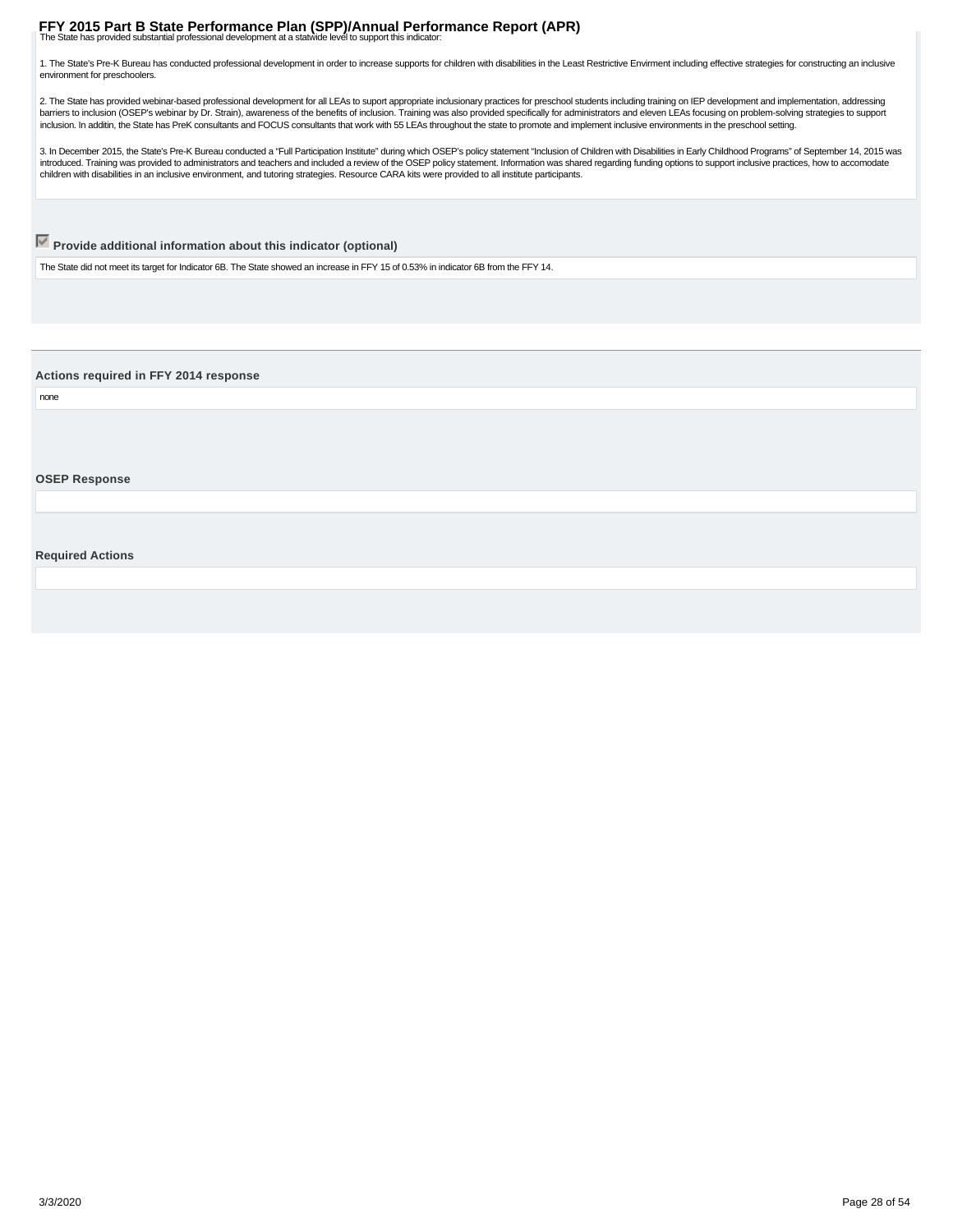# **Indicator 7: Preschool Outcomes FFY 2015 Part B State Performance Plan (SPP)/Annual Performance Report (APR)**

# Monitoring Priority: FAPE in the LRE

**Results indicator: Percent of preschool children aged 3 through 5 with IEPs who demonstrate improved:**

- 
- A. Positive social-emotional skills (including social relationships);<br>B. Acquisition and use of knowledge and skills (including early language/ communication and early literacy); and<br>C. Use of appropriate behaviors to me
- 

# **(20 U.S.C. 1416 (a)(3)(A))**

# **Historical Data**

|                | <b>Baseline</b><br>Year | <b>FFY</b>    | 2004 | 2005 | 2006                     | 2007 | 2008   | 2009   | 2010   | 2011   | 2012   | 2013   | 2014   |
|----------------|-------------------------|---------------|------|------|--------------------------|------|--------|--------|--------|--------|--------|--------|--------|
| A1             |                         | Target $\geq$ |      |      |                          |      |        | 74.90% | 75.00% | 75.00% | 75.20% | 75.20% | 73.00% |
|                | 2008                    | Data          |      |      |                          |      | 74.70% | 71.40% | 78.30% | 76.50% | 74.00% | 72.58% | 77.73% |
| A2             |                         | Target $\geq$ |      |      |                          |      |        | 66.10% | 66.20% | 66.20% | 66.40% | 66.40% | 45.00% |
|                | 2008                    | Data          |      |      |                          |      | 64.90% | 59.60% | 68.20% | 37.10% | 58.30% | 44.34% | 54.43% |
|                | <b>B1</b><br>2008       | Target $\geq$ |      |      |                          |      |        | 74.70% | 74.80% | 74.80% | 75.00% | 75.00% | 73.00% |
|                |                         | Data          |      |      |                          |      | 74.60% | 73.00% | 75.60% | 77.50% | 76.00% | 72.77% | 76.49% |
| <b>B2</b>      |                         | Target $\geq$ |      |      |                          |      |        | 62.80% | 62.90% | 62.90% | 63.10% | 63.10% | 50.00% |
|                | 2008                    | Data          |      |      |                          |      | 62.70% | 62.10% | 61.70% | 34.20% | 54.00% | 49.30% | 50.31% |
| C <sub>1</sub> |                         | Target $\geq$ |      |      |                          |      |        | 74.40% | 74.50% | 74.50% | 74.70% | 74.70% | 72.00% |
|                | 2008                    | Data          |      |      |                          |      | 74.30% | 73.40% | 76.30% | 76.60% | 75.70% | 71.30% | 76.85% |
| C <sub>2</sub> | 2008                    | Target $\geq$ |      |      |                          |      |        | 71.90% | 72.00% | 72.00% | 72.20% | 72.20% | 60.00% |
|                |                         | Data          |      |      |                          |      | 71.70% | 71.00% | 71.90% | 46.00% | 65.20% | 58.01% | 62.15% |
|                |                         |               |      |      | $\overline{\phantom{0}}$ |      |        |        |        |        |        |        |        |

Key: Gray – Data Prior to Baseline Yellow – Baseline Blue – Data Update

# **FFY 2015 - FFY 2018 Targets**

| <b>FFY</b>       | 2015   | 2016   | 2017   | 2018   |
|------------------|--------|--------|--------|--------|
| Target $A1 \geq$ | 73.00% | 74.00% | 74.00% | 75.00% |
| Target $A2 \geq$ | 45.00% | 46.00% | 47.00% | 50.00% |
| Target B1 $\geq$ | 73.00% | 74.00% | 74.00% | 75.00% |
| Target $B2 \geq$ | 52.00% | 54.00% | 56.00% | 58.00% |
| Target C1 $\geq$ | 72.00% | 73.00% | 74.00% | 75.00% |
| Target $C2 \geq$ | 62.00% | 64.00% | 66.00% | 68.00% |

Key:

# **Targets: Description of Stakeholder Input**

The indicator data were presented to the State's IDEA Advisory Panel on December 8-9, 2016.The information will also be presented to the Local Education Agency, State Charter Schools and Regional Education Cooperative<br>Dire

## **FFY 2015 SPP/APR Data**

| Number of preschool children aged 3 through 5 with IEPs assessed | 3716.00 |
|------------------------------------------------------------------|---------|
|                                                                  |         |

# **Outcome A: Positive social-emotional skills (including social relationships)**

|                                                                                                                               | Number of<br><b>Children</b> | Percentage of<br><b>Children</b> |
|-------------------------------------------------------------------------------------------------------------------------------|------------------------------|----------------------------------|
| a. Preschool children who did not improve functioning                                                                         | 40.00                        | 1.10%                            |
| b. Preschool children who improved functioning but not sufficient to move nearer to functioning comparable to same-aged peers | 551.00                       | 14.83%                           |
| c. Preschool children who improved functioning to a level nearer to same-aged peers but did not reach it                      | 1106.00                      | 29.76%                           |
| d. Preschool children who improved functioning to reach a level comparable to same-aged peers                                 | 1040.00                      | 27.99%                           |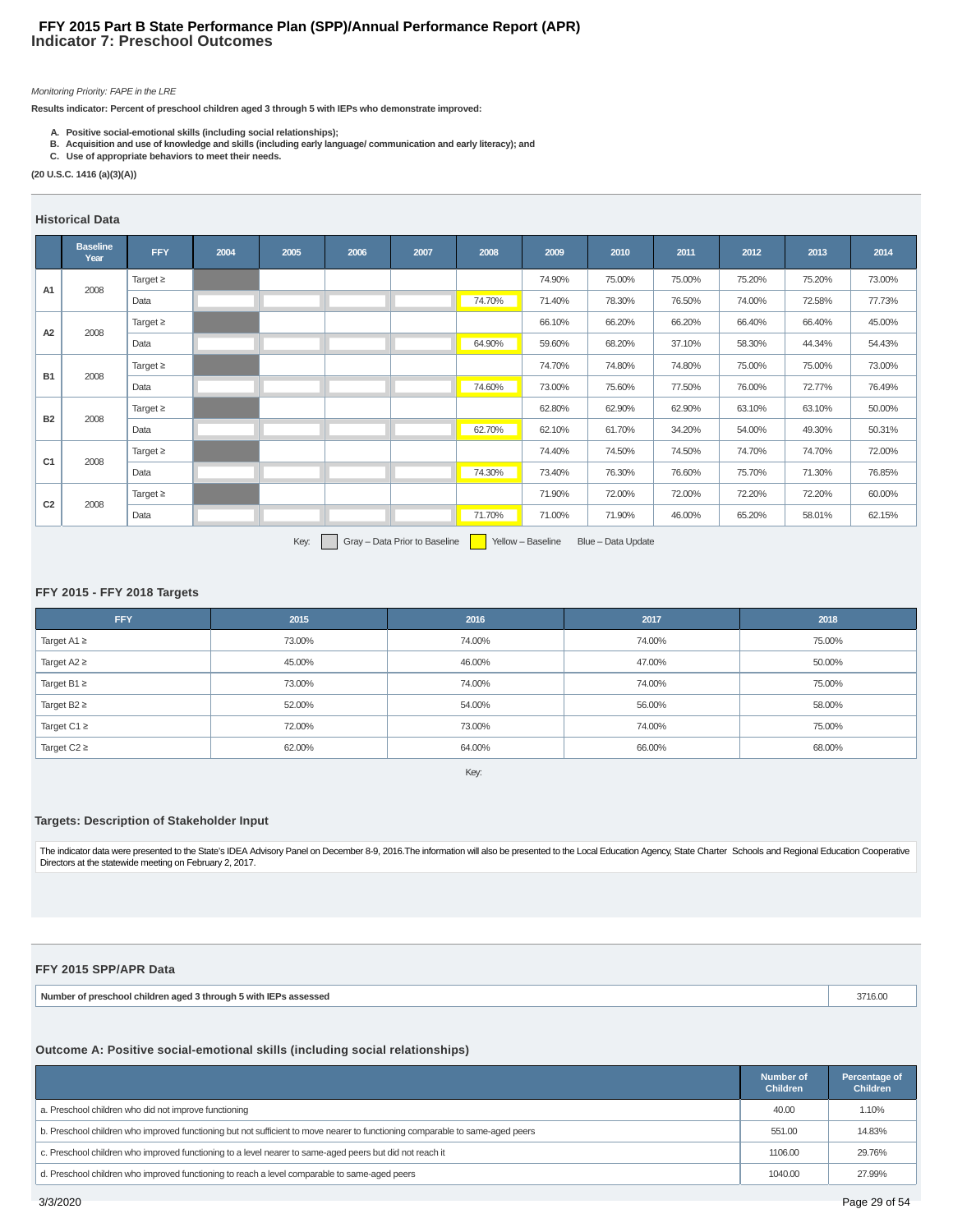|                                                                                                                                                                                                                                                                      |                  |                    |                          |                            |                                | <b>Number of</b><br><b>Children</b> | Percentage of<br><b>Children</b> |
|----------------------------------------------------------------------------------------------------------------------------------------------------------------------------------------------------------------------------------------------------------------------|------------------|--------------------|--------------------------|----------------------------|--------------------------------|-------------------------------------|----------------------------------|
| e. Preschool children who maintained functioning at a level comparable to same-aged peers                                                                                                                                                                            |                  |                    |                          |                            |                                | 979.00                              | 26.35%                           |
|                                                                                                                                                                                                                                                                      | <b>Numerator</b> | <b>Denominator</b> | <b>FFY 2014</b><br>Data* | <b>FFY 2015</b><br>Target* | <b>FFY 2015</b><br><b>Data</b> |                                     |                                  |
| A1. Of those preschool children who entered or exited the preschool<br>program below age expectations in Outcome A, the percent who<br>substantially increased their rate of growth by the time they turned 6<br>years of age or exited the program. (c+d)/(a+b+c+d) | 2146.00          | 2737.00            | 77.73%                   | 73.00%                     | 78.41%                         |                                     |                                  |
| A2. The percent of preschool children who were functioning within<br>age expectations in Outcome A by the time they turned 6 years of age<br>or exited the program. (d+e)/(a+b+c+d+e)                                                                                | 2019.00          | 3716.00            | 54.43%                   | 45.00%                     | 54.33%                         |                                     |                                  |

# **Outcome B: Acquisition and use of knowledge and skills (including early language/communication)**

|                                                                                                                               | Number of<br><b>Children</b> | Percentage of<br><b>Children</b> |
|-------------------------------------------------------------------------------------------------------------------------------|------------------------------|----------------------------------|
| a. Preschool children who did not improve functioning                                                                         | 49.00                        | 1.32%                            |
| b. Preschool children who improved functioning but not sufficient to move nearer to functioning comparable to same-aged peers | 600.00                       | 16.15%                           |
| c. Preschool children who improved functioning to a level nearer to same-aged peers but did not reach it                      | 1213.00                      | 32.64%                           |
| d. Preschool children who improved functioning to reach a level comparable to same-aged peers                                 | 1046.00                      | 28.15%                           |
| e. Preschool children who maintained functioning at a level comparable to same-aged peers                                     | 808.00                       | 21.74%                           |

|                                                                                                                                                                                                                                                                      | <b>Numerator</b> | <b>Denominator</b> | <b>FFY 2014</b><br>Data* | <b>FFY 2015</b><br>Target* | <b>FFY 2015</b><br>Data |
|----------------------------------------------------------------------------------------------------------------------------------------------------------------------------------------------------------------------------------------------------------------------|------------------|--------------------|--------------------------|----------------------------|-------------------------|
| B1. Of those preschool children who entered or exited the preschool<br>program below age expectations in Outcome B, the percent who<br>substantially increased their rate of growth by the time they turned 6<br>years of age or exited the program. (c+d)/(a+b+c+d) | 2259.00          | 2908.00            | 76.49%                   | 73.00%                     | 77.68%                  |
| B2. The percent of preschool children who were functioning within<br>age expectations in Outcome B by the time they turned 6 years of age<br>or exited the program. (d+e)/(a+b+c+d+e)                                                                                | 1854.00          | 3716.00            | 50.31%                   | 52.00%                     | 49.89%                  |

# **Outcome C: Use of appropriate behaviors to meet their needs**

|                                                                                                                               | <b>Number of</b><br><b>Children</b> | Percentage of<br><b>Children</b> |
|-------------------------------------------------------------------------------------------------------------------------------|-------------------------------------|----------------------------------|
| a. Preschool children who did not improve functioning                                                                         | 43.00                               | 1.16%                            |
| b. Preschool children who improved functioning but not sufficient to move nearer to functioning comparable to same-aged peers | 471.00                              | 12.67%                           |
| c. Preschool children who improved functioning to a level nearer to same-aged peers but did not reach it                      | 886.00                              | 23.84%                           |
| d. Preschool children who improved functioning to reach a level comparable to same-aged peers                                 | 976.00                              | 26.26%                           |
| e. Preschool children who maintained functioning at a level comparable to same-aged peers                                     | 1340.00                             | 36.06%                           |

|                                                                                                                                                                                                                                                                      | <b>Numerator</b> | <b>Denominator</b> | <b>FFY 2014</b><br>Data* | <b>FFY 2015</b><br>Target* | <b>FFY 2015</b><br>Data |
|----------------------------------------------------------------------------------------------------------------------------------------------------------------------------------------------------------------------------------------------------------------------|------------------|--------------------|--------------------------|----------------------------|-------------------------|
| C1. Of those preschool children who entered or exited the preschool<br>program below age expectations in Outcome C, the percent who<br>substantially increased their rate of growth by the time they turned 6<br>years of age or exited the program. (c+d)/(a+b+c+d) | 1862.00          | 2376.00            | 76.85%                   | 72,00%                     | 78.37%                  |
| C2. The percent of preschool children who were functioning within<br>age expectations in Outcome C by the time they turned 6 years of age<br>or exited the program. (d+e)/(a+b+c+d+e)                                                                                | 2316.00          | 3716.00            | 62.15%                   | 62.00%                     | 62.33%                  |

# **Was sampling used?** No

**Did you use the Early Childhood Outcomes Center (ECO) Child Outcomes Summary Form (COSF)?** Yes

# **Actions required in FFY 2014 response**

none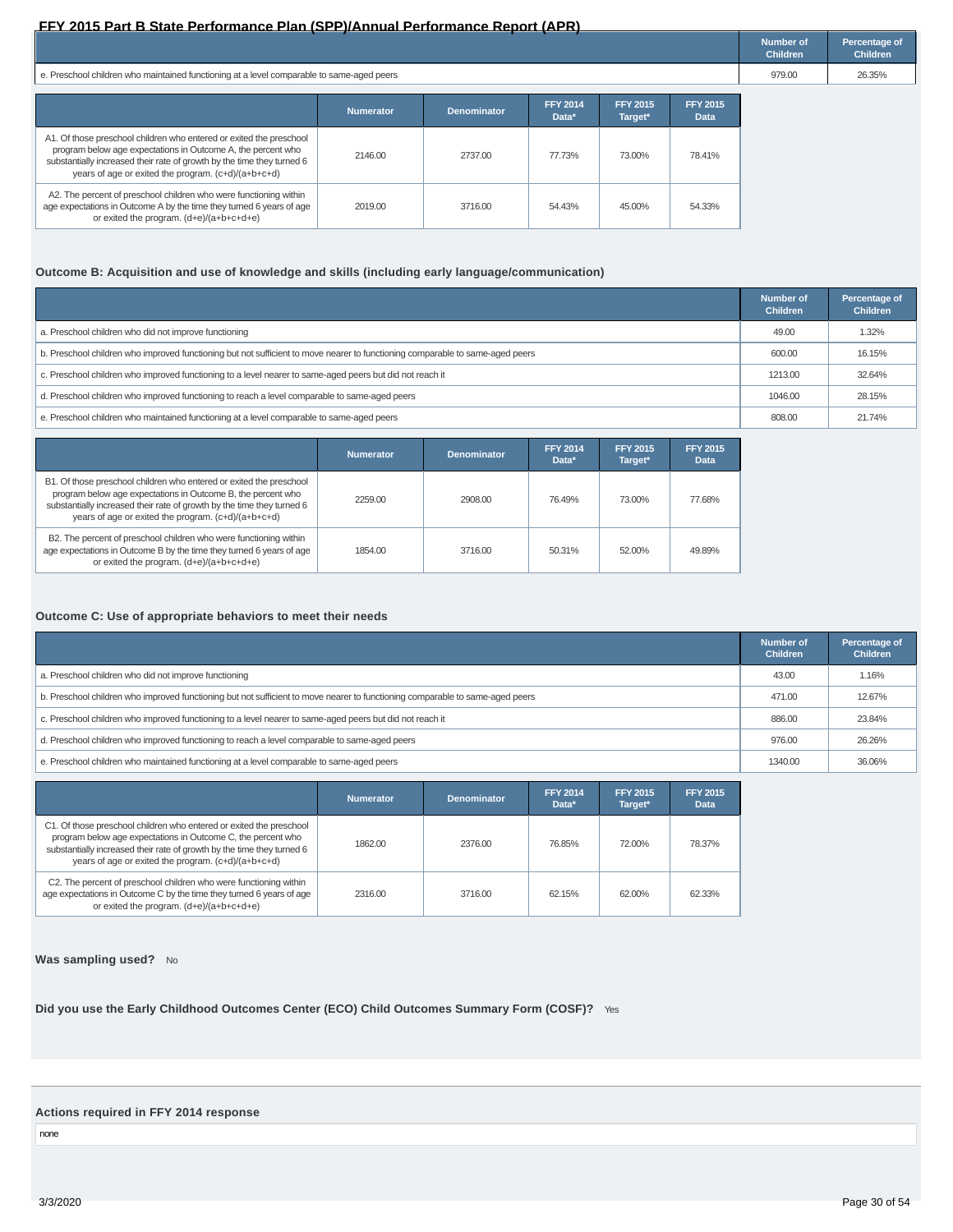<span id="page-30-0"></span>

| <b>OSEP Response</b> |  |  |  |
|----------------------|--|--|--|
|----------------------|--|--|--|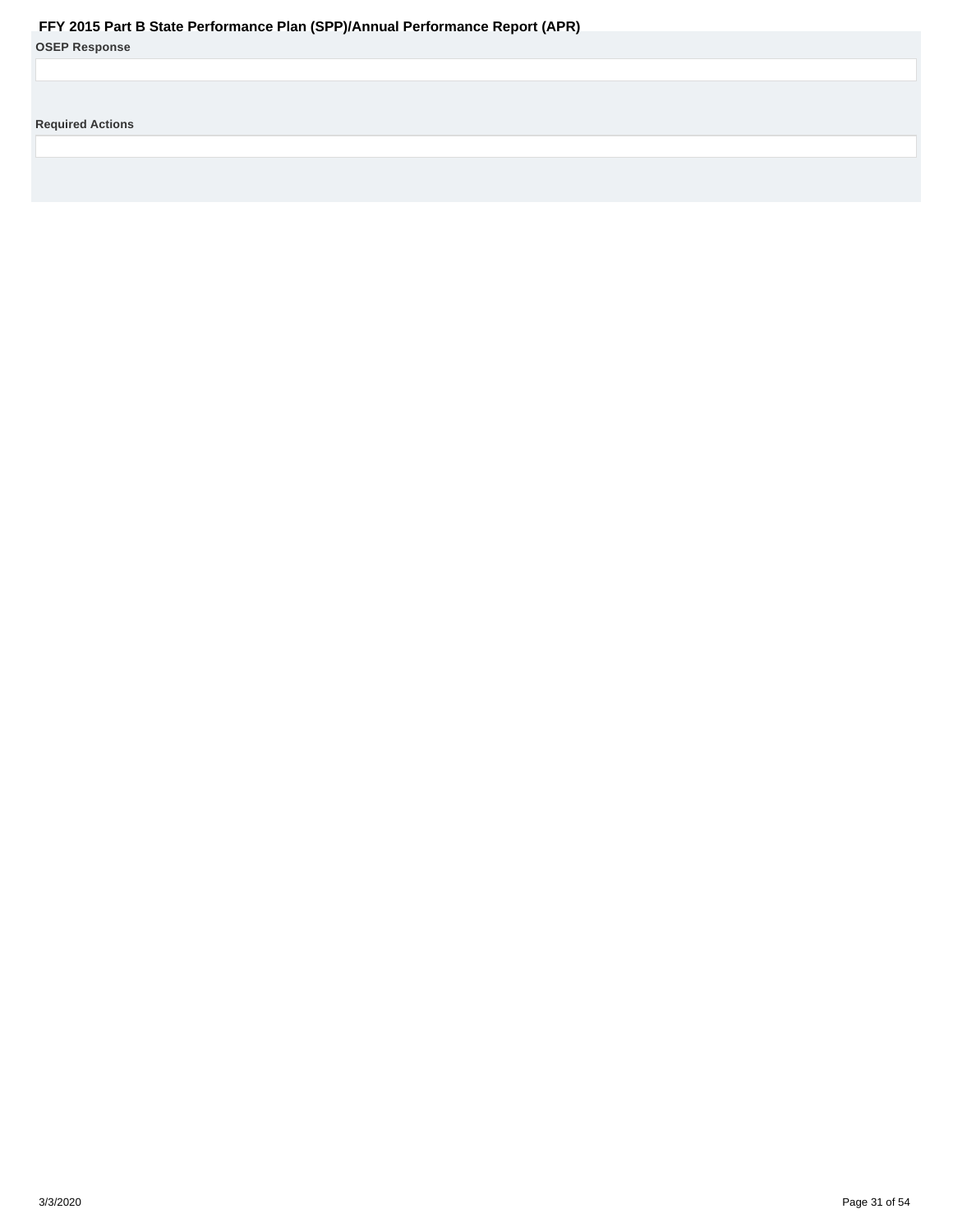# **Indicator 8: Parent involvement FFY 2015 Part B State Performance Plan (SPP)/Annual Performance Report (APR)**

#### Monitoring Priority: FAPE in the LRE

Results indicator: Percent of parents with a child receiving special education services who report that schools facilitated parent involvement as a means of improving services and results for children with **disabilities.**

# **(20 U.S.C. 1416(a)(3)(A))**

**Do you use a separate data collection methodology for preschool children? No**

# **Historical Data**

# Baseline Data: 2005 **FFY 2004 2005 2006 2007 2008 2009 2010 2011 2012 2013 2014** Target ≥ 86.50% 87.00% 87.50% 88.00% 80.80% 81.30% 81.80% 81.80% 82.00% Data 86.00% 89.50% 75.30% 83.90% 80.30% 80.20% 84.70% 82.90% 84.81% 82.69%

Key: Gray – Data Prior to Baseline | Yellow – Baseline Blue – Data Update

# **FFY 2015 - FFY 2018 Targets**

| <b>FFY</b>    | 2015   | 2016   | 2017   | 2018   |
|---------------|--------|--------|--------|--------|
| Target $\geq$ | 83.00% | 84.00% | 85.00% | 86.00% |
|               |        | Key:   |        |        |

# **Explanation of Changes**

Targets for FFY18 were corrected to reflect the revised targets set by the State's Individuals With Disabilities Education Act Advisory Panel on December 3rd and 4th, 2015.

# **Targets: Description of Stakeholder Input**

In FFY 2015, a stratified random sample of 14,828 parents was generated from all parents who had students age 3-21 receiving special education services during the 2015-16 school year. These parents were mailed a survey. A total of 1,373 were returned for a response rate of 9.3%.

To determine the state's Overall Parental Involvement Percentage, the percentage of parents who agreed, strongly agreed, or very strongly agreed to the question "The school facilitated parent involvement as a means of improving services for my child(ren)" was calculated. (Twenty-eight parents did not answer the survey question used to calculate parent involvement; thus th parent involvement percentage is based on 1,345 parents.)

The Parental Involvement Percentage increased 3.48 percentage points from 2014-15 to 2015-16 (from 82.69% to 86.17%). New Mexico met the target of 82.0%.

Display 8-1: Percent of Parents Who Report that the School Facilitated Their Involvement, Results Over Time

|                                                                                | <b>FFY</b> | <b>FFY</b> | <b>FFY</b> | <b>FFY</b> | <b>FFY</b> | <b>FFY</b> | <b>FFY</b> | <b>FFY</b> | <b>FFY</b> | <b>FFY</b> |
|--------------------------------------------------------------------------------|------------|------------|------------|------------|------------|------------|------------|------------|------------|------------|
|                                                                                | 2006       | 2007       | 2008       | 2009       | 2010       | 2011       | 2012       | 2013       | 2014       | 2015       |
| Total<br>number of<br>Parent<br>respondents                                    | 598        | 914        | 1243       | 1284       | 1278       | 1140       | 1784       | 1501       | 1259       | 1373       |
| Number<br>who<br>reported<br>school<br>facilitated<br>their<br>involvement     | 535        | 688        | 1043       | 1031       | 1025       | 966        | 1479       | 1273       | 1236       | 1345       |
| Percentage<br>who<br>reported<br>school<br>facilitated<br>their<br>involvement | 89.5%      | 75.3%      | 83.9%      | 80.3%      | 80.2%      | 84.7%      | 82.9%      | 84.8%      | 82.7%      | 86.2%      |

The indicator data were presented to the State's IDEA Advisory Panel on December 8-9, 2016.The information will also be presented to the Local Education Agency, State Charter Schools and Regional Education Cooperative Directors at the statewide meeting on February 3/3/2020 Page 32 of 54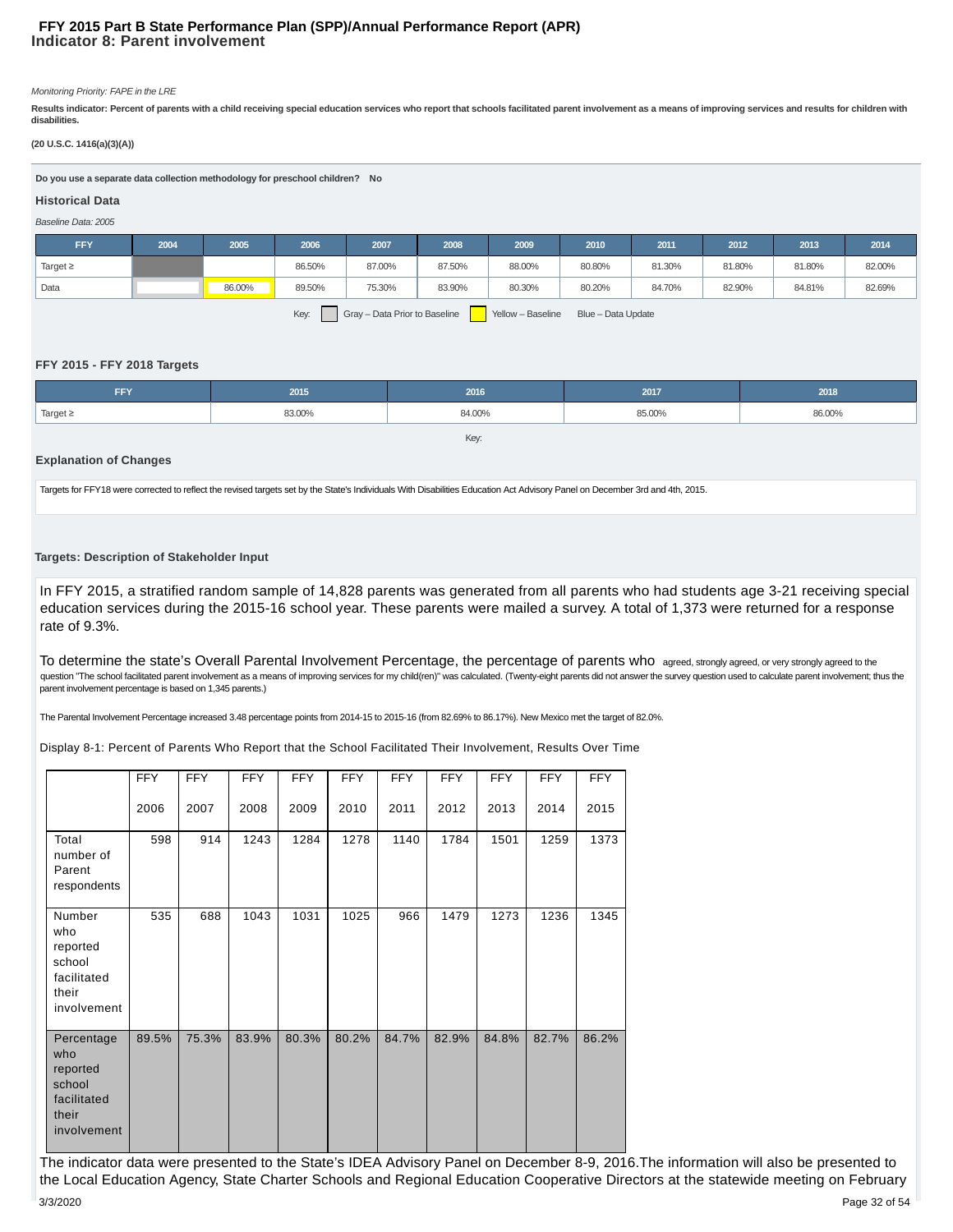# <span id="page-32-0"></span>**FFY 2015 SPP/APR Data**

| Number of respondent parents who report schools<br>facilitated parent involvement as a means of<br>improving services and results for children with<br><b>disabilities</b> | Total number of respondent parents of children with<br>disabilities | <b>FFY 2014</b><br>Data* | <b>FFY 2015</b><br>Target* | <b>FFY 2015</b><br><b>Data</b> |
|----------------------------------------------------------------------------------------------------------------------------------------------------------------------------|---------------------------------------------------------------------|--------------------------|----------------------------|--------------------------------|
| 1159.00                                                                                                                                                                    | 1345.00                                                             | 82.69%                   | 83.00%                     | 86.17%                         |

**Since the State did not report preschool children separately, discuss the procedures used to combine data from school age and preschool surveys in a manner that is valid and reliable.**

Parents of all students with disabilities, including preschool students with disabilities, are given an opportunity to complete the survey. Parents of students at all grade levels, including preschool, received and responded to the survey.

In FFY 2015, the survey was distributed to a stratified, representative number of 14,828 parents of children receiving special education services, including parents of preschool children. A total of 1,373 surveys were returned for a response rate of 9.3%. The representativeness of the surveys was assessed by examining the demographic characteristics of the children of the parents who responded to the survey to the demographic characteristics of all special education students. This comparison indicates the results are representative (1) by geographic region where the child attends school and (2) by the grade level of the child. Preschool children are identified as a target group in the survey (See attached Parent Survey for demographic questions that include preschool as a reporting option). Data are analyzed specific to grade level. Preschool parents represented 8% of the total respondents, with 102 parents responding.

**Describe how the State has ensured that any response data are valid and reliable, including how the data represent the demographics of the State.**

The representativeness of the surveys was assessed by examining the demographic characteristics of the children of the parents who responded to the survey to the demographic characteristics of all special education students. This comparison indicates the results are generally representative (1) by geographic region where the child attends school; (2) by the grade level of the child, and (3) by primary disability of the child. Please parent respondents self-report ethnicity and primary disability.

**Was sampling used?** No

Was a collection tool used? Yes **Is it a new or revised collection tool?** No

**Yes, the data accurately represent the demographics of the State**

**No, the data does not accurately represent the demographics of the State** 

**Actions required in FFY 2014 response**

none

#### **OSEP Response**

The State revised its FFY 2018 target for this indicator, and OSEP accepts this target.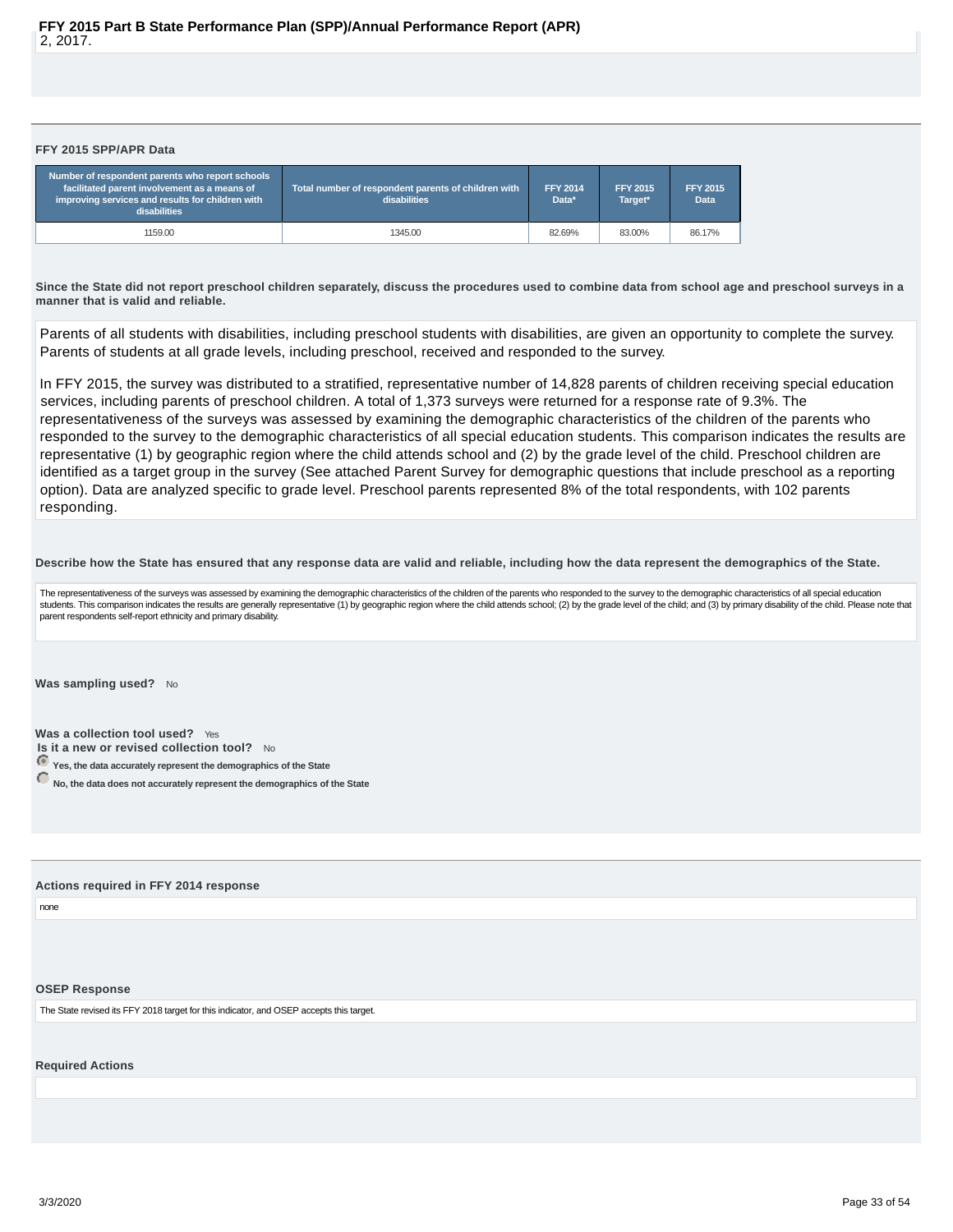# **Indicator 9: Disproportionate Representation FFY 2015 Part B State Performance Plan (SPP)/Annual Performance Report (APR)**

Monitoring Priority: Disproportionate Representation

**Compliance indicator: Percent of districts with disproportionate representation of racial and ethnic groups in special education and related services that is the result of inappropriate identification.**

# **(20 U.S.C. 1416(a)(3)(C))**

| <b>Historical Data</b><br>Baseline Data: 2005 |                                                            |       |       |       |       |       |       |       |      |       |       |
|-----------------------------------------------|------------------------------------------------------------|-------|-------|-------|-------|-------|-------|-------|------|-------|-------|
| <b>FFY</b>                                    | 2004                                                       | 2005  | 2006  | 2007  | 2008  | 2009  | 2010  | 2011  | 2012 | 2013  | 2014  |
| Target                                        |                                                            |       | $0\%$ | $0\%$ | $0\%$ | 0%    | $0\%$ | $0\%$ | 0%   | $0\%$ | $0\%$ |
| Data                                          |                                                            | 7.90% | $0\%$ | $0\%$ | $0\%$ | $0\%$ | $0\%$ | $0\%$ | 0%   | $0\%$ | $0\%$ |
|                                               | Gray - Data Prior to Baseline<br>Yellow - Baseline<br>Key: |       |       |       |       |       |       |       |      |       |       |

# **FFY 2015 - FFY 2018 Targets**

| EEY<br>. . | 2015 | 2016 | 2017 | 2018 |
|------------|------|------|------|------|
| Target     | 0%   | 0%   | 0%   | 0%   |
|            |      |      |      |      |

## **Explanation of Changes**

# **FFY 2015 SPP/APR Data**

Please indicate the type of denominator provided

Number of districts in the State

Number of districts that met the State's minimum n-size

| Number of districts with<br>disproportionate representation of<br>racial and ethnic groups in special<br>education and related services | <b>Number of districts with</b><br>disproportionate representation of<br>racial and ethnic groups in special<br>education and related services that<br>is the result of inappropriate<br>identification | Number of districts in the State | <b>FFY 2014</b><br>Data* | <b>FFY 2015</b><br>Target* | <b>FFY 2015</b><br>Data |
|-----------------------------------------------------------------------------------------------------------------------------------------|---------------------------------------------------------------------------------------------------------------------------------------------------------------------------------------------------------|----------------------------------|--------------------------|----------------------------|-------------------------|
|                                                                                                                                         |                                                                                                                                                                                                         | 151                              | $0\%$                    | 0%                         | 0%                      |

**All races and ethnicities were included in the review**

**Define "disproportionate representation" and describe the method(s) used to calculate disproportionate representation**

In order that a LEA be considered to have disproportionate representation of racial and ethnic groups in special education and related services that was the result of inappropriate identification, the following criteria must be met:

. An "n" size of greater than 10 students or more in the racial and ethnic groups; and

- . Risk Ratio (RR) and Weighted Risk Ratio (WRR) of 3.0 or above (over-representation) for students aged 6 21; and
- . Deficient policies, procedures, and/or practices.

Out of 151 LEAs, 25 were excluded from the calculation because the LEA did not meet the minimum "n' size. In other words, the LEA did not have greater than 10 students in any of the seven racial/ethnic categories.

Using the criteria established above, the State determined that four LEAs were flagged for possible disproportionate representation. In other words, the LEA had a "n" size of greater than 10 and a risk ratio and weighted risk ratio of 3.0 or above (over-representation).

The LEAs were notified in writing of the possible disproportionate representation and were required to complete the Indicator 9 self- assessment. The purpose of the self-assessment is to determine if the LEA has deficient policies, procedures, and practices. The SEB examined the self-assessment to determine if the policies, procedures, and practices are deficient and contributed to the inappropriate identification. The SEB then contacted the Special Education Director and interviewed him/her based upon the self-assessment information, which includes the policies, procedures, and practices. Upon conclusion of this process, it was determined that none of the 4 LEAs were non-compliant for this Indicator.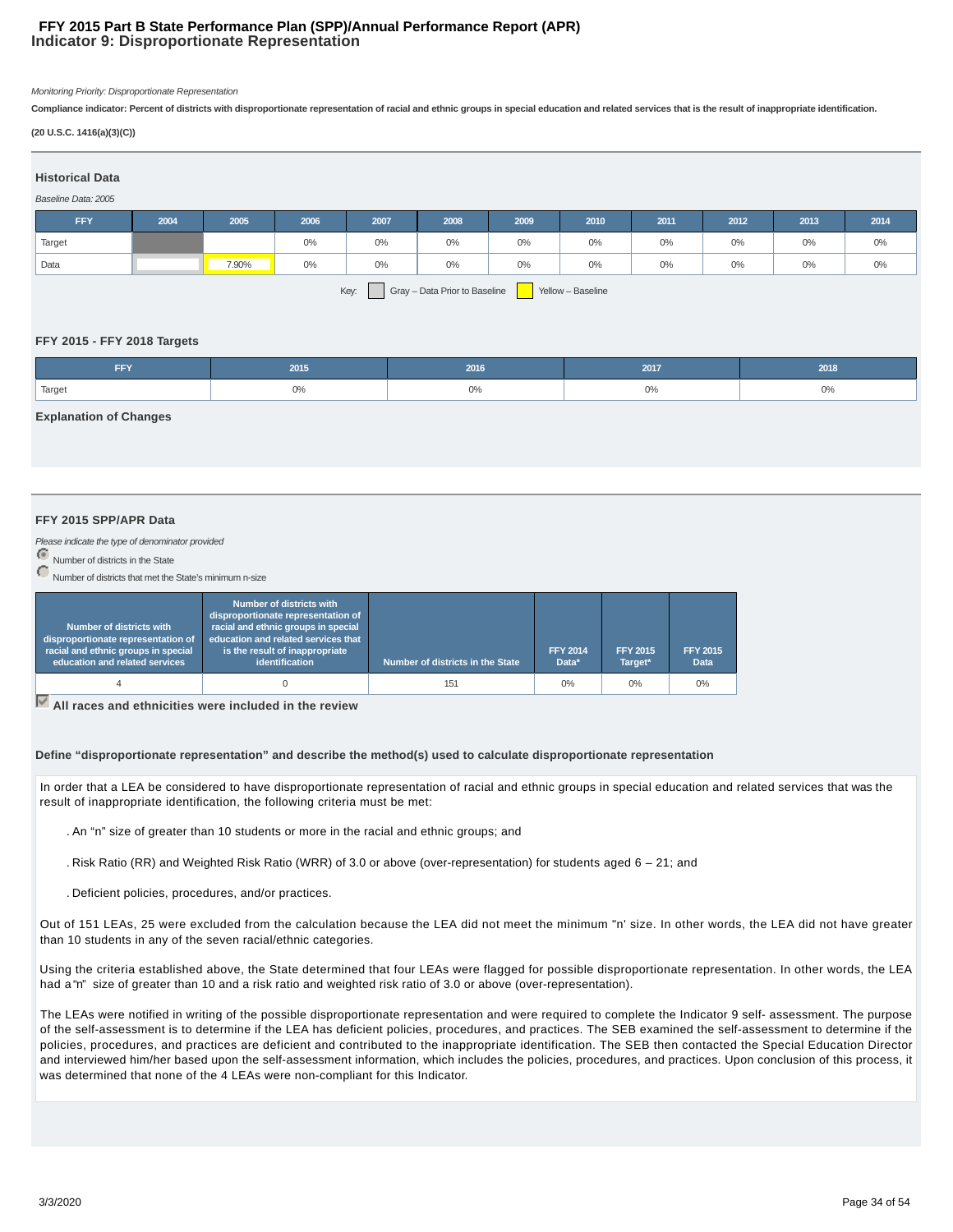# <span id="page-34-0"></span>**Actions required in FFY 2014 response**

# none

Note: Any actions required in last year's response that are related to correction of findings should be responded to on the "Correction of Previous Findings of Noncompliance" page of this indicator. If your State's only actions required in last year's response are related to findings of noncompliance, a text field will not be displayed on this page.

# **Correction of Findings of Noncompliance Identified in FFY 2014**

| <b>Findings of Noncompliance Identified</b> | Findings of Noncompliance Verified as<br><b>Corrected Within One Year</b> | <b>Findings of Noncompliance Subsequently</b><br>Corrected | <b>Findings Not Yet Verified as Corrected</b> |
|---------------------------------------------|---------------------------------------------------------------------------|------------------------------------------------------------|-----------------------------------------------|
| $\mathbf 0$                                 | $\mathbb O$                                                               | $\mathbf{0}$                                               | $\mathbf{0}$                                  |
|                                             |                                                                           |                                                            |                                               |
|                                             |                                                                           |                                                            |                                               |
| <b>OSEP Response</b>                        |                                                                           |                                                            |                                               |
|                                             |                                                                           |                                                            |                                               |
|                                             |                                                                           |                                                            |                                               |
|                                             |                                                                           |                                                            |                                               |
| <b>Required Actions</b>                     |                                                                           |                                                            |                                               |
|                                             |                                                                           |                                                            |                                               |
|                                             |                                                                           |                                                            |                                               |
|                                             |                                                                           |                                                            |                                               |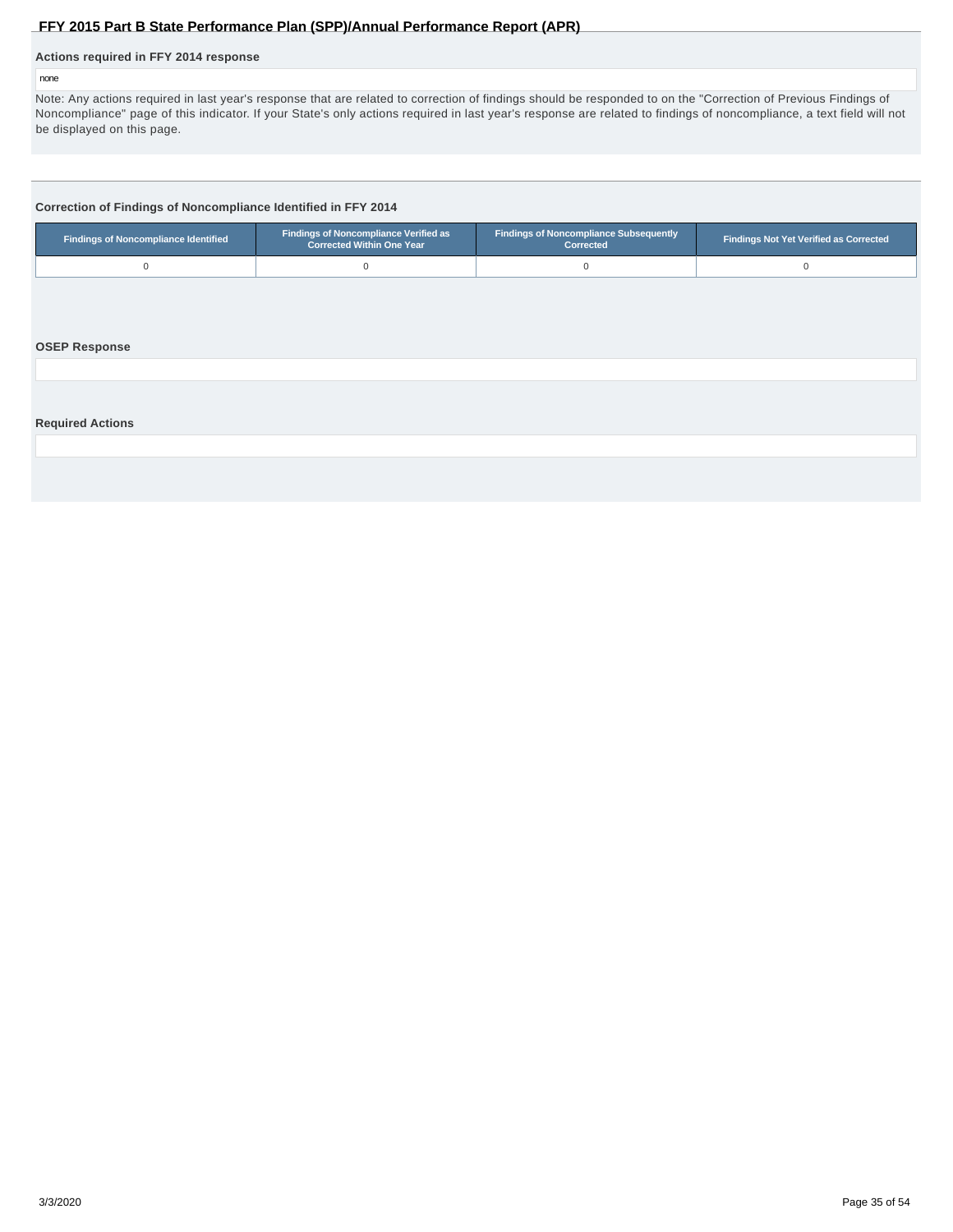# **Indicator 10: Disproportionate Representation in Specific Disability Categories FFY 2015 Part B State Performance Plan (SPP)/Annual Performance Report (APR)**

Monitoring Priority: Disproportionate Representation

**Compliance indicator: Percent of districts with disproportionate representation of racial and ethnic groups in specific disability categories that is the result of inappropriate identification.**

#### **(20 U.S.C. 1416(a)(3)(C))**

| <b>Historical Data</b> |                                                            |       |       |       |       |       |       |       |       |       |       |
|------------------------|------------------------------------------------------------|-------|-------|-------|-------|-------|-------|-------|-------|-------|-------|
| Baseline Data: 2005    |                                                            |       |       |       |       |       |       |       |       |       |       |
| <b>FFY</b>             | 2004                                                       | 2005  | 2006  | 2007  | 2008  | 2009  | 2010  | 2011  | 2012  | 2013  | 2014  |
| Target                 |                                                            |       | $0\%$ | 0%    | $0\%$ | $0\%$ | $0\%$ | $0\%$ | 0%    | 0%    | $0\%$ |
| Data                   |                                                            | 7.90% | 5.60% | 3.30% | 5.37% | 3.92% | 3.28% | 0.78% | 0.71% | $0\%$ | $0\%$ |
|                        | Gray - Data Prior to Baseline<br>Yellow - Baseline<br>Key: |       |       |       |       |       |       |       |       |       |       |

# **FFY 2014 - FFY 2018 Targets**

| FFY                 | 2015 | 2016 | 2017  | 2018 |
|---------------------|------|------|-------|------|
| <sup>1</sup> Target | 0%   | 0%   | $0\%$ | 0%   |
|                     |      |      |       |      |

# **FFY 2015 SPP/APR Data**

Please indicate the type of denominator provided

Number of districts in the State

| Number of districts that met the State's minimum n-size                                                                         |                                                                                                                                                                                          |                                  |                          |                            |                         |  |  |  |  |
|---------------------------------------------------------------------------------------------------------------------------------|------------------------------------------------------------------------------------------------------------------------------------------------------------------------------------------|----------------------------------|--------------------------|----------------------------|-------------------------|--|--|--|--|
| Number of districts with<br>disproportionate representation of<br>racial and ethnic groups in specific<br>disability categories | Number of districts with<br>disproportionate representation of<br>racial and ethnic groups in specific<br>disability categories that is the<br>result of inappropriate<br>identification | Number of districts in the State | <b>FFY 2014</b><br>Data* | <b>FFY 2015</b><br>Target* | <b>FFY 2015</b><br>Data |  |  |  |  |
|                                                                                                                                 |                                                                                                                                                                                          | 151                              | $0\%$                    | 0%                         | $0\%$                   |  |  |  |  |

**All races and ethnicities were included in the review**

**Define "disproportionate representation" and describe the method(s) used to calculate disproportionate representation**

In order that a LEA be considered to have disproportionate representation of racial and ethnic groups in a specific disability category that was the result of inappropriate identification, the following criteria must be me

- An "n" size of greater than 10 students or more in the racial and ethnic groups and the specific disability category; and
- A risk ratio (RR) and weighted risk ratio (WRR) of 3.0 or above (over representation) for students aged 6 21; and
- Deficient policies, procedures, and/or practices.

Using the criteria established above, the State identified 3 LEAs with 3 flags for possible disproportionate representation out of the 152 LEAs. In other words, the LEAs had an "n" size of greater than 10 and a risk ratio weighted risk ratio of 3.0 or above. The 3 LEAs flagged for possible occurrences of over representation and were required to complete a self-assessment. The completed self-assessment was submitted to the SEB for review. The SEB also reviewed the LEA's policies, procedures, and practices. Desk audits were completed of the self-assessments, policies, procedures, and practices.

Based upon the findings obtained through the process described above, no LEAs were found to have disproportionate representation of racial and ethnic groups in specific disability categories due to inappropriate identification. The 3 LEAs were found to be correctly implementing the regulatory requirements.

- 34 CFR § 300.111 (Child Find)
- 34 CFR § 300.300 (Parental Consent)
- 34 CFR § 300.131 (Child Find for Parentally Placed Private School Children With Disabilities)
- 34 CFR § 300.321 (IEP Team)
- 34 CFR § 300.304(b)(4) (Use of a Variety of Assessment Tools and Strategies)
- 34 CFR § 300.304(c) (Assessments are not Discriminatory and Administered in the Child's Native Language)
- 34 CFR § 300.301 through 300.306(b)(iii) (Initial Evaluations Limited English Proficiency)

None of the 3 LEAs were considered to have disproportionate representation due to inappropriate identification.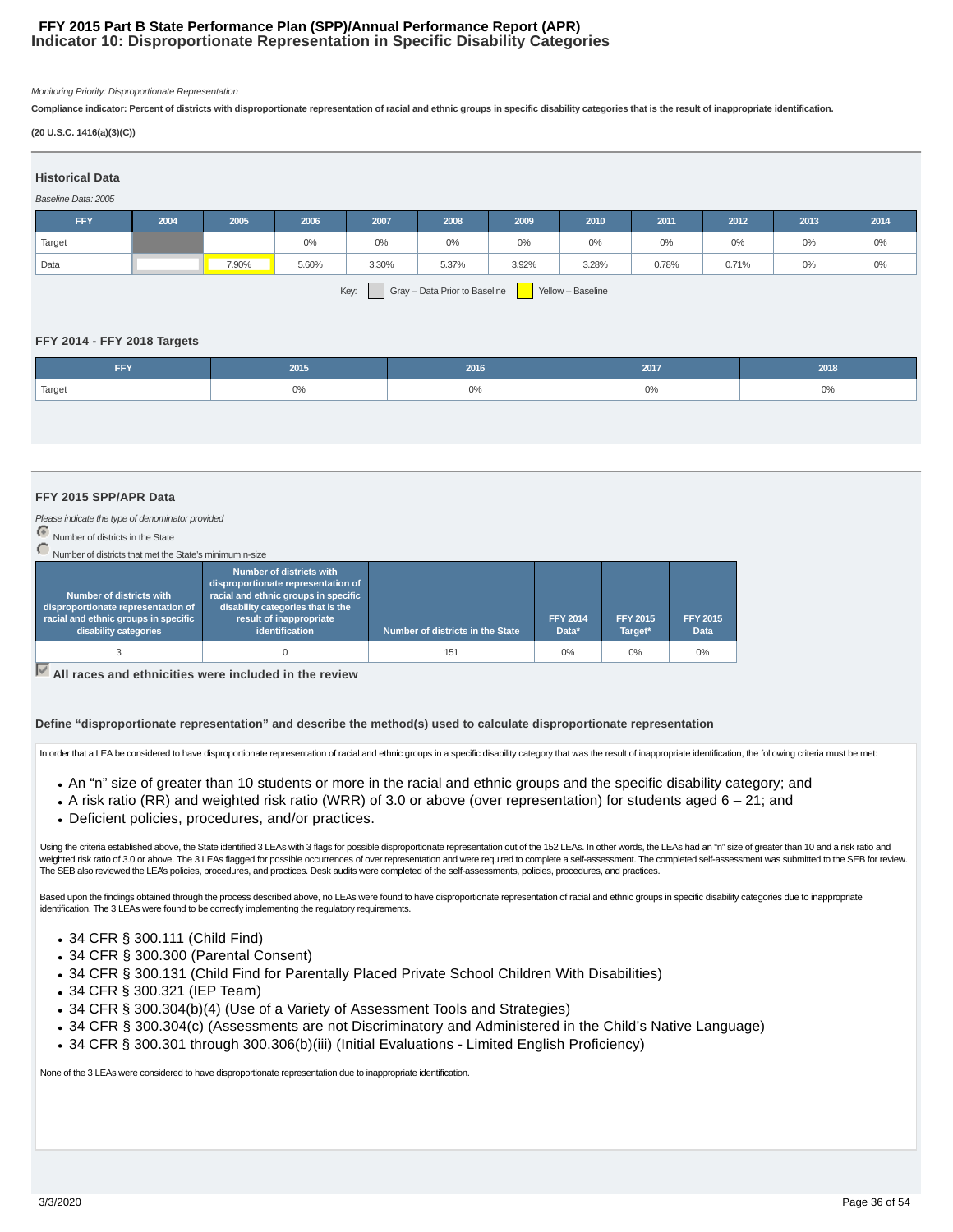# <span id="page-36-0"></span>**Actions required in FFY 2014 response**

#### none

Note: Any actions required in last year's response that are related to correction of findings should be responded to on the "Correction of Previous Findings of Noncompliance" page of this indicator. If your State's only actions required in last year's response are related to findings of noncompliance, a text field will not be displayed on this page.

# **Correction of Findings of Noncompliance Identified in FFY 2014**

| <b>Findings of Noncompliance Identified</b> | <b>Findings of Noncompliance Verified as</b><br><b>Corrected Within One Year</b> |  | <b>Findings Not Yet Verified as Corrected</b> |  |
|---------------------------------------------|----------------------------------------------------------------------------------|--|-----------------------------------------------|--|
|                                             |                                                                                  |  |                                               |  |

#### **OSEP Response**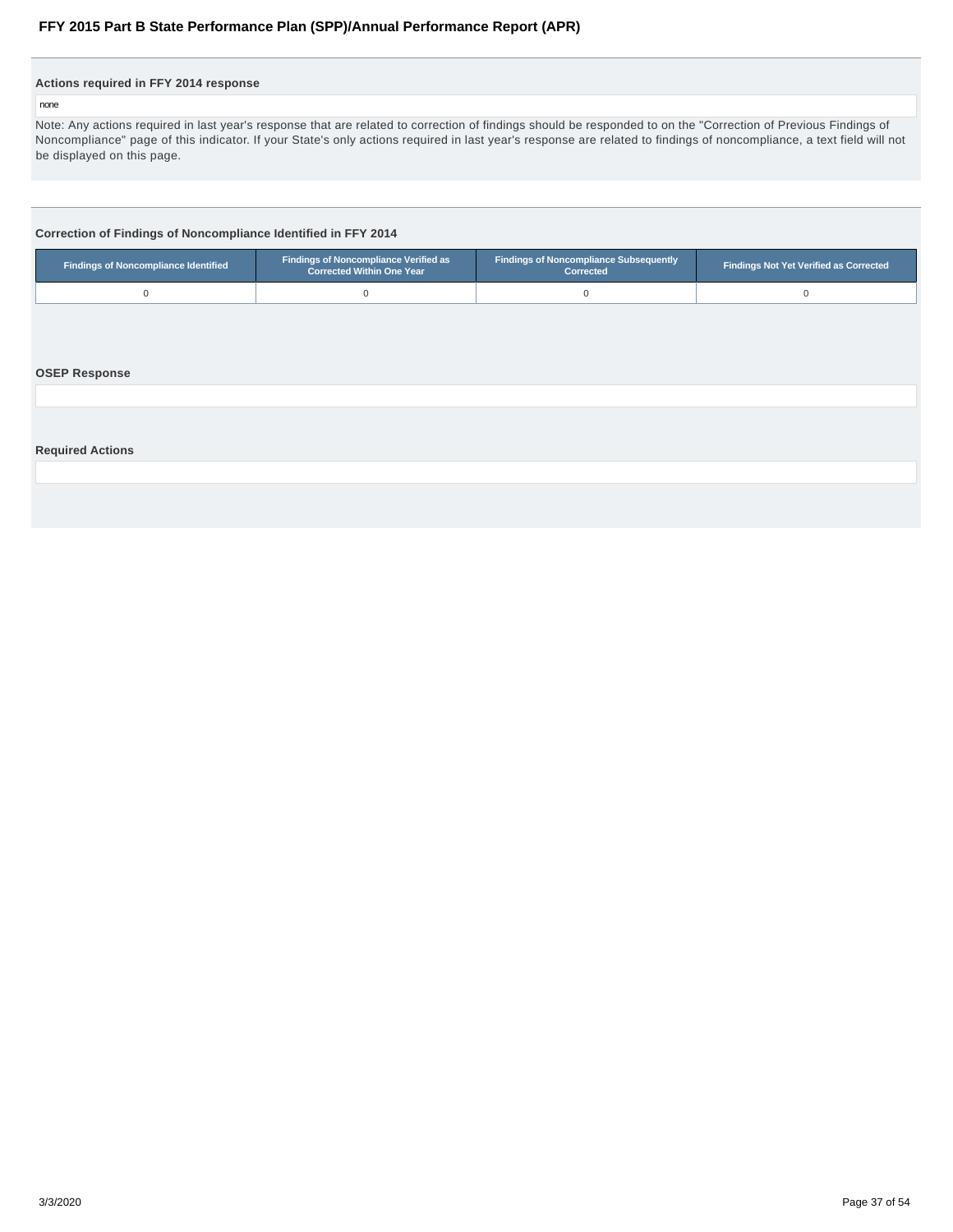# **Indicator 11: Child Find FFY 2015 Part B State Performance Plan (SPP)/Annual Performance Report (APR)**

Monitoring Priority: Effective General Supervision Part B / Child Find

**Compliance indicator: Percent of children who were evaluated within 60 days of receiving parental consent for initial evaluation or, if the State establishes a timeframe within which the evaluation must be conducted, within that timeframe.**

## **(20 U.S.C. 1416(a)(3)(B))**

## **Historical Data**

#### Baseline Data: 2005

| <b>FFY</b> | 2004 | 2005   | 2006   | 2007   | 2008   | 2009                     | 2010   | 2011   | 2012   | 2013   | 2014   |
|------------|------|--------|--------|--------|--------|--------------------------|--------|--------|--------|--------|--------|
| Target     |      |        | 100%   | 100%   | 100%   | 100%                     | 100%   | 100%   | 100%   | 100%   | 100%   |
| Data       |      | 80.00% | 37.10% | 97.10% | 98.90% | 99.30%                   | 99.20% | 98.20% | 98.10% | 98.77% | 99.34% |
|            |      |        |        |        |        | $\overline{\phantom{a}}$ |        |        |        |        |        |

Key: Gray – Data Prior to Baseline Yellow – Baseline

## **FFY 2015 - FFY 2018 Targets**

| <b>FFY</b>          | 2015 | 2016 | 2017 | 2018 |
|---------------------|------|------|------|------|
| <sup>1</sup> Target | 100% | 100% | 100% | 100% |
|                     |      |      |      |      |

**Explanation of Changes**

# **FFY 2015 SPP/APR Data**

| (a) Number of children for whom parental consent to<br>evaluate was received | (b) Number of children whose evaluations were<br>completed within 60 days (or State-established<br>timeline) | <b>FFY 2014</b><br>Data* | <b>FFY 2015</b><br>Target* | <b>FFY 2015</b><br>Data |
|------------------------------------------------------------------------------|--------------------------------------------------------------------------------------------------------------|--------------------------|----------------------------|-------------------------|
| 7.027                                                                        | 6.985                                                                                                        | 99.34%                   | 100%                       | 99.40%                  |
|                                                                              |                                                                                                              |                          |                            |                         |
| Number of children included in (a), but not included in (b) [a-b]            |                                                                                                              |                          |                            | 42                      |

**Account for children included in (a) but not included in (b). Indicate the range of days beyond the timeline when the evaluation was completed and any reasons for the delays.**

Forty-two (42) student evaluations from 15 LEAs went beyond the 60 day timeline. However, all of the students had their evaluations completed 1-142 days beyond the 60-day timeline. All of the individual cases on noncomplia identified in FFY 2015 have been corrected and the prong one criteria has been met. This was validated through the review of the forty-two (42) students' files in STARS (state database) and included review of the consent dates, evaluation dates, eligibility determination and IEP information for those students who qualified for special education and related services. Nine out of the 15 LEAs had initial findings with six LEAs having continue non-compliance.

**Indicate the evaluation timeline used**

 **The State used the 60 day timeframe within which the evaluation must be conducted.**

 **The State established a timeline within which the evaluation must be conducted.**

**What is the source of the data provided for this indicator?**

 **State monitoring**

 **State database that includes data for the entire reporting year**

**Describe the method used to collect these data, and if data are from the State's monitoring, describe the procedures used to collect these data.**

LEAs were required to submit data on initial evaluations for special education and related services, each reporting period, into STARS (state database). In FFY 2015 the reporting periods were the second Wednesdays in October, December and February and the end-of-year. In addition to the student's demographic data and information, LEAs were required to enter the date of parental consent and the date the evaluation was completed. STARS then automatically calculated the number of days between parental consent, and the initial evaluation. If the number of days was beyond 60, the individual file was "red flagged" and the LEA was required to enter a code indicating the reason for the delay in the completion of the evaluation. The only reasons for delay that were considered compliant with the IDEA were those included in 34 CFR § 300.301(d): the parent repeatedly fails or re to produce the child for the evaluation or the child enrolls in a school of another LEA after the timeframe for the initial evaluation has begun. Any other reason for a delay was considered noncompliance with 34 CFR § 300.  $(c)(1)(i)$ .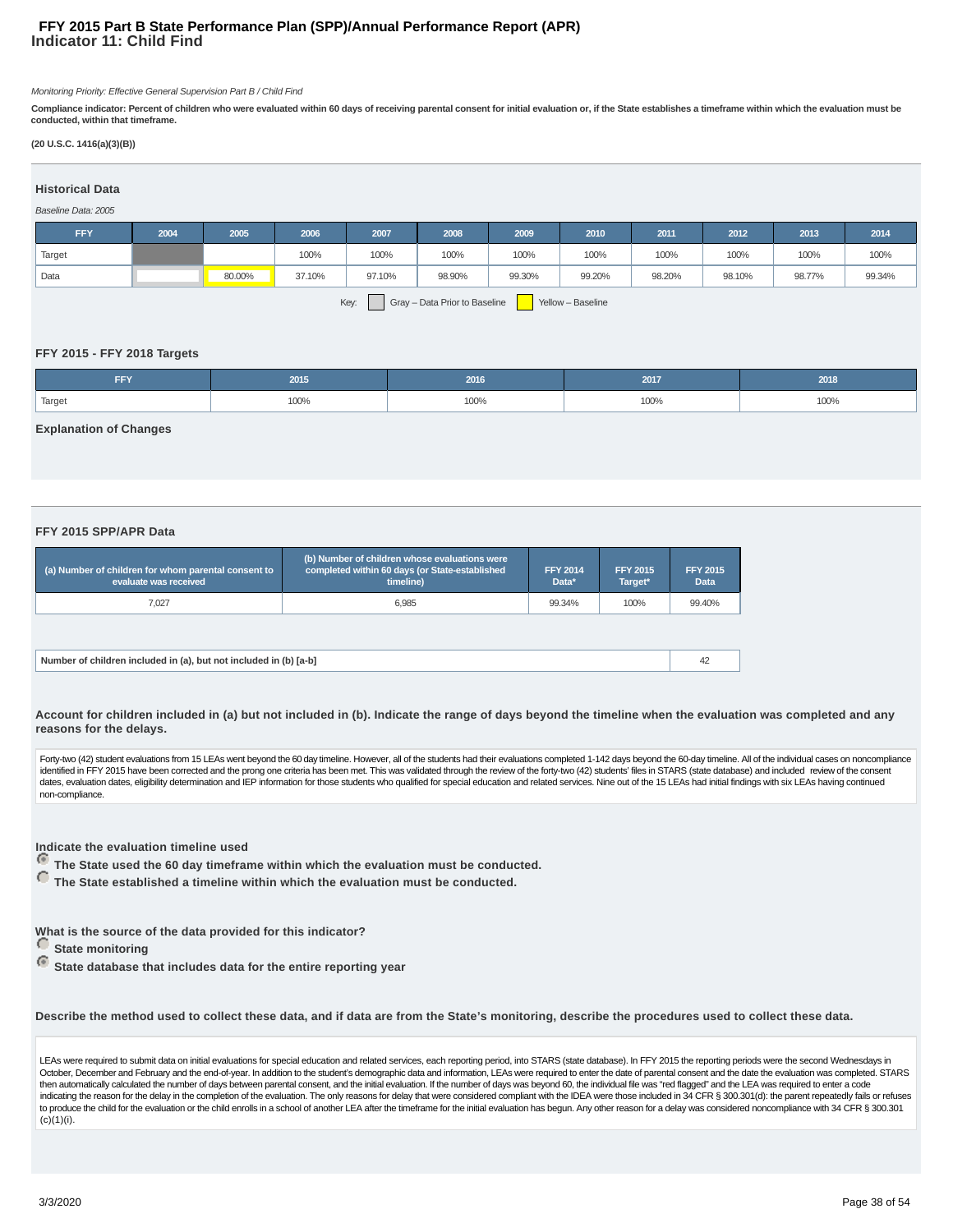#### **Actions required in FFY 2014 response**

# none

Note: Any actions required in last year's response that are related to correction of findings should be responded to on the "Correction of Previous Findings of Noncompliance" page of this indicator. If your State's only actions required in last year's response are related to findings of noncompliance, a text field will not be displayed on this page.

# **Correction of Findings of Noncompliance Identified in FFY 2014 Findings of Noncompliance Identified Findings of Noncompliance Verified as Corrected Within One Year Findings of Noncompliance Subsequently Corrected Findings Not Yet Verified as Corrected** 10 4 0 6 **FFY 2014 Findings of Noncompliance Verified as Corrected** Describe how the State verified that the source of noncompliance is correctly implementing the regulatory requirements On page 77 of last year's FFY 2014 APR, the state reported that ten LEAs missed the indicator in FFY 2014. Based on the State's review of updated data such as data from subsequent on-site monitoring or data collected through the State's data system, four out of the ten LEAs from FFY 2014 were found to be correctly implementing the following specific regulatory requirements: •34 CFR § 300.300 •34 CFR § 300.301 • 34 CFR § 300.304 • 34 CFR § 300.305 • 34 CFR § 300.307 • 34 CFR § 300.309 • 34 CFR § 300.310 Four of the 10 LEAs corrected the noncompliance as soon as possible and in no case later than one year after the State's identification.

Additional data points were reviewed to assist with the validation. These included following up with STARS to determine if the LEA's membership count report increased to account for the new students. The students' initial dates were also verified.

The STARS templates built by the State allowed the LEAs to monitor their progress throughout the year in addition to the continuous monitoring by SEB staff. LEAs were required to submit data on initial evaluations for spec education and related services each reporting period into STARS. In FFY 2014 and FFY 2015, the reporting periods were the second Wednesdays in October, December and February and the end-of-year. In addition to the student's demographic data and information, LEAs were required to enter the date of parental consent and the date the evaluation was completed. STARS then automatically calculated the number of days between parental consent and the initial evaluation. If the number of days was beyond 60, the individual file was "red flagged" and the LEA was required to enter a code indicating the reason for the delay in the completion of the evaluatio only reasons for delay that were considered compliant with the IDEA were those included in 34 CFR § 300.301(d): the parent repeatedly fails or refuses to produce the child for the evaluation or the child enrolls in a schoo another LEA after the timeframe for the initial evaluation has begun. Any other reason for delay was considered noncompliance with 34 CFR § 300.301 (c)(1)(i).

Describe how the State verified that each individual case of noncompliance was corrected

Forty-two student evaluations from 10 LEAs went beyond the 60 day timeline. However, all of the students had their evaluations completed 1-138 days beyond the 60-day timeline. All of the individual cases on noncompliance identified in FFY 2014 have been corrected and the prong one criteria has been met. This was validated through the review of the forty-two students' files in STARS (state database) and included review of the consent dates, evaluation dates, eligibility determination and IEP information for those students who qualified for special education and related services.

#### **FFY 2014 Findings Not Yet Verified as Corrected**

Actions taken if noncompliance not corrected

For the six non-compliant LEAs, in addition to the above described procedures, additional data points were reviewed to assist with the validation. These included following up with STARS to determine if the LEA's membership count report increased to account for the new students. The students' initial IEP dates were also verified. The STARS templates built by the State allowed the LEAs to monitor their progress throughout the year. In addition noncompliant LEAs were required to complete a Root Cause Analysis to assist with determining the cause of the continued noncompliance. The LEA was placed on corrective action plans. All six LEAs are being monitored by SEB staff.

#### **Explanation of Alternate Data**

In the FFY 2013 APR (page 50 of 72), one LEA from FFY 2012 did not correct the non-compliance in FFY 2013. In the FFY 2014 APR (page 81 of 111) a subsequent correction was reported. However, upon further review it was determined that the LEA had not met the Indicator and demonstrated continued non-compliance.

#### **FFY 2013 Findings of Noncompliance Verified as Corrected**

Describe how the State verified that the source of noncompliance is correctly implementing the regulatory requirements

The two noncompliant LEAs were required to complete a Root Cause Analysis to assist with determining the cause of the continued noncompliance. The LEAs are being monitored by SEB staff and is being provided with technical assistance and professional development for Indicator 11. In addition, the two remaining LEAs were placed on a corrective action plan with specific strategies to address areas found in the root cause analyses, is receiving on-site monitoring, and were placed on a corrective action plan. The continued and longstanding noncompliance was considered in the LEA's annual determination.

A subsequent review of data was conducted from the 40th day reporting period (October 2015) to the 80th (December 2015) day reporting. The State reviewed 100% of the LEA's files to determine the percentage of children who were evaluated within 60 days of receiving parental consent for an initial evaluation. Based upon that review, it was determined that 100.00% of the students received a timely evaluation. Therefore, the LEAs subsequent corrected consistent with the 09-02 memo.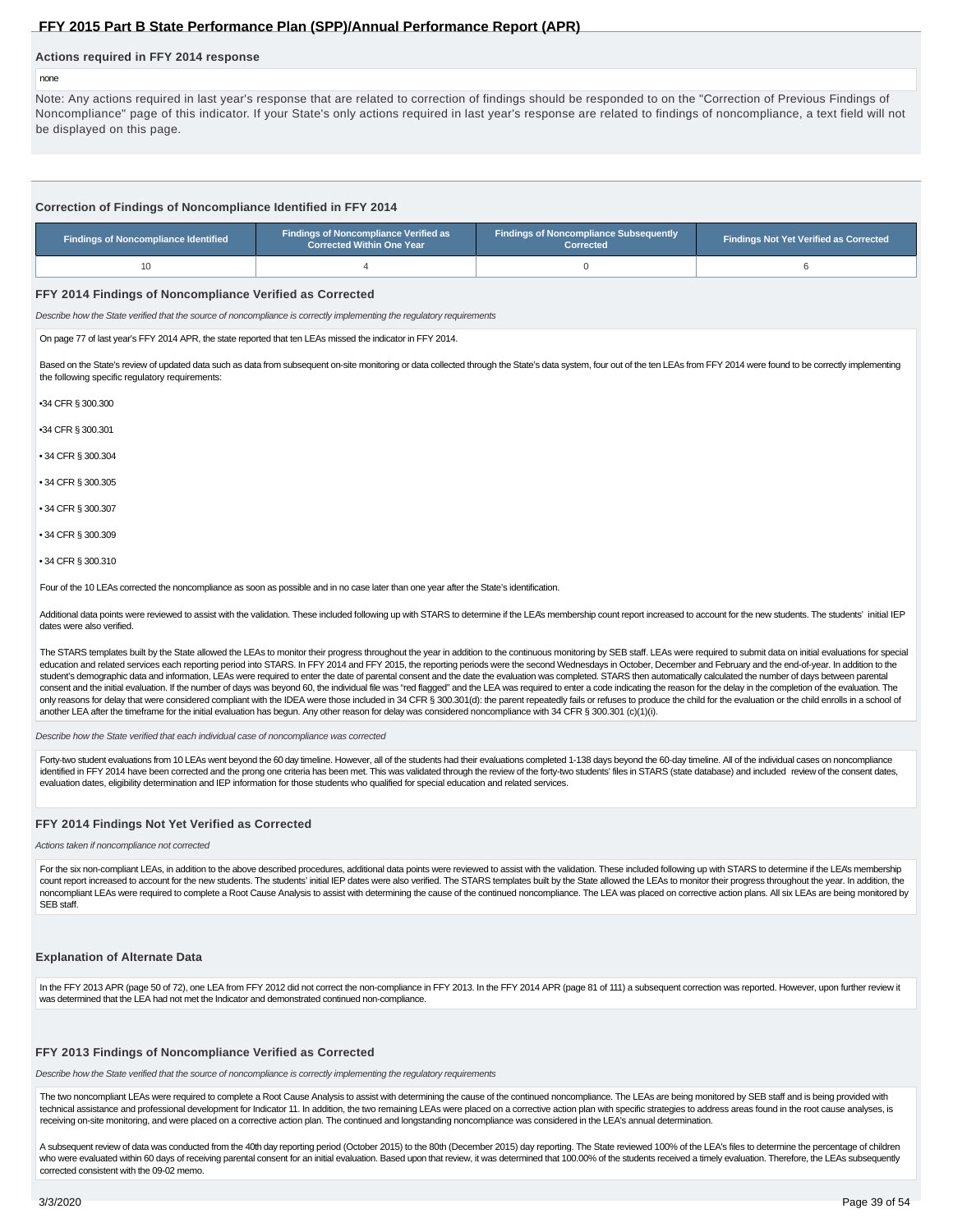<span id="page-39-0"></span>Describe how the State verified that each individual case of noncompliance was corrected

The State completed a subsequent review of data, or 100% of the files, in STARS of those students who parents consented for an initial evaluation for special education and related services and included review of the consen dates, evaluation dates, eligibility determination and IEP information for those students who qualified for special education and related services. All of the individual cases on noncompliance have been corrected and the p one criteria has been met. Through that review, it was determined that the LEAs corrected the noncompliance and met the target with 100%.

A subsequent review of data was conducted from the 40th day reporting period (October 2015) to the 80th (December 2015) day reporting. The State reviewed 100% of the LEA's files to determine the percentage of children who were evaluated within 60 days of receiving parental consent for an initial evaluation. Based upon that review, it was determined that 100.00% of the students received a timely evaluation. Therefore, this LEA subsequent corrected consistent with the 09-02 memo.

#### **FFY 2013 Findings Not Yet Verified as Corrected**

Actions taken if noncompliance not corrected

The two noncompliant LEAs were required to complete a Root Cause Analysis to assist with determining the cause of the continued noncompliance. The LEAs are being monitored by SEB staff and is being provided with technical assistance and professional development for Indicator 11. In addition, the two remaining LEAs were placed on a corrective action plan with specific strategies to address areas found in the root cause analyses, is receiving on-site monitoring, and was assigned a Special Education Technical Assistance Team through TAESE. The continued and longstanding noncompliance was considered in the LEA's annual determination.

A subsequent review of data was conducted from the 80 day (December 2015) reporting period. 100% of the LEAs files were reviewed to determine the percentage of children who were evaluated within 60 days of receiving parental consent for an initial evaluation. Based upon that review, it was determined that 98.79% of the students received a timely evaluation. Another review of subsequent data will be conducted during the State's next co and reporting period to determine if the LEAs are meeting the specific regulatory requirements.

The LEAs were placed on corrective action plan and is being monitored by SEB staff.

#### **OSEP Response**

Because the State reported less than 100% compliance for FFY 2015, the State must report on the status of correction of noncompliance identified in FFY 2015 for this indicator. In addition, the State must demonstrate, in t FFY 2016 SPP/APR, that the remaining six findings identified in FFY 2014 and the two findings identified in FFY 2013 were corrected. When reporting on the correction of noncompliance, the State must report, in the FFY 2016 SPP/APR, that it has verified that each LEA with noncompliance identified in FFY 2013, FFY 2014, and FFY 2015 for this indicator: (1) is correctly implementing the specific regulatory requirements (i.e., achieved 100% compliance) based on a review of updated data such as data subsequently collected through on-site monitoring or a State data system; and (2) has corrected each individual case of noncompliance, unless the child is no longer within the jurisdiction of the LEA, consistent with OSEP Memo 09-02. In the FFY 2016 SPP/APR, the State must describe the specific actions that were taken to verify the correction. If the State did not identify any findings of noncompliance in FFY 2015, although its FFY 2015 data reflect less than 100% compliance, provide an explanation of why the State did not identify any findings of noncompliance in FFY 2015.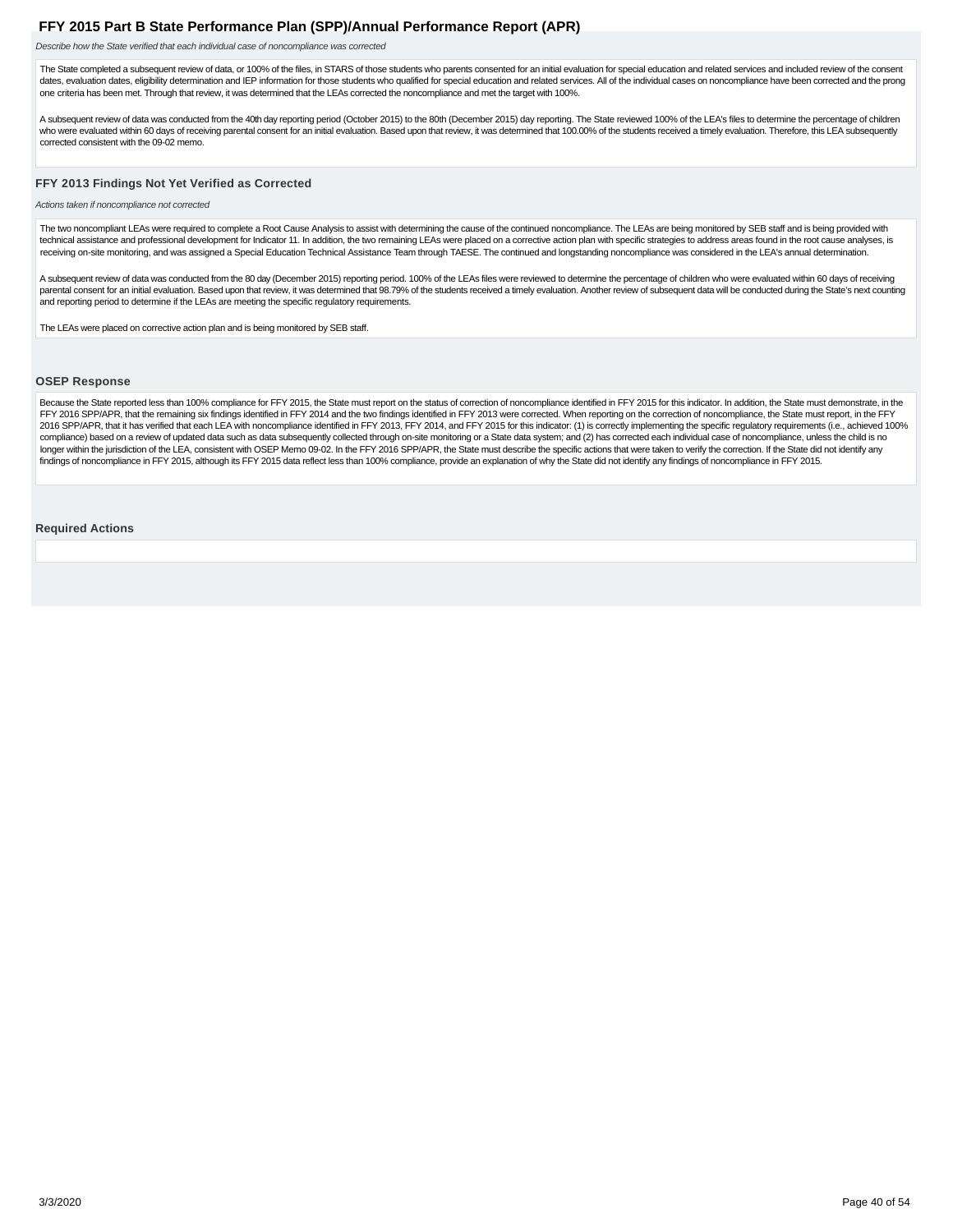# **Indicator 12: Early Childhood Transition FFY 2015 Part B State Performance Plan (SPP)/Annual Performance Report (APR)**

Monitoring Priority: Effective General Supervision Part B / Effective Transition

**Compliance indicator: Percent of children referred by Part C prior to age 3, who are found eligible for Part B, and who have an IEP developed and implemented by their third birthdays.**

#### **(20 U.S.C. 1416(a)(3)(B))**

| <b>Historical Data</b> |                                                            |        |        |        |        |        |        |        |        |        |        |
|------------------------|------------------------------------------------------------|--------|--------|--------|--------|--------|--------|--------|--------|--------|--------|
| Baseline Data: 2005    |                                                            |        |        |        |        |        |        |        |        |        |        |
| <b>FFY</b>             | 2004                                                       | 2005   | 2006   | 2007   | 2008   | 2009   | 2010   | 2011   | 2012   | 2013   | 2014   |
| Target                 |                                                            |        | 100%   | 100%   | 100%   | 100%   | 100%   | 100%   | 100%   | 100%   | 100%   |
| Data                   |                                                            | 94.40% | 97.20% | 95.20% | 99.10% | 99.30% | 97.70% | 98.50% | 83.20% | 94.29% | 97.90% |
|                        | Gray - Data Prior to Baseline<br>Key:<br>Yellow - Baseline |        |        |        |        |        |        |        |        |        |        |

# **FFY 2015 - FFY 2018 Targets**

| FFY    | 2015 | 2016 | 2017 | 2018 |
|--------|------|------|------|------|
| Target | 100% | 100% | 100% | 100% |
|        |      |      |      |      |

# **Explanation of Changes**

# **FFY 2015 SPP/APR Data**

| a. Number of children who have been served in Part C and referred to Part B for Part B eligibility determination.                                             |    |  |  |  |
|---------------------------------------------------------------------------------------------------------------------------------------------------------------|----|--|--|--|
| b. Number of those referred determined to be NOT eligible and whose eligibility was determined prior to third birthday.                                       | 55 |  |  |  |
| c. Number of those found eligible who have an IEP developed and implemented by their third birthdays.                                                         |    |  |  |  |
| d. Number for whom parent refusals to provide consent caused delays in evaluation or initial services or to whom exceptions under 34 CFR §300.301(d) applied. |    |  |  |  |
| e. Number of children who were referred to Part C less than 90 days before their third birthdays.                                                             |    |  |  |  |

|                                                                                                                                                                                          | Numerator (c) | <b>Denominator</b><br>$(a-b-d-e)$ | <b>FFY 2014</b><br>Data* | <b>FFY 2015</b><br>Target* | <b>FFY 2015</b><br><b>Data</b> |
|------------------------------------------------------------------------------------------------------------------------------------------------------------------------------------------|---------------|-----------------------------------|--------------------------|----------------------------|--------------------------------|
| Percent of children referred by Part C prior to age 3 who are found eligible for<br>Part B, and who have an IEP developed and implemented by their third<br>birthdays. [c/(a-b-d-e)]x100 | 770           | 796                               | 97.90%                   | 100%                       | 96.73%                         |
|                                                                                                                                                                                          |               |                                   |                          |                            |                                |

**Number of children who have been served in Part C and referred to Part B for eligibility determination that are not included in b, c, d, e** 26 **Explanation of Slippage**

The State did not meet the target for Indicator 12. The State experienced slippage of 1.17% from FFY 14 to FFY 15. A total of six LEAs missed the indicator and four LEAS had initial findings. This showed improvement from FFY 14 (9 initial findings). One LEA (initial finding) implemented procedural changes at the district level that resulted in a breakdown in the reporting process to the State. Although the State requested supporting documentation, the State was unable to verify that 18 students had eligibility determined, an IEP developed and implemented by their third birthday. This has negatively impacted this indicator, resulting in slippage.

**Account for children included in (a), but not included in b, c, d, or e. Indicate the range of days beyond the third birthday when eligibility was determined and the IEP developed, and the reasons for the delays.**

Twenty-six students did not have their eligibility determined, IEP developed and implemented by their third birthday. The range of days beyond the students' third birthday were 1-235. This was due to the LEA missing timeli

**What is the source of the data provided for this indicator?**

 **State monitoring**

 **State database that includes data for the entire reporting year**

**Describe the method used to collect these data, and if data are from the State's monitoring, describe the procedures used to collect these data.**

Every preschool student served in Part C and referred for Part B eligibility determinations were submitted into the STARS data warehouse by LEA. Each LEA is monitored on this indicator every year. Students who did not qualify were entered into the Student Template of STARS, and students who did qualify were entered into the Special Education Template of STARS. As part of additional data validation, other important information about the students were required to be entered into the Special Education Template. This included the date of the transition conference, date of parental consent, evaluation completion date, date of eligibility determination and the the initial IEP. Indicator 11 and 12 were correlated to determine the accuracy of the data. All fields must be completed. If data were missing, the LEA was required to correct the data within the specified period of time. was required to enter compliance or noncompliance codes pertaining to the eligibility determination and IEP development if it went beyond the student's third birthday. The STARS template automatically calculated the number 3/3/2020 Page 41 of 54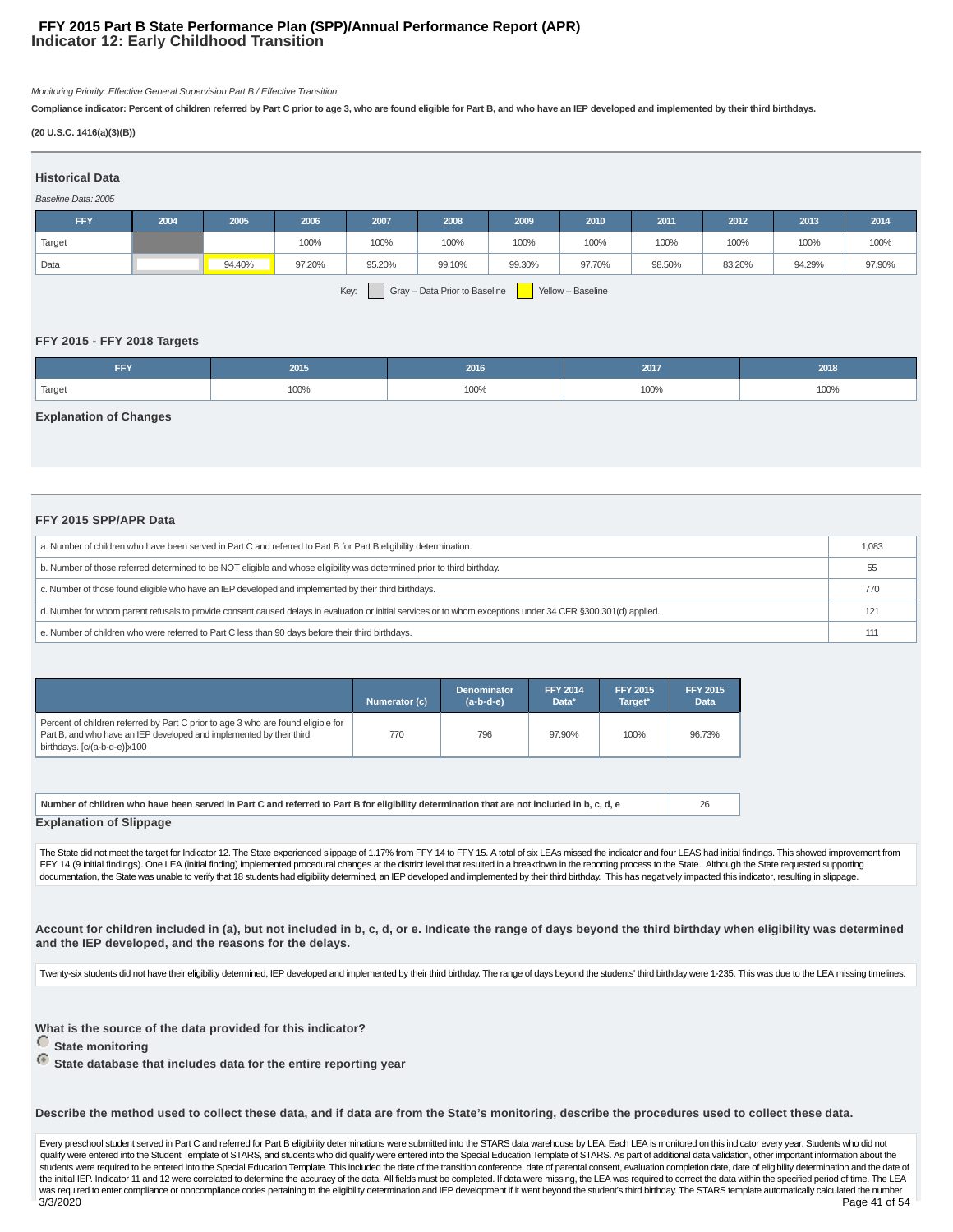# <span id="page-41-0"></span>**Provide additional information about this indicator (optional)**

The State did not meet the target. The FFY 2015 percentage was 96.73% resulting in a decrease of 1.17% from FFY 2014 to FFY 2015. Four LEAs missed the target for the first time (initial findings).

#### **Actions required in FFY 2014 response**

#### none

Note: Any actions required in last year's response that are related to correction of findings should be responded to on the "Correction of Previous Findings of Noncompliance" page of this indicator. If your State's only actions required in last year's response are related to findings of noncompliance, a text field will not be displayed on this page.

#### **Correction of Findings of Noncompliance Identified in FFY 2014**

| <b>Findings of Noncompliance Identified</b> | <b>Findings of Noncompliance Verified as</b><br>Corrected Within One Year | <b>Findings of Noncompliance Subsequently</b><br>Corrected | Findings Not Yet Verified as Corrected |  |  |
|---------------------------------------------|---------------------------------------------------------------------------|------------------------------------------------------------|----------------------------------------|--|--|
|                                             |                                                                           |                                                            |                                        |  |  |

#### **FFY 2014 Findings of Noncompliance Verified as Corrected**

Describe how the State verified that the source of noncompliance is correctly implementing the regulatory requirements

In FFY 2014, 9 LEAs missed the indicator for the first time. Seven LEAs with initial findings in FFY 2014 met the target of 100% for FFY 2015. In order to determine if the LEA's corrected previous findings a review of data occurred in FFY 2015 of every preschool student served in Part C and referred for Part B eligibility determinations that were submitted into the STARS data warehouse by LEA. Each LEA is monitored on this indicator every year. Students who did not qualify were entered into the Student Template of STARS, and students who did qualify were entered into the Special Education Template of STARS. As part of additional data validation other important information about the students were required to be entered into the Special Education Template. This included the date of the transition conference, date of parental consent, evaluation completion date, date of eligibility determination and the date of the initial IEP. Indicator 11 and 12 were correlated to determine the accuracy of the data. All fields must be completed. If data were missing, the LEA was required to correct the the specified period of time. The LEA was required to enter compliance or noncompliance codes pertaining to the eligibility determination and IEP development if it went beyond the student's third birthday. The STARS templa automatically calculated the number of days beyond the student's birthday, using the student's birth date.

Describe how the State verified that each individual case of noncompliance was corrected

The State conducted Prong I and Prong II reviews with subsequent data. In other words, the State verified that the LEAs are: 1) correctly implementing the specific regulatory requirements for 34 CFR §300.124(b) (i.e., achieved 100% compliance) based on a review of updated data subsequently collected through the State data system (STARS); and, 2) have corrected each individual case of noncompliance consistent with OSEP 09-02 memo, unless the child is no longer within the jurisdiction of the LEA. This was validated through IEP implmentation date data in STARS.

#### **FFY 2014 Findings Not Yet Verified as Corrected**

Actions taken if noncompliance not corrected

The two LEAs with continued noncompliance had a subsequent review of data in November 2016. Through that on-site monitoring review, it was determined that the LEAs continue to be out of compliance. The LEAs that missed Indicator 12 in FFY 2014 and FFY 2015 completed a root cause analysis to determine the cause of the continuing noncompliance. The length of time the problem existed along with LEA's response to the issue was considered in the LEA's annual determination.

In addition to the above, the two LEAs received on-site monitoring and were assigned a Special Education Technical Assistance Team through TAESE.

The two LEAs that demonstrated continuing non-compliance will be placed on a corrective action plan. Training for C to B transition procedures has been provided to every LEA in the State. Targeted technical assistance will be provided to the 2 LEAs with continuing non-compliance. The non-compliant cases will be reviewed to ensure that IEPs have been implemented subsequently and compensatory services provided, if applicable.

#### **OSEP Response**

Because the State reported less than 100% compliance for FFY 2015, the State must report on the status of correction of noncompliance identified in FFY 2015 for this indicator. In addition, the State must demonstrate, in t FFY 2016 SPP/APR, that the remaining two findings identified in FFY 2014 were corrected. When reporting on the correction of noncompliance, the State must report, in the FFY 2016 SPP/APR, that it has verified that each LEA with noncompliance identified in FFY 2014 and FFY 2015 for this indicator: (1) is correctly implementing the specific regulatory requirements (i.e., achieved 100% compliance) based on a review of updated data such as data subsequently collected through on-site monitoring or a State data system; and (2) has corrected each individual case of noncompliance, unless the child is no longer within the jurisdiction of the LEA, consistent with OSEP Memo 09-02. In the FFY 2016 SPP/APR, the State must describe the specific actions that were taken to verify the correction.

If the State did not identify any findings of noncompliance in FFY 2015, although its FFY 2015 data reflect less than 100% compliance, provide an explanation of why the State did not identify any findings of noncompliance FFY 2015.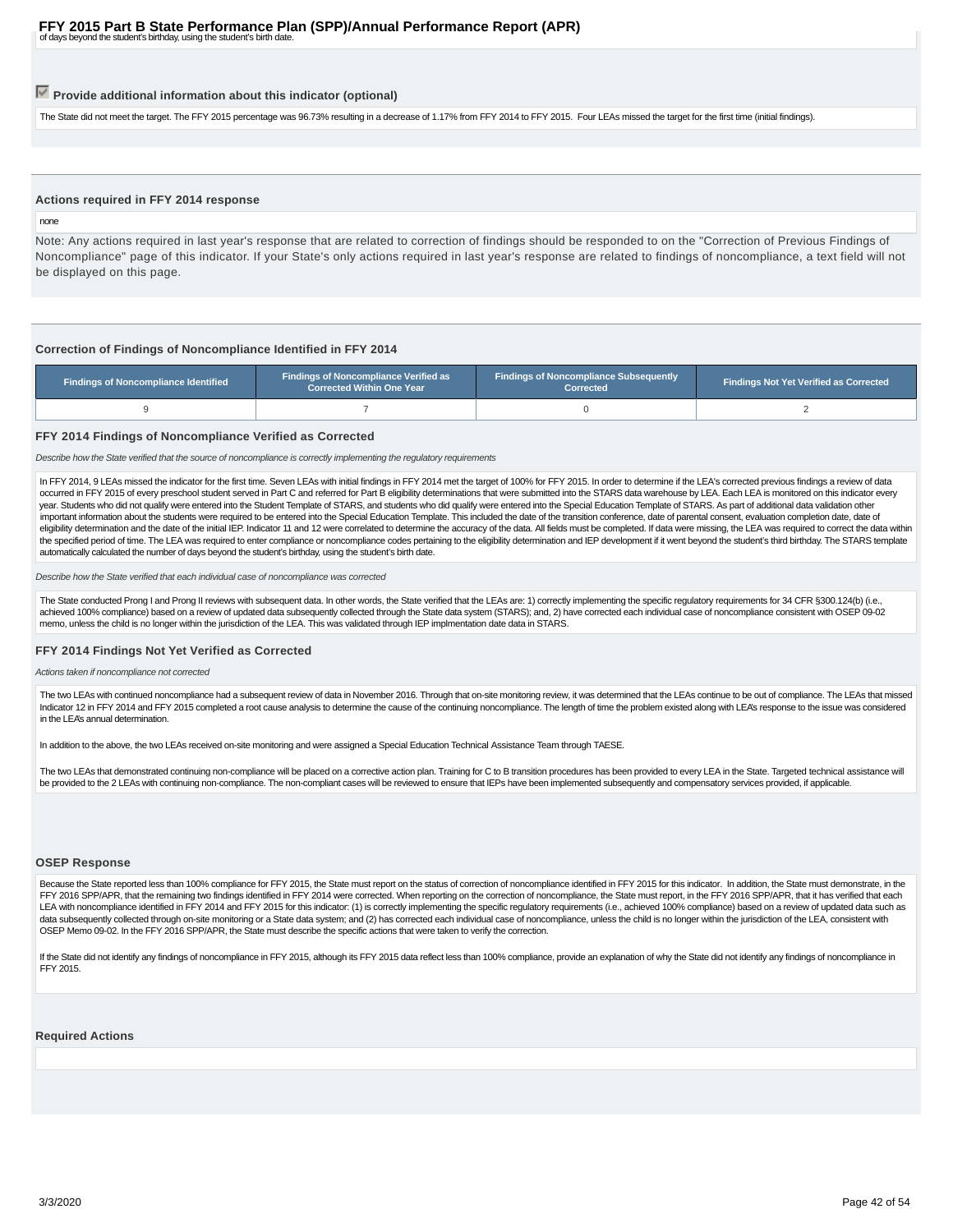# **Indicator 13: Secondary Transition FFY 2015 Part B State Performance Plan (SPP)/Annual Performance Report (APR)**

#### Monitoring Priority: Effective General Supervision Part B / Effective Transition

Compliance indicator: Percent of youth with IEPs aged 16 and above with an IEP that includes appropriate measurable postsecondary goals that are annually updated and based upon an age appropriate<br>transition assessment, tra **participating agency was invited to the IEP Team meeting with the prior consent of the parent or student who has reached the age of majority.**

#### **(20 U.S.C. 1416(a)(3)(B))**

# **Historical Data**

# Baseline Data: 2009

| <b>FFY</b>                                                 | 2004 | 2005 | 2006 | 2007 | 2008 | 2009   | 2010   | 2011   | 2012   | 2013   | 2014   |
|------------------------------------------------------------|------|------|------|------|------|--------|--------|--------|--------|--------|--------|
| Target                                                     |      |      | 100% | 100% | 100% | 100%   | 100%   | 100%   | 100%   | 100%   | 100%   |
| Data                                                       |      |      |      |      |      | 98.45% | 95.48% | 96.86% | 91.56% | 94.04% | 96.36% |
| Key:<br>Gray - Data Prior to Baseline<br>Yellow - Baseline |      |      |      |      |      |        |        |        |        |        |        |

# **FFY 2015 - FFY 2018 Targets**

| -- 1   | 2015 | 2016 | 2017 | 2018 |
|--------|------|------|------|------|
| Target | 100% | 100% | 100% | 100% |

# **Explanation of Changes**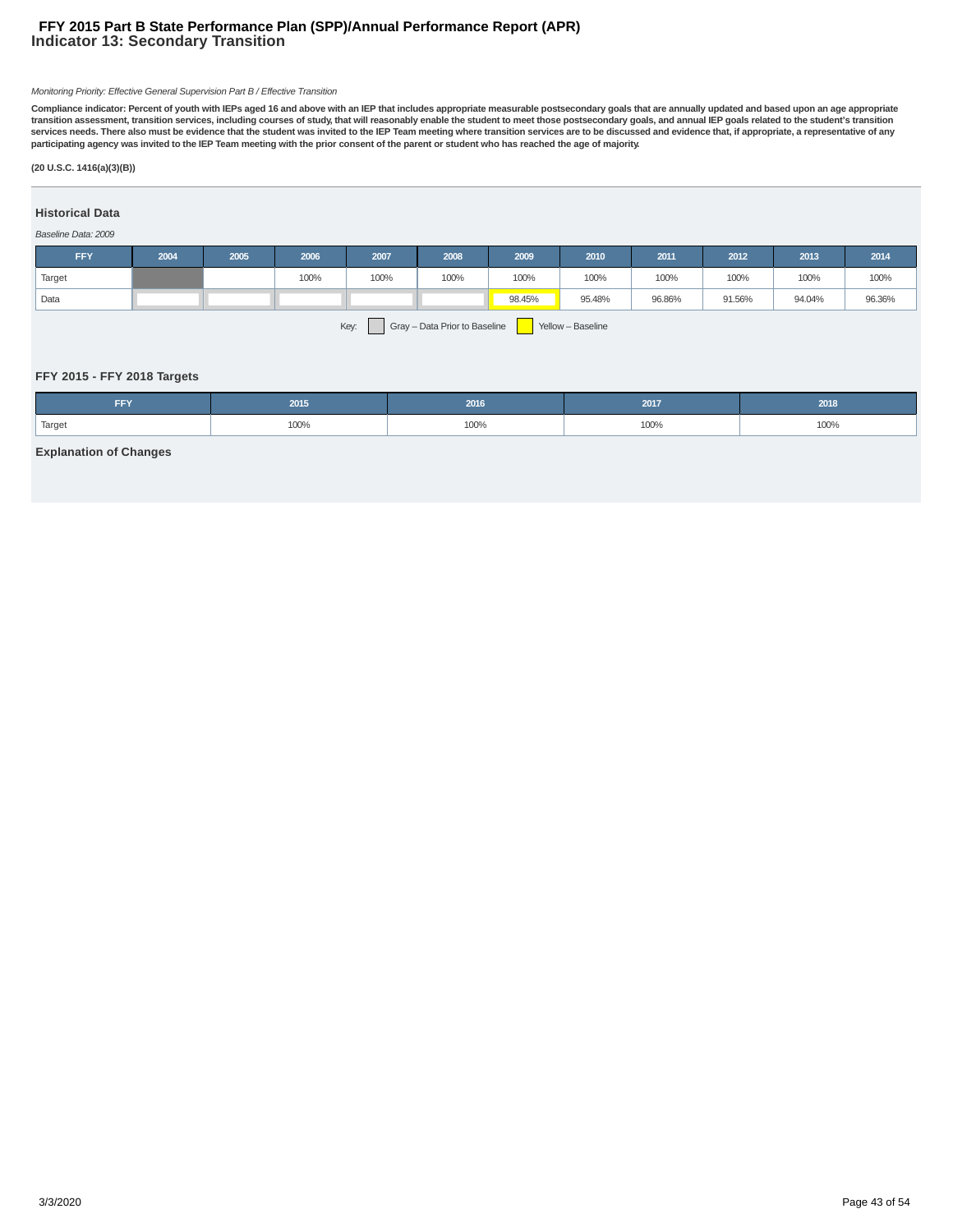# **FFY 2015 SPP/APR Data**

| Number of youth aged 16 and above with IEPs that<br>contain each of the required components for<br>secondary transition | Number of youth with IEPs aged 16 and above | <b>FFY 2014</b><br>Data* | <b>FFY 2015</b><br>Target* | <b>FFY 2015</b><br><b>Data</b> |
|-------------------------------------------------------------------------------------------------------------------------|---------------------------------------------|--------------------------|----------------------------|--------------------------------|
| 1.070                                                                                                                   | 1.225                                       | 96.36%                   | 100%                       | 87.35%                         |

**Explanation of Slippage**

In the FFY 2014 APR, data was provided for the number of youth aged 16 and above with IEPs that contain each of the required components for secondary transition. In FFY 2014, based on a random sample of IEPs of youth of aged 16 and above, 96.36% of the sampled IEPs contained all of the required transition elements that are a part of the checklist prepared by the National Technical Assistance Center on Transition (NTACT). In FFY 2015, based on a random sample of IEPs of youth of aged 16 and above, 87.35% of the sampled IEPs contained all of the required transition elements that are a part of the checklist prepared by the National Technical Assistance Center on Transition (NTACT). Comparing these two rates, the State experienced slippage of 9.01% and did not meet the compliance target of 100%.

In FFY 2014, Indicator 13 data was reported after Prong I correction, wheras in FFY 2015, Indicator 13 data is being reported after the annual review only. Additionally, the State tightened the confidence level and confide intervals for the sample, pertaining to the larger districts, thus allowing for a more representative sample for the State on this Indicator. As a result, the sample size is 25% larger than that for FFY 2014. The tightenin confidence level and confidence intervals for the sample impacted the sample size, resulting in slippage for FFY 2015

The State is providing targeted technical support for all LEAs not at 100%.

# **What is the source of the data provided for this indicator?**

**State monitoring** 

 **State database that includes data for the entire reporting year**

**Describe the method used to collect these data, and if data are from the State's monitoring, describe the procedures used to collect these data.**

The State experienced slippage with this indicator from FFY 2014 to FFY 2015. The indicator percentage decreased 9.01% from 92.72% in FFY 2014 to 87.35% in FFY 2015. A total of 1225 LEAs submitted IEP data for youth aged 16 or above into STARS. A random sample of students from the 124 LEAs was selected via the STARS database. A total of 1225 IEPs were reviewed and 155 IEPs were considered noncompliant. All 155 IEPs have been reviewed and considered corrected and the individual cases of noncompliance have been corrected. A total of 10 LEAs were considered noncompliant with Indicator 13 in FFY 2015, which demonstrated an improvement from 22 LEAS in FFY 2014.

Seven (7) LEAs missed the indicator for the first time in FFY 2015.

One (1) LEA had continued noncompliance identified in FFY 2014.

Two (2) LEAs had continued noncompliance identified in FFY 2013.

**Provide additional information about this indicator (optional)**

The State worked extensively with all non-compliant LEAs from FFY 2014 per the 09-02 memo as well as procedures explained in the ISEAS manual.

#### **Actions required in FFY 2014 response**

#### none

Note: Any actions required in last year's response that are related to correction of findings should be responded to on the "Correction of Previous Findings of Noncompliance" page of this indicator. If your State's only actions required in last year's response are related to findings of noncompliance, a text field will not be displayed on this page.

# **Correction of Findings of Noncompliance Identified in FFY 2014**

| <b>Findings of Noncompliance Identified</b> | <b>Findings of Noncompliance Verified as</b><br>Corrected Within One Year | <b>Findings of Noncompliance Subsequently</b><br>Corrected | Findings Not Yet Verified as Corrected |
|---------------------------------------------|---------------------------------------------------------------------------|------------------------------------------------------------|----------------------------------------|
|                                             |                                                                           | null                                                       |                                        |

# **FFY 2014 Findings of Noncompliance Verified as Corrected**

Describe how the State verified that the source of noncompliance is correctly implementing the regulatory requirements

On page 80 of last year's FFY 2014 APR, the state reported that the number of youth aged 16 and above with IEPS that contain each of the required components for secondary transition was 954 and the number of youth with IEPs aged 16 and above was 990, resulting in 96.36%. There was an error in the data. The corrected data is the state reported that the number of youth aged 16 and above with IEPS that contain each of the required components for secondary transition was 954 and the number of youth with IEPs aged 16 and above was 990, resulting in 96.36%.

In order to ensure that full correction was made and that the LEAs were correctly implementing the specific regulatory requirements, an updated reasonable sample of IEPs were reviewed using the NTACT checklist. The reasonable samples of students aged 16 or above were selected from STARS. The SEB staff requested the IEPs from the LEAs for review. Based upon those subsequent reviews, it was determined that 15 out of the 16 LEAs that missed the indicator for the first time in FFY 2014 were in compliance with 34 CFR §§ 300.320(b) and 300.321(b) in FFY 2014. In other words, the State verified that the LEAs are correctly implementing the specific regulatory requirements for 34 CFR §§ 300.320(b) and 300.321(b) (i.e., achieved 100% compliance) based on a review of updated data subsequently collected through the State data system (STARS) and have corrected each individual case of noncompliance, unless the child is no longer within the jurisdiction of the LEA.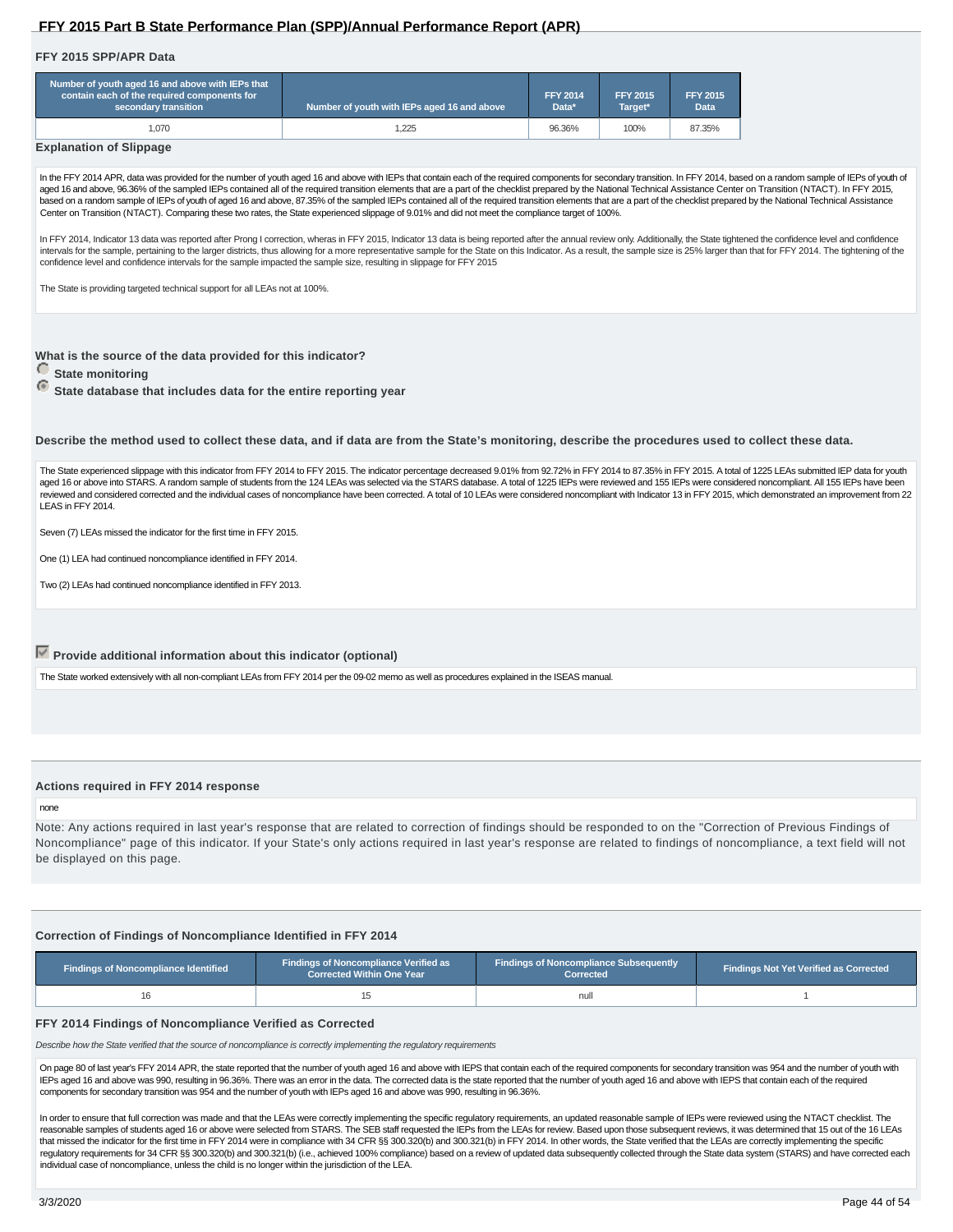<span id="page-44-0"></span>Describe how the State verified that each individual case of noncompliance was corrected

In FFY 2014, a total of 124 LEAs submitted IEP data for youth aged 16 or above into STARS. The STARS data included all of the required transition elements that are a part of the checklist prepared by the National Technical Assistance Center (NTACT). A random sample of students from the 124 LEAs was selected. A total of 990 IEPs were reviewed and 36 IEPs were considered noncompliant. All 36 IEPs have been reviewed and considered corrected and the individual cases of noncompliance have been corrected. Sixteen LEAs missed the indicator for the first time in FFY 2014. In FFY 2015, 15 of the 16 non-compliant LEAs met the target of 100% for Indicator 13.

#### **FFY 2014 Findings Not Yet Verified as Corrected**

Actions taken if noncompliance not corrected

One of the 16 non-complaint LEAs for FFY 2014 had continuing noncompliance in FFY 2015. Based upon the findings obtained through the process described above, the State took specific actions against the one LEA identified as noncompliant with Indicator 13 in FFY 2014. The LEA had to complete updated root cause analyses to determine the causes of the continued noncompliance. The LEA was placed on a corrective action plan with specific strategies to address areas found in the root cause analyses. The length of time the problem existed along with the LEA's response to the issue was considered in the LEA's annual determination. The LEA will continue to be monitored by SEB staff to provide them with technical assistance and professional development.

#### **Explanation of Alternate Data**

On page 90 of the FFY 2014 APR, it states that in FFY 2013, a total of 124 LEAs submitted IEP data for youth aged 16 or above into STARS. The STARS data included all of the required transition elements that are a part of the checklist prepared by the National Technical Assistance Center (NTACT). A random sample of students from the 124 LEAs was selected. A total of 939 IEPs were reviewed FFY 2013 Part B State Performance Plan (SPP)/Annual Performance Report (APR) and 56 IEPs were considered non compliant. All 56 IEPs were reviewed and considered corrected. Seventeen LEAs missed the indicator for the first time in FFY 2013. In FFY 2014, 13 of the 17 non-compliant LEAs met the target of 100% for Indicator 13.

Four LEAs had continued non-compliance.

#### **FFY 2013 Findings of Noncompliance Verified as Corrected**

Describe how the State verified that the source of noncompliance is correctly implementing the regulatory requirements

Two of the four LEAs that had continuing noncompliance from FFY 2013 met the target at 100%. This was determined through the review of the corrected and updated IEPs. In order to ensure that full correction was made and that the LEAs were correctly implementing the specific regulatory requirements, an updated reasonable sample of IEPs were reviewed using the NTACT checklist. The reasonable sample of students aged 16 or above was selected from the STARS. The SEB staff member requested the IEPs from the LEAs for review. Based upon those subsequent reviews, it was determined that the LEAs were in compliance with 34 CFR §§ 300.320(b) and 300.321(b) and meeting the specific requlatory requirements. In other words, the State verified that the LEAs were correctly implementing the specific requlatory requirements for 34 CFR §§ 300.320(b) and 300.321(b) (i.e., achieved 100% compliance) based on a review of updated data subsequently collected through the State data system (STARS) and have corrected each individual case of noncompliance unless the child is no longer within the jurisdiction of the LEA.

Two (2) LEAs were determined to have continuing noncompliance from FFY 2013. This was determined through the review of the corrected and updated IEPs. In order to ensure that full correction was made and that each LEA was correctly implementing the specific regulatory requirements, an updated reasonable sample of IEPs were reviewed using the NTACT checklist. The reasonable sample of students aged 16 or above was selected from the<br>STARS. not meeting the specific regulatory requirements.

Describe how the State verified that each individual case of noncompliance was corrected

All of the individual cases of noncompliance were corrected. This was determined through the review of the corrected and updated IEPs as described above.

#### **FFY 2013 Findings Not Yet Verified as Corrected**

#### Actions taken if noncompliance not corrected

Two (2) LEAs were identified as continuing non-compliant from FFY 2013. The State took specific actions against the two LEAs identified as noncompliant with Indicator 13 in FFY 2014 and repeated the noncompliance in FFY 2015. The LEAs had to complete updated root cause analyses to determine the causes of the continued noncompliance. The LEAs were placed on a corrective action plan with specific strategies to address areas found in the root cause analyses. The LEAs has also been provided with technical assistance through TAESE. The length of time the problem existed along with the LEA's response to the issue was considered in the LEA's annual determination. The LEA was monitored by SEB staff to provide them with technical assistance and professional development.

#### **OSEP Response**

Because the State reported less than 100% compliance for FFY 2015, the State must report on the status of correction of noncompliance identified in FFY 2015 for this indicator. In addtion, the State must demonstrate, in th FFY 2016 SPP/APR, that the remaining one finding identified in FFY 2014 and the remaining two findings identified in FFY 2013 were corrected. When reporting on the correction of noncompliance, the State must report, in the FFY 2016 SPP/APR, that it has verified that each LEA with noncompliance identified in FFY 2013, FFY 2014, and FFY 2015 for this indicator: (1) is correctly implementing the specific regulatory requirements (i.e., achieved 100% compliance) based on a review of updated data such as data subsequently collected through on-site monitoring or a State data system; and (2) has corrected each individual case of noncompliance, unless the child is no longer within the jurisdiction of the LEA, consistent with OSEP Memo 09-02. In the FFY 2016 SPP/APR, the State must describe the specific actions that were taken to verify the correction. If the State did not i any findings of noncompliance in FFY 2015, although its FFY 2015 data reflect less than 100% compliance, provide an explanation of why the State did not identify any findings of noncompliance in FFY 2015.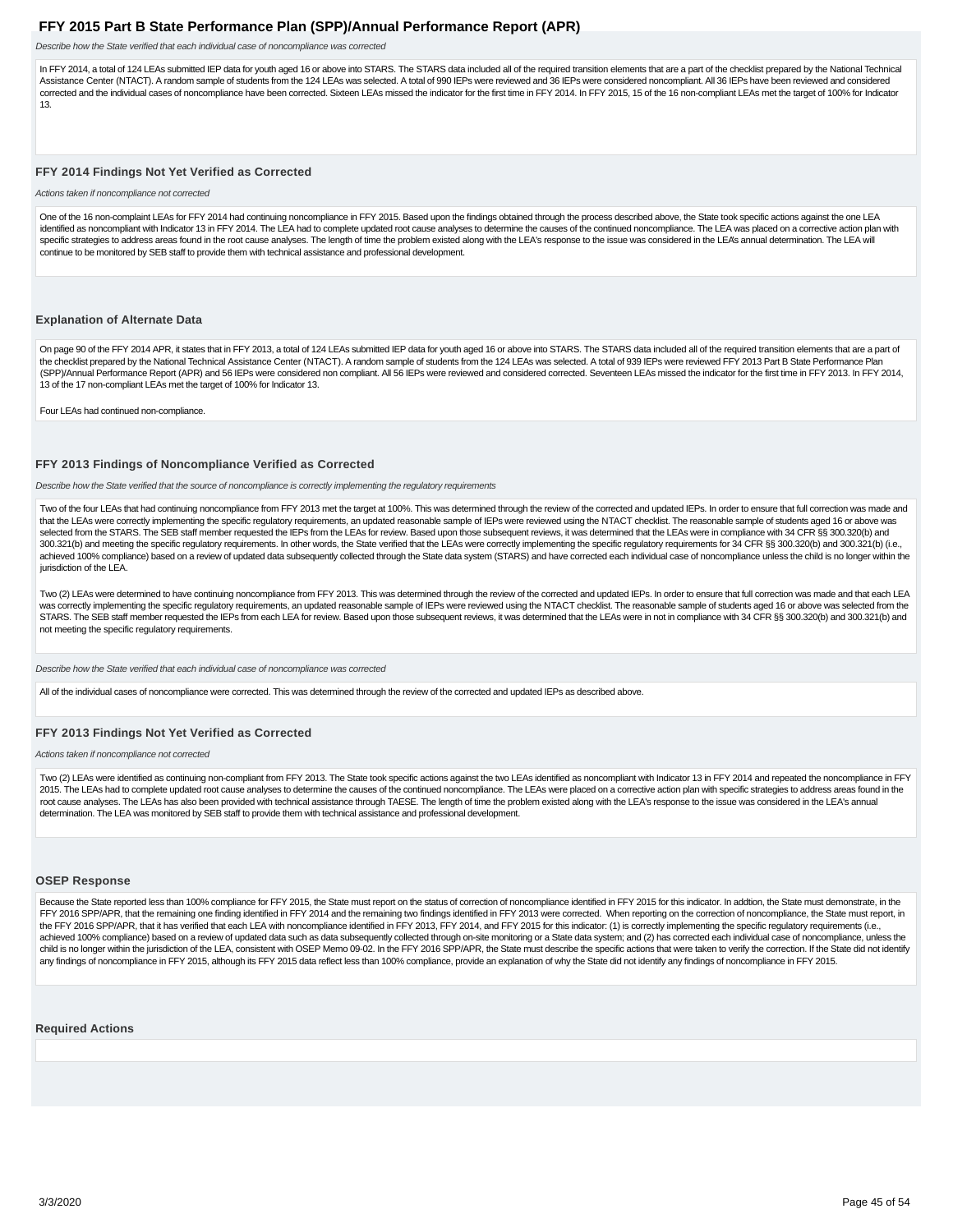# **Indicator 14: Post-School Outcomes FFY 2015 Part B State Performance Plan (SPP)/Annual Performance Report (APR)**

#### Monitoring Priority: Effective General Supervision Part B / Effective Transition

**Results indicator: Percent of youth who are no longer in secondary school, had IEPs in effect at the time they left school, and were:**

- **A. Enrolled in higher education within one year of leaving high school.**
- 
- B. Enrolled in higher education or competitively employed within one year of leaving high school.<br>C. Enrolled in higher education or in some other postsecondary education or training program; or competitively employed or i

#### **(20 U.S.C. 1416(a)(3)(B))**

#### **Historical Data**

|   | <b>Baseline</b><br>Year                                                          | <b>FFY</b>    | 2004 | 2005 | 2006 | 2007 | 2008 | 2009   | 2010   | 2011   | 2012   | 2013   | 2014   |
|---|----------------------------------------------------------------------------------|---------------|------|------|------|------|------|--------|--------|--------|--------|--------|--------|
|   | 2009                                                                             | Target $\geq$ |      |      |      |      |      |        | 48.50% | 48.50% | 49.00% | 49.00% | 49.00% |
| A |                                                                                  | Data          |      |      |      |      |      | 48.00% | 47.30% | 47.30% | 40.80% | 43.83% | 43.26% |
| в |                                                                                  | Target $\geq$ |      |      |      |      |      |        | 75.50% | 75.50% | 76.00% | 76.00% | 76.00% |
|   | 2009                                                                             | Data          |      |      |      |      |      | 75.00% | 71.50% | 74.30% | 71.50% | 74.92% | 76.10% |
|   |                                                                                  | Target $\geq$ |      |      |      |      |      |        | 79.50% | 79.50% | 80.00% | 80.00% | 80.00% |
| c | 2009                                                                             | Data          |      |      |      |      |      | 79.00% | 75.20% | 81.30% | 79.00% | 81.17% | 80.71% |
|   | Gray - Data Prior to Baseline<br>Key:<br>Yellow - Baseline<br>Blue - Data Update |               |      |      |      |      |      |        |        |        |        |        |        |

# **FFY 2015 - FFY 2018 Targets**

| <b>FFY</b>      | 2015   | 2016   | 2017   | 2018   |
|-----------------|--------|--------|--------|--------|
| Target $A \geq$ | 49.00% | 49.00% | 49.00% | 49.00% |
| Target $B \geq$ | 76.00% | 76.00% | 76.00% | 76.00% |
| Target $C \geq$ | 80.00% | 80.00% | 80.00% | 80.00% |

Key:

# **Explanation of Changes**

## **Targets: Description of Stakeholder Input**

| The chart below represents the three measurable categories. The current year is (in black), the previous year (in blue), and the target for the current year (in red). |                                                                  |                                                                                                       |  |  |  |  |  |  |  |
|------------------------------------------------------------------------------------------------------------------------------------------------------------------------|------------------------------------------------------------------|-------------------------------------------------------------------------------------------------------|--|--|--|--|--|--|--|
| A. Enrolled in higher education (%)                                                                                                                                    | B. Enrolled in higher education or<br>competitively employed (%) | C. Enrolled in higher education competitively employed or in<br>some other training or employment (%) |  |  |  |  |  |  |  |
| 42.85%                                                                                                                                                                 | 75.34%                                                           | 81.37%                                                                                                |  |  |  |  |  |  |  |
| 43.26%                                                                                                                                                                 | 76.10%                                                           | 80.71%                                                                                                |  |  |  |  |  |  |  |
| 49.00%                                                                                                                                                                 | 76.00%                                                           | 80.00%                                                                                                |  |  |  |  |  |  |  |

Continuing a trend from last year, there was a slight decrease (0.41%) in students reporting enrollment in higher education. The target was not met for Indicator 14A. There was also a decrease (0.76%) in students reporting enrollment in higher education or competitive employment. The target for Indicator 14B was not met. There was an increase (0.66%) in students reporting enrollment in higher education or competitive employment or some other postsecondary education/training or other employment. The target for Indicator 14C was met for FFY 2015.

The indicator data were presented to the State's IDEA Advisory Panel on December 8-9, 2016. The information will also be presented to the Local Education Agency, State Charter Schools and Regional Education Cooperative Directors at the statewide meeting on February 2, 2017.

## **FFY 2015 SPP/APR Data**

| Number of respondent youth who are no longer in secondary school and had IEPs in effect at the time they left school                                                                                                                | 1342.00 |
|-------------------------------------------------------------------------------------------------------------------------------------------------------------------------------------------------------------------------------------|---------|
| 1. Number of respondent youth who enrolled in higher education within one year of leaving high school                                                                                                                               | 575.00  |
| 2. Number of respondent youth who competitively employed within one year of leaving high school                                                                                                                                     | 436.00  |
| 3. Number of respondent youth enrolled in some other postsecondary education or training program within one year of leaving high school (but not enrolled in higher education or competitively employed)                            | 36.00   |
| 4. Number of respondent youth who are in some other employment within one year of leaving high school (but not enrolled in higher education, some other postsecondary education or training program,<br>or competitively employed). | 45.00   |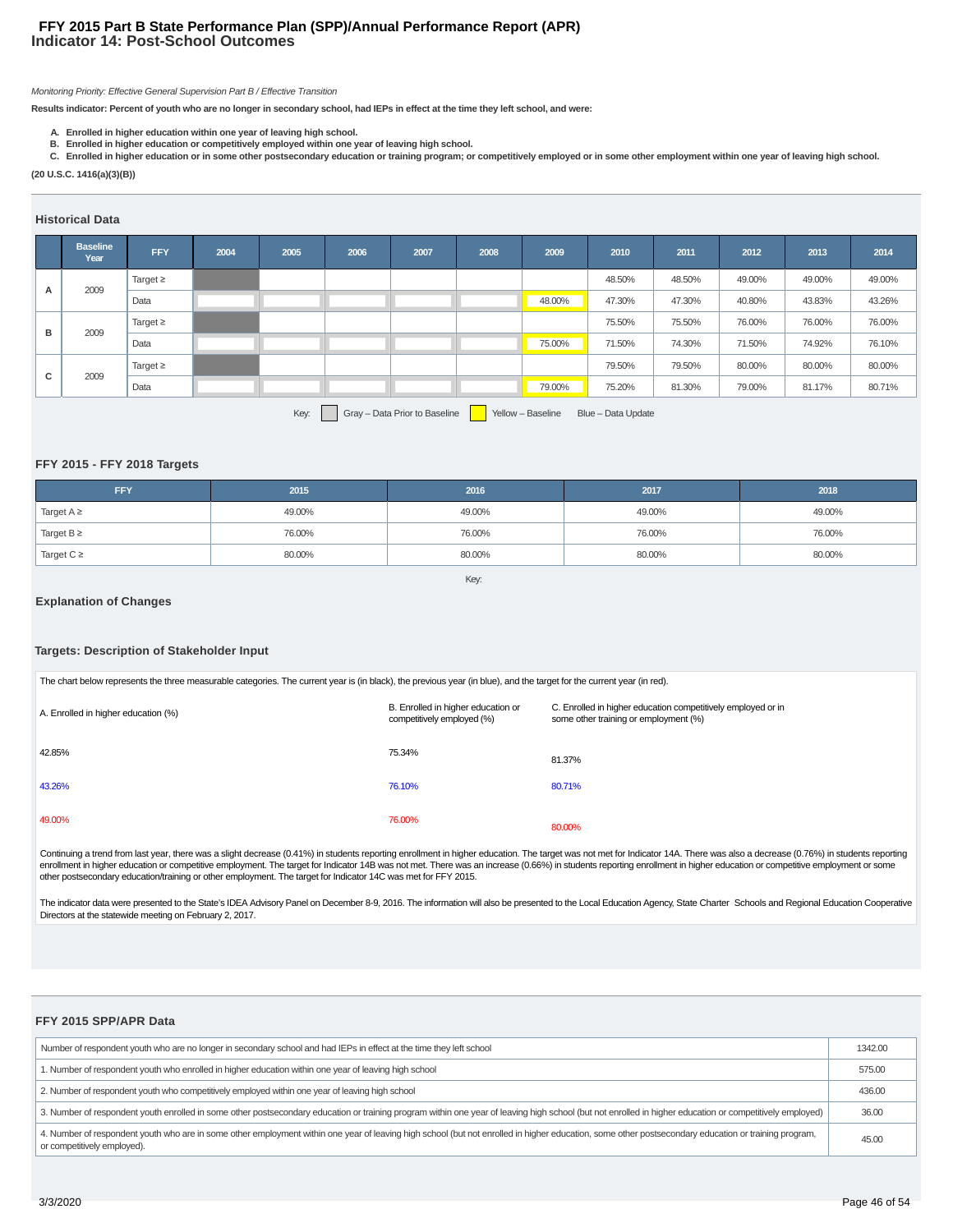<span id="page-46-0"></span>

|                                                                                                                                                                      | <b>Number of</b><br>respondent youth | <b>Number of</b><br>respondent youth<br>who are no longer in<br>secondary school and<br>had IEPs in effect at<br>the time they left<br>school | <b>FFY 2014</b><br>Data* | <b>FFY 2015</b><br>Target* | <b>FFY 2015</b><br><b>Data</b> |
|----------------------------------------------------------------------------------------------------------------------------------------------------------------------|--------------------------------------|-----------------------------------------------------------------------------------------------------------------------------------------------|--------------------------|----------------------------|--------------------------------|
| A. Enrolled in higher education (1)                                                                                                                                  | 575.00                               | 1342.00                                                                                                                                       | 43.26%                   | 49.00%                     | 42.85%                         |
| B. Enrolled in higher education or competitively employed within one<br>year of leaving high school (1 +2)                                                           | 1011.00                              | 1342.00                                                                                                                                       | 76.10%                   | 76.00%                     | 75.34%                         |
| C. Enrolled in higher education, or in some other postsecondary<br>education or training program; or competitively employed or in some<br>other employment (1+2+3+4) | 1092.00                              | 1342.00                                                                                                                                       | 80.71%                   | 80.00%                     | 81.37%                         |

#### **Was sampling used?** No

# **Provide additional information about this indicator (optional)**

The New Mexico post-school outcomes census data collection was designed as a census of former students with disabilities who received special education services and exited high school in the 2014-2015 school year, including graduates and those who dropped out in grades 9-12. The current data collection method is designed to efficiently collect the data as specified by OSEP requirements for FFY 2015. New Mexico utilized the definitions of employment, post-secondary education and other employment, other post-secondary education or training specified in the OSEP definition (May 2010). The data collection is assembled, conducted and analyzed through a contract with the Northeast Regional Education Cooperative. Students who received special education services under the Individuals with Disabilities Education Act, (IDEA), had exited in 2014-2015 and had been out completion of the data collection and reporting. Staff assigned by the schools conducted phone and in-person FFY 2015 Part B State Performance Plan (SPP)/Annual Performance Report (APR) interviews of former students or family members and entered responses on the online form; which were then downloaded to a database. Survey data were submitted electronically via an online site for compilation and analysis.

#### **Actions required in FFY 2014 response**

none

**OSEP Response**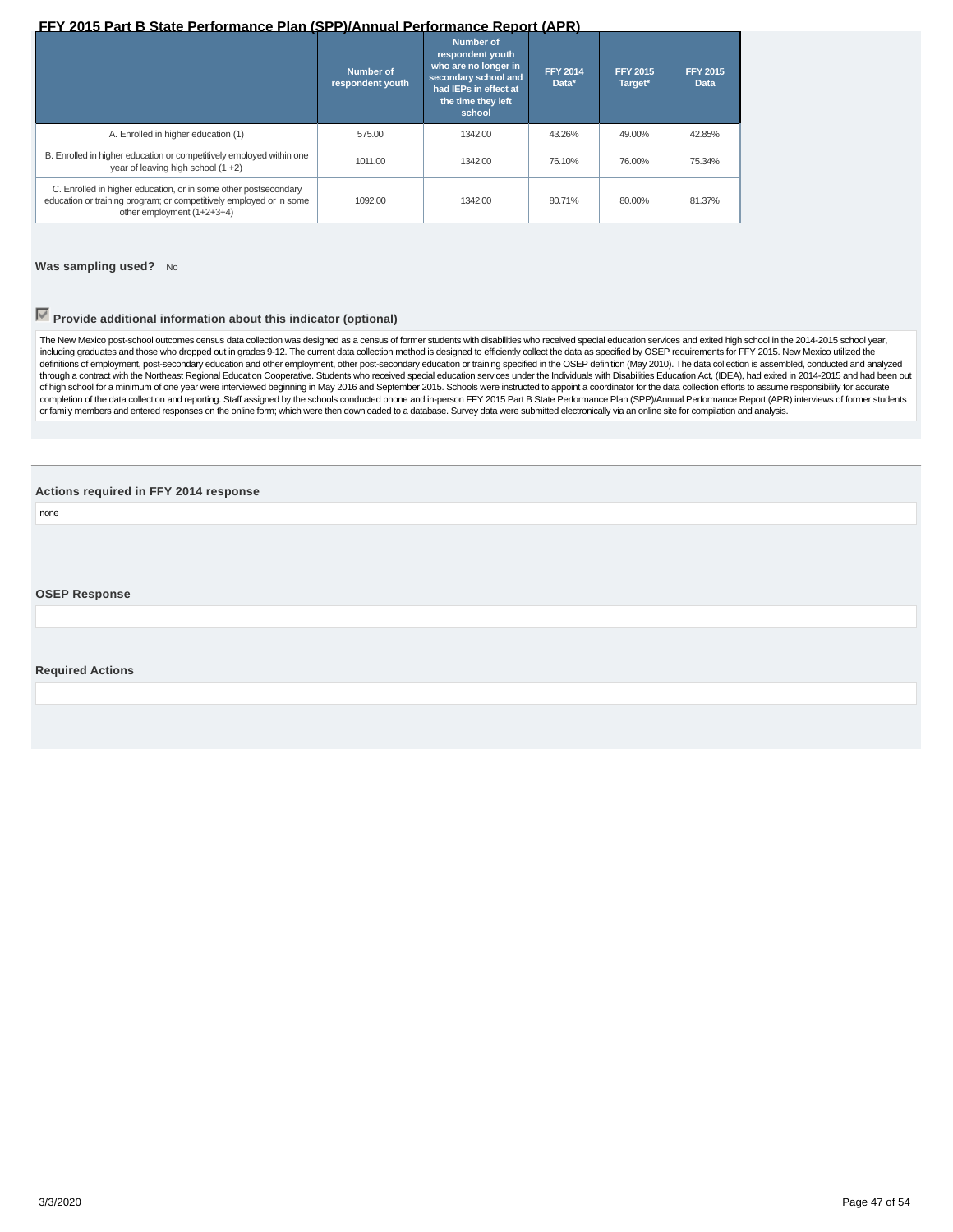# **Indicator 15: Resolution Sessions FFY 2015 Part B State Performance Plan (SPP)/Annual Performance Report (APR)**

Monitoring Priority: Effective General Supervision Part B / General Supervision

**Results indicator: Percent of hearing requests that went to resolution sessions that were resolved through resolution session settlement agreements.**

# **(20 U.S.C. 1416(a)(3(B))**



# **FFY 2015 - FFY 2018 Targets**

| <b>FFY</b> | 2015   |        | 2016   |        | 2017                     |        |        | 2018   |        |        |                          |        |
|------------|--------|--------|--------|--------|--------------------------|--------|--------|--------|--------|--------|--------------------------|--------|
| 'Target    | 55.00% | $\sim$ | 70.00% | 55.00% | $\overline{\phantom{a}}$ | 70.00% | 55.00% | $\sim$ | 70.00% | 55.00% | $\overline{\phantom{a}}$ | 70.00% |
|            |        |        |        |        |                          | Key:   |        |        |        |        |                          |        |

# **Explanation of Changes**

# **Targets: Description of Stakeholder Input**

The indicator data were presented to the State's IDEA Advisory Panel on December 8-9, 2016.The information will also be presented to the Local Education Agency, State Charter Schools and Regional Education Cooperative Directors at the statewide meeting on February 2, 2017.

# **Prepopulated Data**

| <b>Date</b><br><b>Description</b><br>Source                                                            |           | <b>Data</b>                                                              | <b>Overwrite Data</b> |      |
|--------------------------------------------------------------------------------------------------------|-----------|--------------------------------------------------------------------------|-----------------------|------|
| SY 2015-16 EMAPS IDEA Part B Dispute<br>Resolution Survey; Section C: Due<br><b>Process Complaints</b> | 11/2/2016 | 3.1(a) Number resolution sessions resolved through settlement agreements | n                     | null |
| SY 2015-16 EMAPS IDEA Part B Dispute<br>Resolution Survey; Section C: Due<br><b>Process Complaints</b> | 11/2/2016 | 3.1 Number of resolution sessions                                        | n                     | nul  |

## **FFY 2015 SPP/APR Data**

| 3.1(a) Number resolution sessions resolved<br>through settlement agreements | 3.1 Number of resolution sessions | <b>FFY 2014</b><br>Data* | FFY 2015 Target* | <b>FFY 2015</b><br><b>Data</b> |  |
|-----------------------------------------------------------------------------|-----------------------------------|--------------------------|------------------|--------------------------------|--|
|                                                                             |                                   | 100%                     | 55.00% - 70.00%  | 100%                           |  |

# **Actions required in FFY 2014 response**

none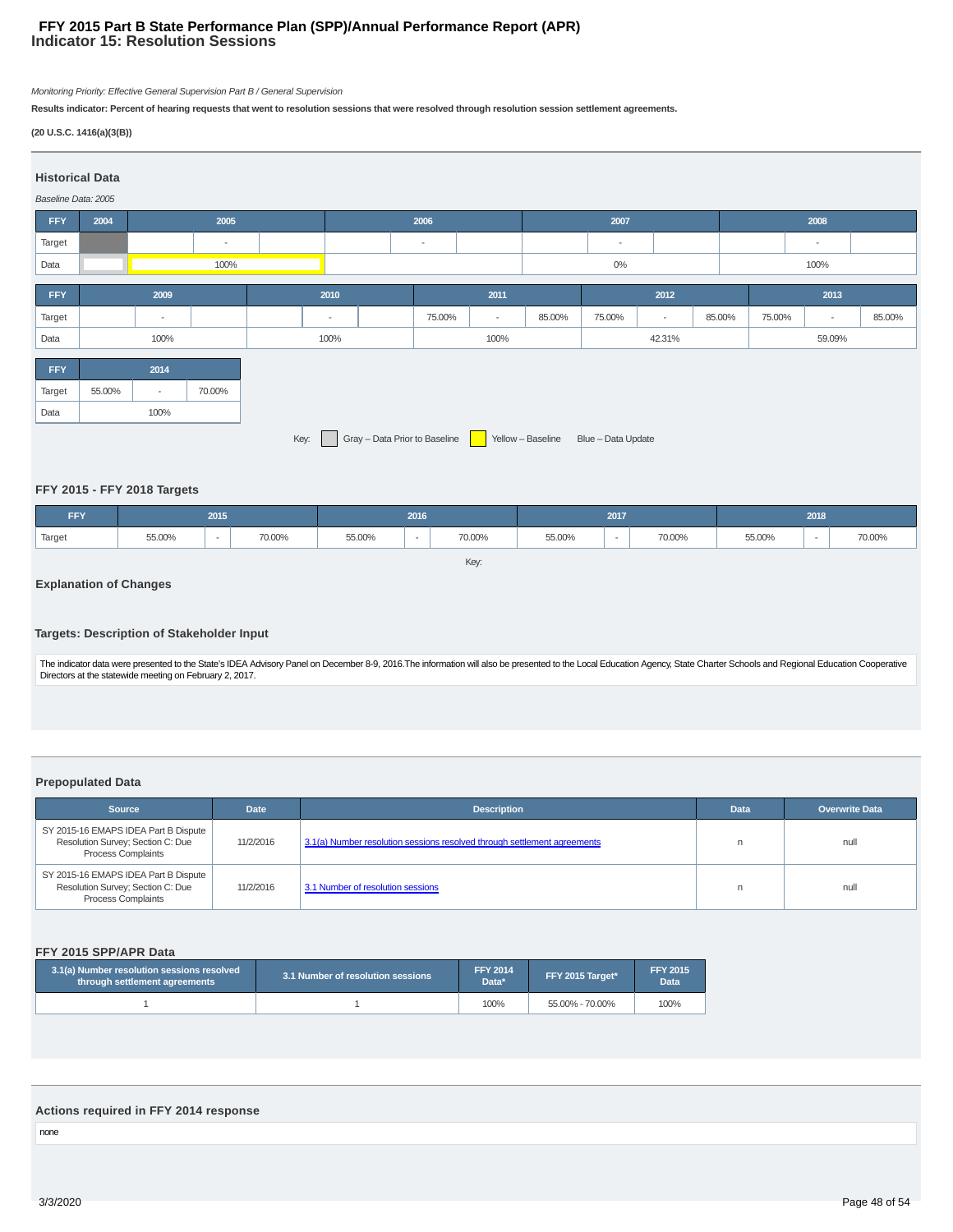<span id="page-48-0"></span>

| <b>OSEP Response</b> |  |  |  |
|----------------------|--|--|--|
|----------------------|--|--|--|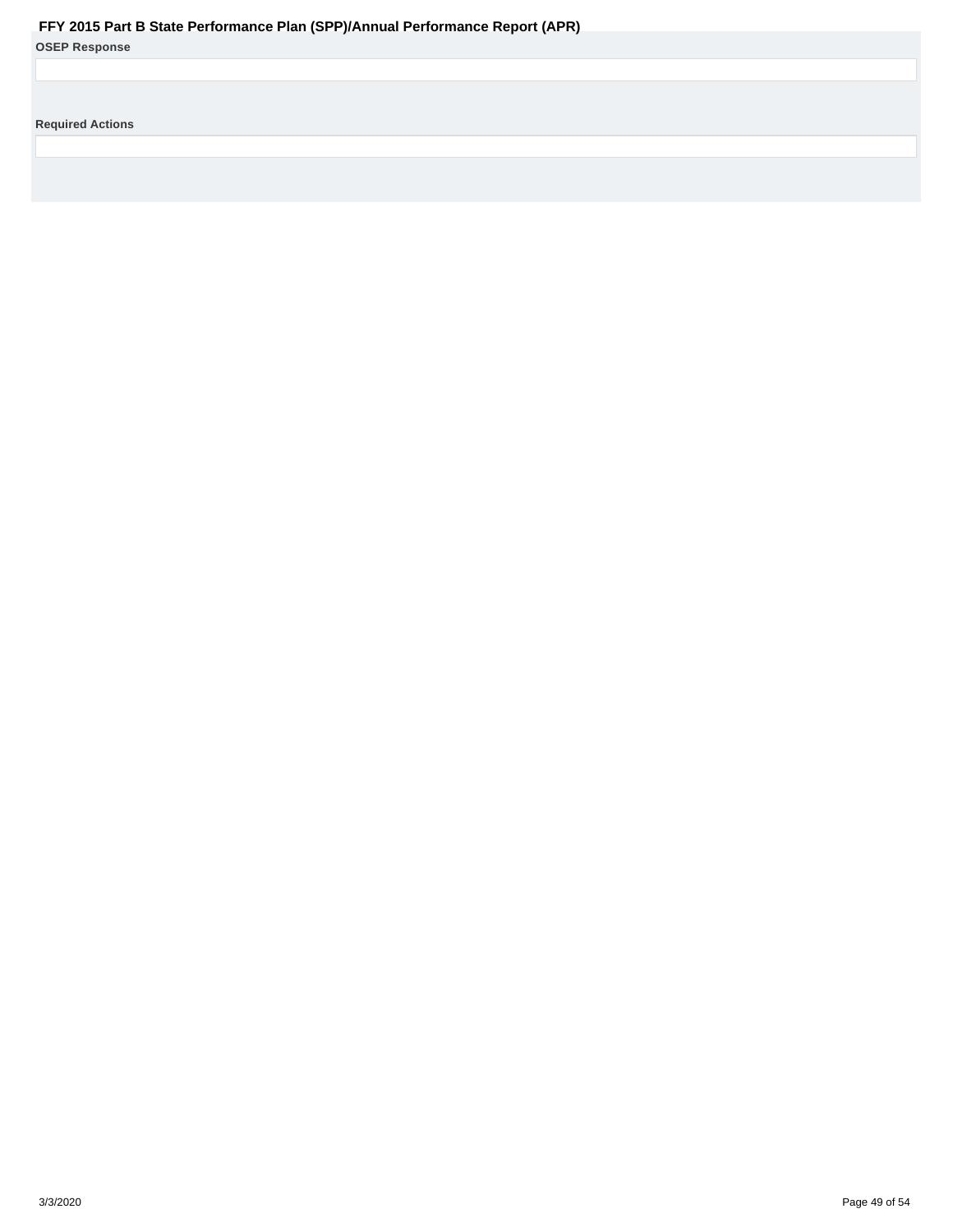# **Indicator 16: Mediation FFY 2015 Part B State Performance Plan (SPP)/Annual Performance Report (APR)**

Monitoring Priority: Effective General Supervision Part B / General Supervision

**Results indicator: Percent of mediations held that resulted in mediation agreements.**

#### **(20 U.S.C. 1416(a)(3(B))**

| <b>Historical Data</b><br>Baseline Data: 2005 |                                                                                  |        |                          |        |                          |              |                          |                          |        |                          |                          |        |        |                          |        |
|-----------------------------------------------|----------------------------------------------------------------------------------|--------|--------------------------|--------|--------------------------|--------------|--------------------------|--------------------------|--------|--------------------------|--------------------------|--------|--------|--------------------------|--------|
|                                               |                                                                                  |        |                          |        |                          |              |                          |                          |        |                          |                          |        |        |                          |        |
| FFY                                           | 2004<br>2005                                                                     |        |                          |        | 2006                     |              |                          | 2007                     |        |                          |                          | 2008   |        |                          |        |
| Target                                        |                                                                                  |        | $\overline{\phantom{a}}$ |        |                          |              | $\overline{\phantom{a}}$ |                          | 63.00% | $\overline{\phantom{a}}$ | 70.00%                   |        | 70.00% | $\overline{\phantom{a}}$ | 75.00% |
| Data                                          | 61.30%                                                                           |        |                          |        | 63.14%                   |              |                          |                          |        |                          |                          | 89.20% |        |                          |        |
|                                               |                                                                                  |        |                          |        |                          |              |                          |                          |        |                          |                          |        |        |                          |        |
| <b>FFY</b>                                    |                                                                                  | 2009   |                          |        |                          | 2011<br>2010 |                          |                          | 2012   |                          |                          |        | 2013   |                          |        |
| Target                                        | 70.00%                                                                           | $\sim$ | 75.00%                   | 75.00% | $\overline{\phantom{a}}$ | 80.00%       | 75.00%                   | $\overline{\phantom{a}}$ | 80.00% | 80.00%                   | $\overline{\phantom{a}}$ | 85.00% | 80.00% | $\overline{\phantom{a}}$ | 85.00% |
| Data                                          | 80.65%                                                                           |        |                          | 78.13% |                          |              | 86.96%                   |                          | 100%   |                          |                          |        | 75.68% |                          |        |
| <b>FFY</b>                                    |                                                                                  | 2014   |                          |        |                          |              |                          |                          |        |                          |                          |        |        |                          |        |
| Target                                        | 75.00%                                                                           | $\sim$ | 85.00%                   |        |                          |              |                          |                          |        |                          |                          |        |        |                          |        |
| Data                                          |                                                                                  | 75.86% |                          |        |                          |              |                          |                          |        |                          |                          |        |        |                          |        |
|                                               | Gray - Data Prior to Baseline<br>Yellow - Baseline<br>Key:<br>Blue - Data Update |        |                          |        |                          |              |                          |                          |        |                          |                          |        |        |                          |        |

# **FFY 2015 - FFY 2018 Targets**

| <b>FFY</b> | 2015                               |  |        | 2016   |                          |        | 2017   |                          |        | 2018   |                          |        |
|------------|------------------------------------|--|--------|--------|--------------------------|--------|--------|--------------------------|--------|--------|--------------------------|--------|
| Target     | 75.00%<br>$\overline{\phantom{a}}$ |  | 85.00% | 75.00% | $\overline{\phantom{a}}$ | 85.00% | 75.00% | $\overline{\phantom{a}}$ | 85.00% | 75.00% | $\overline{\phantom{a}}$ | 85.00% |
|            |                                    |  |        |        |                          | Key:   |        |                          |        |        |                          |        |

# **Explanation of Changes**

# **Targets: Description of Stakeholder Input**

The indicator data were presented to the State's IDEA Advisory Panel on December 8-9, 2016.The information will also be presented to the Local Education Agency, State Charter Schools and Regional Education Cooperative Directors at the statewide meeting on February 2, 2017.

# **Prepopulated Data**

| Source                                                                                      | <b>Date</b> | <b>Description</b>                                                  | <b>Data</b> | <b>Overwrite Data</b> |
|---------------------------------------------------------------------------------------------|-------------|---------------------------------------------------------------------|-------------|-----------------------|
| SY 2015-16 EMAPS IDEA Part B Dispute<br>Resolution Survey; Section B: Mediation<br>Requests | 11/2/2016   | 2.1.a.i Mediations agreements related to due process complaints     | 16          | null                  |
| SY 2015-16 EMAPS IDEA Part B Dispute<br>Resolution Survey; Section B: Mediation<br>Requests | 11/2/2016   | 2.1.b. iMediations agreements not related to due process complaints | 13          | null                  |
| SY 2015-16 EMAPS IDEA Part B Dispute<br>Resolution Survey; Section B: Mediation<br>Requests | 11/2/2016   | 2.1 Mediations held                                                 | 40          | null                  |

# **FFY 2015 SPP/APR Data**

| 2.1.a. i Mediations agreements 2.1.b. i Mediations agreements<br>related to due process<br>complaints | not related to due process<br>complaints | 2.1 Mediations held | <b>FFY 2014</b><br>Data* | FFY 2015 Target* | <b>FFY 2015</b><br>Data |  |  |  |  |  |  |
|-------------------------------------------------------------------------------------------------------|------------------------------------------|---------------------|--------------------------|------------------|-------------------------|--|--|--|--|--|--|
| 16                                                                                                    |                                          | 40                  | 75.86%                   | 75.00% - 85.00%  | 72.50%                  |  |  |  |  |  |  |
| From Low of the count of Others or and                                                                |                                          |                     |                          |                  |                         |  |  |  |  |  |  |

# **Explanation of Slippage**

In the FFY 2014 APR, data was provided for percent of mediations that resulted in mediation agreements. In FFY 2014, 75.86% of mediations resulted in mediation agreements. In FFY 2015, 72.50% of mediations resulted in<br>medi

# **Provide additional information about this indicator (optional)**

The State has a continuum of Dispute Resolution Options for parents and LEAs. Third-party assisted intervention and mediation is provided by State-approved and funded mediators. LEAs and parents are encouraged to 3/3/2020 Page 50 of 54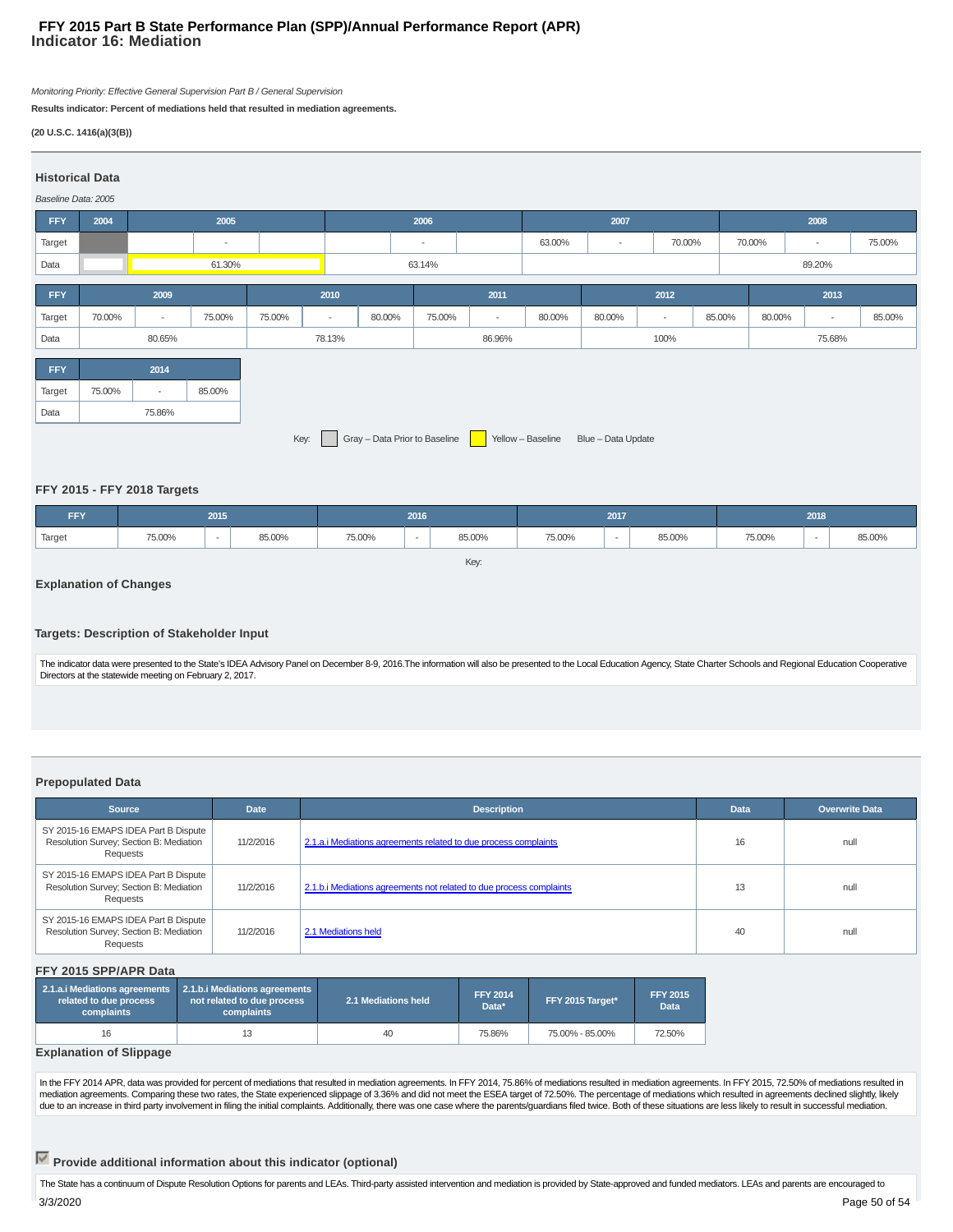<span id="page-50-0"></span>participate in a Facilitated Individualized Education Program (FIEP), at LEA expense, when concerns or dispute arises. A FIEP can be provided, at State expense, to assist both parties in resolving formal complaints or due<br>

**Actions required in FFY 2014 response**

none

**OSEP Response**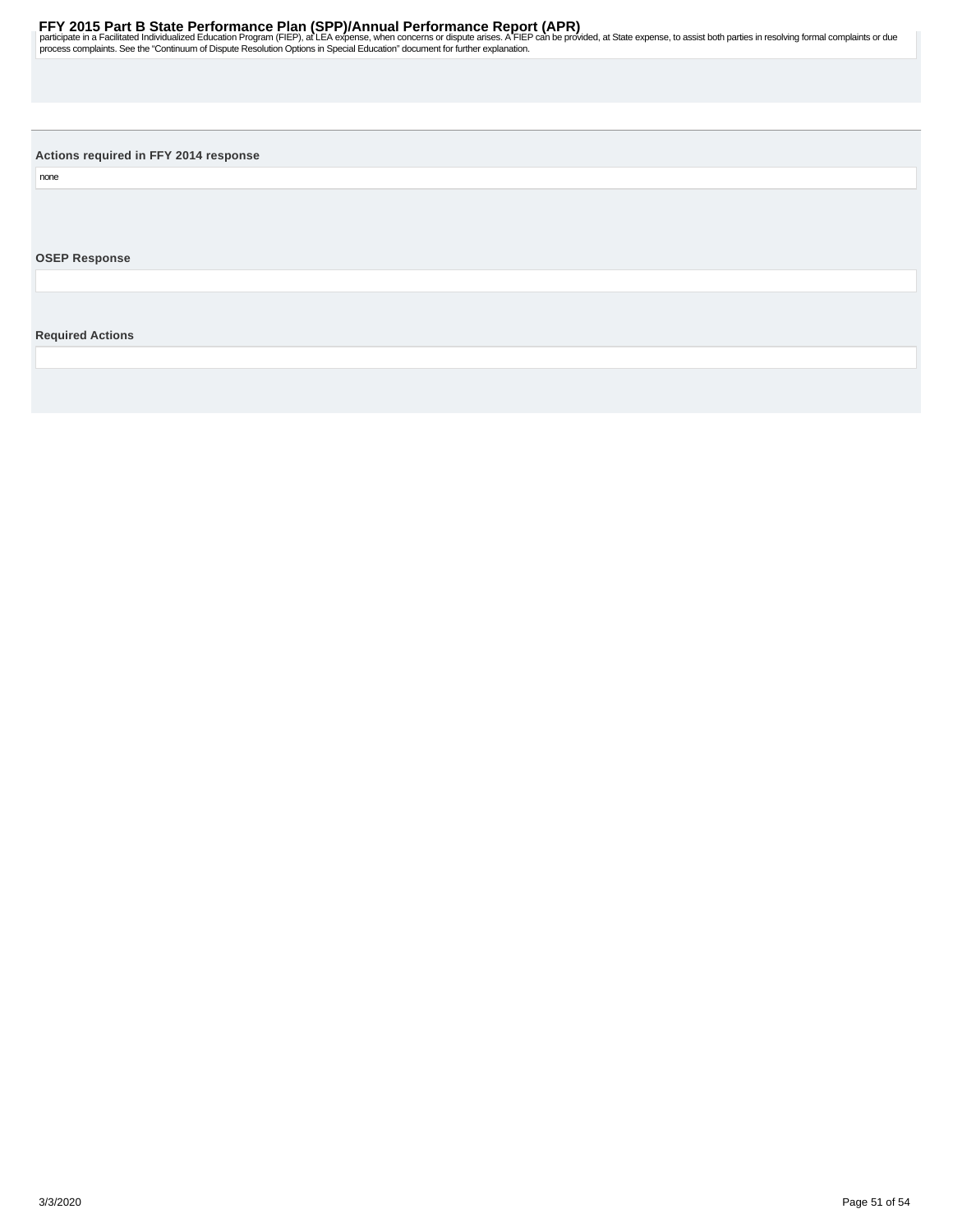# **Indicator 17: State Systemic Improvement Plan FFY 2015 Part B State Performance Plan (SPP)/Annual Performance Report (APR)**

#### Monitoring Priority: General Supervision

**Results indicator: The State's SPP/APR includes a State Systemic Improvement Plan (SSIP) that meets the requirements set forth for this indicator.**

| <b>Reported Data</b>                                       |        |        |        |  |  |  |  |  |  |
|------------------------------------------------------------|--------|--------|--------|--|--|--|--|--|--|
| Baseline Data: 2013                                        |        |        |        |  |  |  |  |  |  |
| <b>FFY</b>                                                 | 2013   | 2014   | 2015   |  |  |  |  |  |  |
| Target $\geq$                                              |        | 34.50% | 36.50% |  |  |  |  |  |  |
| Data                                                       | 32.50% | 33.00% | 33.80% |  |  |  |  |  |  |
| Gray - Data Prior to Baseline<br>Key:<br>Yellow - Baseline |        |        |        |  |  |  |  |  |  |

# **FFY 2016 - FFY 2018 Targets**

**Explanation of Changes**

#### **Description of Measure**

**Overview**

# **Data Analysis**

A description of how the State identified and analyzed key data, including data from SPP/APR indicators, 618 data collections, and other available data as applicable, to: (1) select the State-identified Measurable Result(s Children with Disabilities, and (2) identify root causes contributing to low performance. The description must include information about how the data were disaggregated by multiple variables (e.g., LEA, region, race/ethnic gender, disability category, placement, etc.). As part of its data analysis, the State should also consider compliance data and whether those data present potential barriers to improvement. In addition, if the State identi concerns about the quality of the data, the description must include how the State will address these concerns. Finally, if additional data are needed, the description should include the methods and timelines to collect an the additional data.

## **Analysis of State Infrastructure to Support Improvement and Build Capacity**

A description of how the State analyzed the capacity of its current infrastructure to support improvement and build capacity in LEAs to implement, scale up, and sustain the use of evidence-based practices to improve result children with disabilities. State systems that make up its infrastructure include, at a minimum: governance, fiscal, quality standards, professional development, data, technical assistance, and accountability/monitoring. The description must include current strengths of the systems, the extent the systems are coordinated, and areas for improvement of functioning within and across the systems. The State must also identify current State-level improvement plans and initiatives, including special and general education improvement plans and initiatives, and describe the extent that these initiatives are aligned, and how they are, or could be, integrated with, the Finally, the State should identify representatives (e.g., offices, agencies, positions, individuals, and other stakeholders) that were involved in developing Phase I of the SSIP and that will be involved in developing and Phase II of the SSIP.

## **State-identified Measurable Result(s) for Children with Disabilities**

A statement of the result(s) the State intends to achieve through the implementation of the SSIP. The State-identified result(s) must be aligned to an SPP/APR indicator or a component of an SPP/APR indicator. The State-ide rate for children with disabilities) or a cluster of related results (e.g., increasing the graduation rate and decreasing the dropout rate for children with disabilities).

**Statement** 

**Description**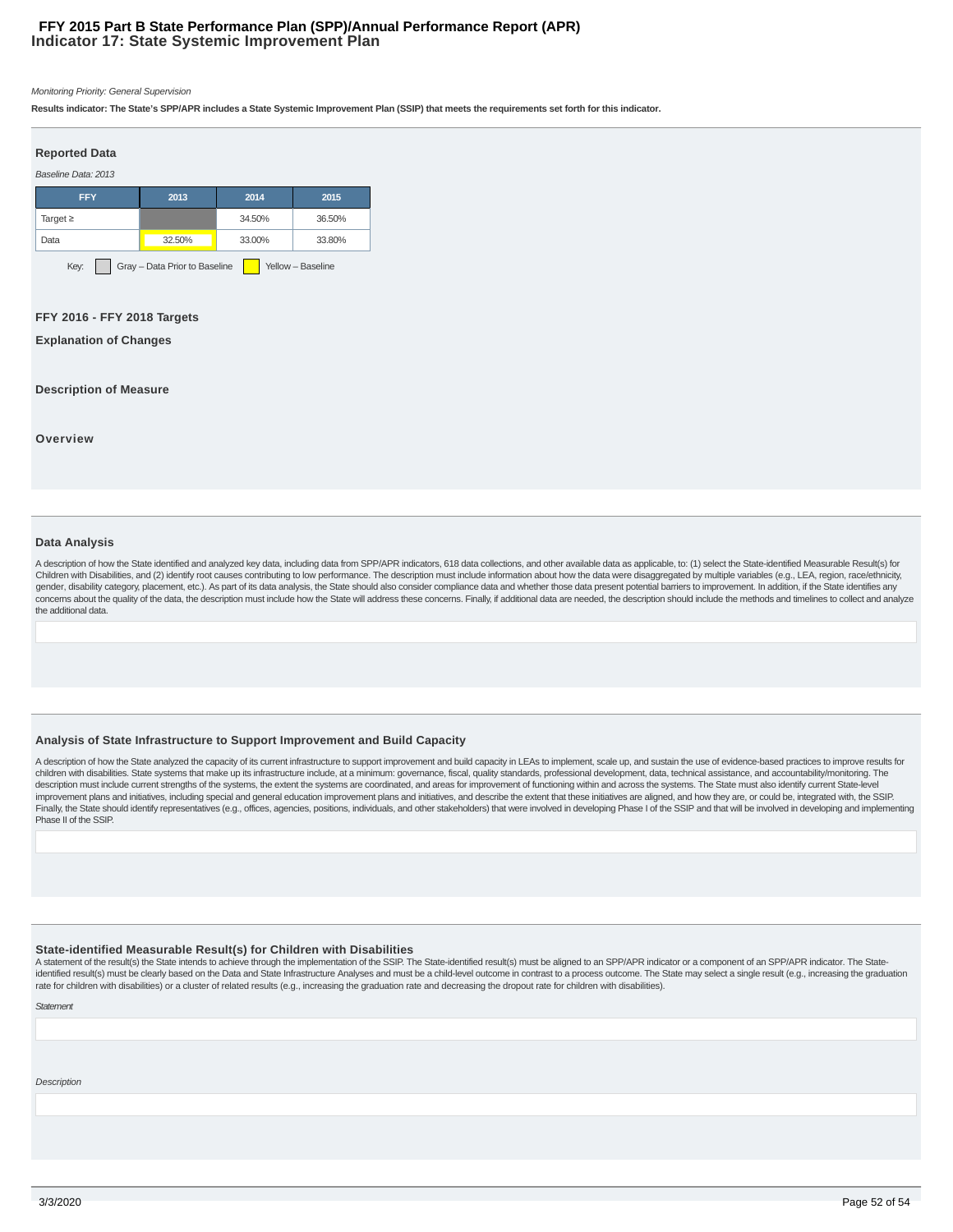## <span id="page-52-0"></span>**Selection of Coherent Improvement Strategies**

An explanation of how the improvement strategies were selected, and why they are sound, logical and aligned, and will lead to a measurable improvement in the State-identified result(s). The improvement strategies should include the strategies, identified through the Data and State Infrastructure Analyses, that are needed to improve the State infrastructure and to support LEA implementation of evidence-based practices to improve the Stateidentified Measurable Result(s) for Children with Disabilities. The State must describe how implementation of the improvement strategies will address identified root causes for low performance and ultimately build LEA capa to achieve the State-identified Measurable Result(s) for Children with Disabilities.

#### **Theory of Action**

A graphic illustration that shows the rationale of how implementing the coherent set of improvement strategies selected will increase the State's capacity to lead meaningful change in LEAs, and achieve improvement in the S identified Measurable Result(s) for Children with Disabilities.

**Submitted Theory of Action: No Theory of Action Submitted** 

**Provide a description of the provided graphic illustration (optional)** 

#### **Infrastructure Development**

(a) Specify improvements that will be made to the State infrastructure to better support EIS programs and providers to implement and scale up EBPs to improve results for infants and toddlers with disabilities and their fam (b) Identify the steps the State will take to further align and leverage current improvement plans and other early learning initiatives and programs in the State, including Race to the Top-Early Learning Challenge, Home Vi Program, Early Head Start and others which impact infants and toddlers with disabilities and their families.

(c) Identify who will be in charge of implementing the changes to infrastructure, resources needed, expected outcomes, and timelines for completing improvement efforts.

(d) Specify how the State will involve multiple offices within the State Lead Agency, as well as other State agencies and stakeholders in the improvement of its infrastructure.

#### **Support for EIS programs and providers Implementation of Evidence-Based Practices**

(a) Specify how the State will support EIS providers in implementing the evidence-based practices that will result in changes in Lead Agency, EIS program, and EIS provider practices to achieve the SIMR(s) for infants and toddlers with disabilities and their families.

(b) Identify steps and specific activities needed to implement the coherent improvement strategies, including communication strategies and stakeholder involvement; how identified barriers will be addressed; who will be in of implementing; how the activities will be implemented with fidelity; the resources that will be used to implement them; and timelines for completion.

(c) Specify how the State will involve multiple offices within the Lead Agency (and other State agencies such as the SEA) to support EIS providers in scaling up and sustaining the implementation of the evidence-based pract once they have been implemented with fidelity.

#### **Evaluation**

(a) Specify how the evaluation is aligned to the theory of action and other components of the SSIP and the extent to which it includes short-term and long-term objectives to measure implementation of the SSIP and its impac achieving measurable improvement in SIMR(s) for infants and toddlers with disabilities and their families.

(b) Specify how the evaluation includes stakeholders and how information from the evaluation will be disseminated to stakeholders.

(c) Specify the methods that the State will use to collect and analyze data to evaluate implementation and outcomes of the SSIP and the progress toward achieving intended improvements in the SIMR(s).

(d) Specify how the State will use the evaluation data to examine the effectiveness of the implementation; assess the State's progress toward achieving intended improvements; and to make modifications to the SSIP as necess

#### **Technical Assistance and Support**

Describe the support the State needs to develop and implement an effective SSIP. Areas to consider include: Infrastructure development; Support for EIS programs and providers implementation of EBP; Evaluation; and Stakeholder involvement in Phase II.